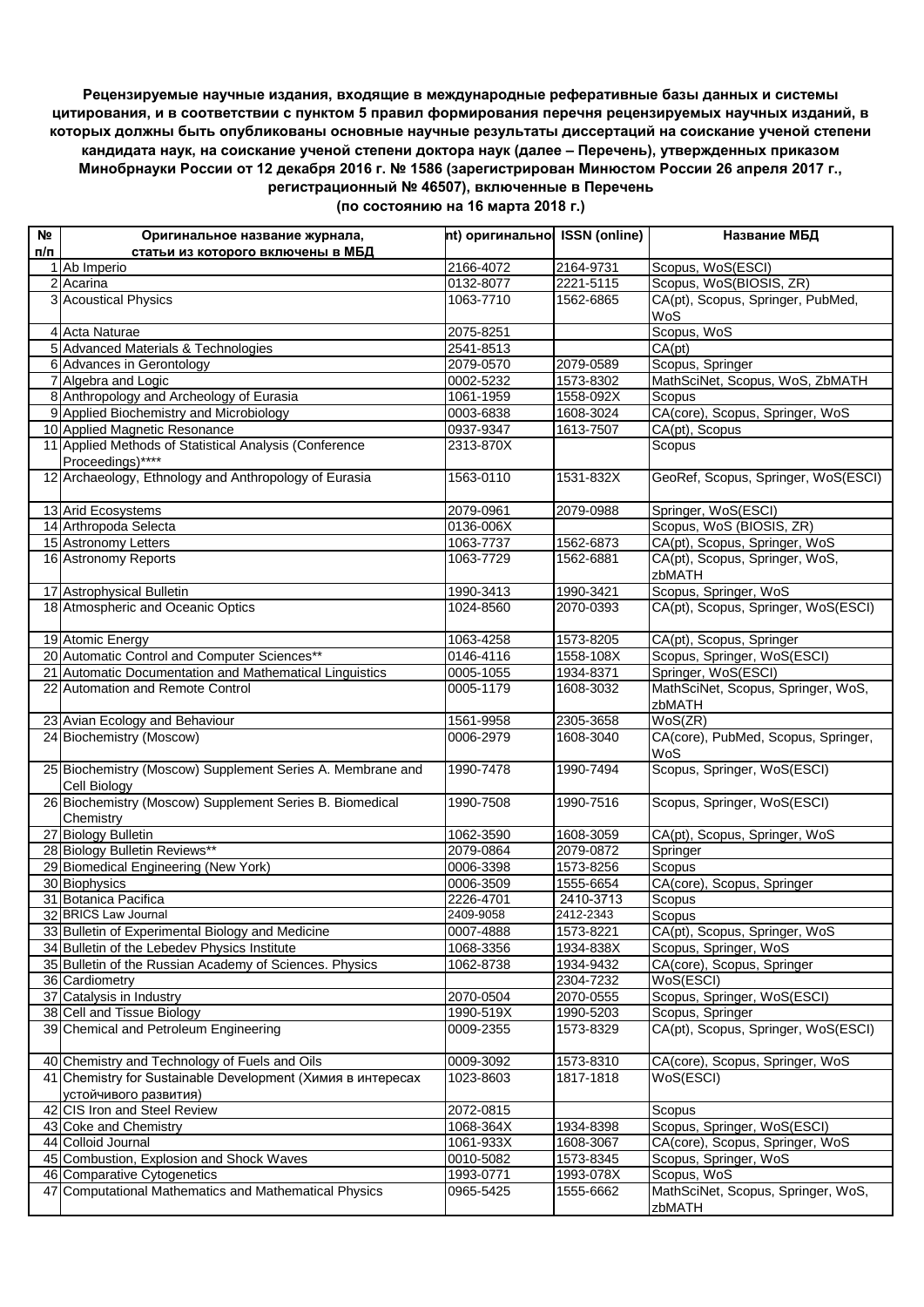| 48 Computational Mathematics and Modeling                                   | 1046-283X              | 1573-837X              | MathSciNet, Scopus, zbMATH                               |
|-----------------------------------------------------------------------------|------------------------|------------------------|----------------------------------------------------------|
| 49 Contemporary Problems of Ecology                                         | 1995-4255              | 1995-4263              | Scopus, Springer, WoS                                    |
| 50 Cosmic Research                                                          | 0010-9525              | 1608-3075              | CA(pt), Scopus, Springer, WoS                            |
| 51 Crystallography Reports                                                  | 1063-7745              | 1562-689X              | CA(core), Scopus, Springer, WoS,                         |
|                                                                             |                        |                        | zbMATH                                                   |
| 52 Cybernetics and Physics                                                  | 2223-7038              | 2226-4116              | Scopus                                                   |
| 53 Differential Equations                                                   | 0012-2661              | 1608-3083              | MathSciNet, Scopus, Springer, WoS,                       |
|                                                                             |                        |                        | zbMATH                                                   |
| 54 Discrete Mathematics and Applications                                    | 0924-9265              | 1569-3929              | Scopus, WoS(ESCI)                                        |
| 55 Doklady Biochemistry and Biophysics                                      | 1607-6729              | 1608-3091              | CA(core), PubMed, Scopus, Springer,                      |
|                                                                             |                        |                        | WoS                                                      |
| 56 Doklady Biological Sciences                                              | 0012-4966              | 1608-3105              | CA(core), PubMed, Scopus, Springer                       |
| 57 Doklady Chemistry                                                        | 0012-5008              | 1608-3113              | CA(core), Scopus, Springer, WoS                          |
| 58 Doklady Earth Sciences                                                   | 1028-334X              | 1531-8354              | CA(core), GeoRef, Scopus, Springer,<br>WoS, zbMATH       |
| 59 Doklady Mathematics                                                      | 1064-5624              | 1531-8362              | MathSciNet, Scopus, Springer, WoS,                       |
|                                                                             |                        |                        | zbMATH                                                   |
| 60 Doklady Physical Chemistry                                               | 0012-5016              | 1608-3121              | CA(core), Scopus, Springer, WoS,                         |
|                                                                             |                        |                        | zbMATH                                                   |
| 61 Doklady Physics                                                          | 1028-3358              | 1562-6903              | CA(core), GeoRef, MathSciNet, Scopus,                    |
|                                                                             |                        |                        | Springer, WoS, zbMATH                                    |
| 62 Earth's Cryosphere                                                       | 1560-7496              |                        | Scopus                                                   |
| 63 Entomological Review                                                     | 0013-8738              | 1555-6689              | Scopus, Springer                                         |
| 64 Eurasian Mining                                                          | 2072-0823              |                        | Scopus                                                   |
| 65 Eurasian Soil Science                                                    | 1064-2293              | 1556-195X              | CA(pt), GeoRef, Scopus, Springer, WoS                    |
|                                                                             |                        |                        |                                                          |
| 66 European Journal of Contemporary Education                               | 2304-9650              | 2305-6746              | Scopus, WoS(ESCI)                                        |
| 67 European Journal of Molecular Biotechnology                              | 2310-6255              | 2409-1332              | CA(pt)                                                   |
| 68 Far Eastern Entomologist (Дальневосточный энтомолог)                     | 1026-051X              |                        | Scopus, WoS(ZR)                                          |
| 69 Fibre Chemistry                                                          | 0015-0541              | 1573-8493              | CA(core), Scopus, WoS                                    |
| 70 Fluid Dynamics                                                           | 0015-4628              | 1573-8507              | CA(pt), MathSciNet, Scopus, Springer,                    |
|                                                                             |                        |                        | WoS, zbMATH                                              |
| 71 Fluorine Notes                                                           |                        | 2071-4807              | CA(pt)                                                   |
| 72 Foods and Raw Materials                                                  | 2308-4057              | 2310-9599              | Scopus, WoS(ESCI)                                        |
|                                                                             |                        | 2500-2597              | Scopus, WoS(ESCI)                                        |
| 73 Foresight and STI Governance (пер. Форсайта)                             |                        |                        |                                                          |
|                                                                             |                        |                        |                                                          |
| 74 Functional Analysis and its Applications                                 | 0016-2663              | 1573-8485              | Scopus, Springer, WoS                                    |
| 75 Geochemistry International                                               | $0016 - 7029$          | 1556-1968              | CA(core), GeoRef, Scopus, Springer,                      |
|                                                                             |                        |                        | WoS                                                      |
| 76 Geography, Environment, Sustainability                                   | 2071-9388              | 2542-1565              | Scopus                                                   |
| 77 Geography and Natural Resources                                          | 1875-3728              | 1875-371X              | Scopus, Springer, WoS(ESCI)                              |
| 78 Geology of Ore Deposits                                                  | 1075-7015              | 1555-6476              | GeoRef, Scopus, Springer, WoS                            |
| 79 Geomagnetism and Aeronomy                                                | 0016-7932              | 1555-645X              | Scopus, Springer, WoS                                    |
| 80 Geotectonics                                                             | 0016-8521              | 1556-1976              | Scopus, Springer, WoS                                    |
| 81 Glass and Ceramics                                                       | 0361-7610              | 1573-8515              | CA(pt), Scopus, WoS                                      |
| 82 Glass Physics and Chemistry                                              | 1087-6596              | 1608-313X              | CA(core), Scopus, Springer, WoS                          |
| 83 Gravitation and Cosmology                                                | 0202-2893              | 1995-0721              | MathSciNet, Scopus, Springer, WoS,<br>zbMATH             |
|                                                                             |                        |                        |                                                          |
| 84 Gyroscopy and Navigation<br>85 Herald of the Russian Academy of Sciences | 2075-1087              | 2075-1109              | Scopus, Springer                                         |
|                                                                             | 1019-3316              | 1555-6492              | Scopus, Springer, WoS<br>CA(core), Scopus, Springer, WoS |
| 86 High Energy Chemistry                                                    | 0018-1439              | 1608-3148              |                                                          |
| 87 High Temperature                                                         | 0018-151X              | 1608-3156              | CA(core), Scopus, Springer, WoS                          |
| 88 HORIZON. Феноменологические исследования                                 | 2226-5260<br>0362-1197 | 2311-6986<br>1608-3164 | Scopus                                                   |
| 89 Human Physiology                                                         |                        |                        | CA(pt), Scopus, Springer, WoS(BIOSIS)                    |
| 90 Iberoamerica                                                             | 2075-9711              | 2076-8400              | Scopus                                                   |
|                                                                             | 1995-0829              | 1995-0837              |                                                          |
| 91 Inland Water Biology                                                     |                        |                        | Scopus, Springer, WoS                                    |
| 92 Inorganic Materials                                                      | 0020-1685              | 1608-3172              | CA(core), Scopus, Springer, WoS                          |
| 93 Inorganic Materials: Applied Research**                                  | 2075-1133              | 2075-115X              | Scopus, Springer                                         |
| 94 Instruments and Experimental Techniques                                  | 0020-4412              | 1608-3180              | CA(pt), Scopus, Springer, WoS                            |
| 95 International Journal of Corrosion and Scale Inhibition                  |                        | 2305-6894              | CA(pt), Scopus, WoS(ESCI)                                |
| 96 International Journal of Self-Propagating High-Temperature               | 1061-3862              | 1934-788X              | Scopus, Springer, WoS(ESCI)                              |
| Synthesis                                                                   |                        |                        |                                                          |
| 97 International Polymer Science and Technology**                           | 0307-174X              |                        | Scopus                                                   |
| 98 Invertebrate Zoology (Зоология беспозвоночных)*                          | 1812-9250              | 1814-0815              | Scopus, WoS(ZR)                                          |
| 99 Izvestiya, Russian Academy of Sciences. Physics of the solid             | 1069-3513              | 1555-6506              | GeoRef, Scopus, Springer, WoS                            |
| earth                                                                       |                        |                        |                                                          |
| 100 Izvestiya. Atmospheric and Oceanic Physics*                             | 0001-4338              | 1555-628X              | MathSciNet, Scopus, Springer, WoS,                       |
| 101 Izvestiya. Mathematics                                                  | 1064-5632              | 1468-4810              | zbMATH<br>MathSciNet, Scopus, WoS, zbMATH                |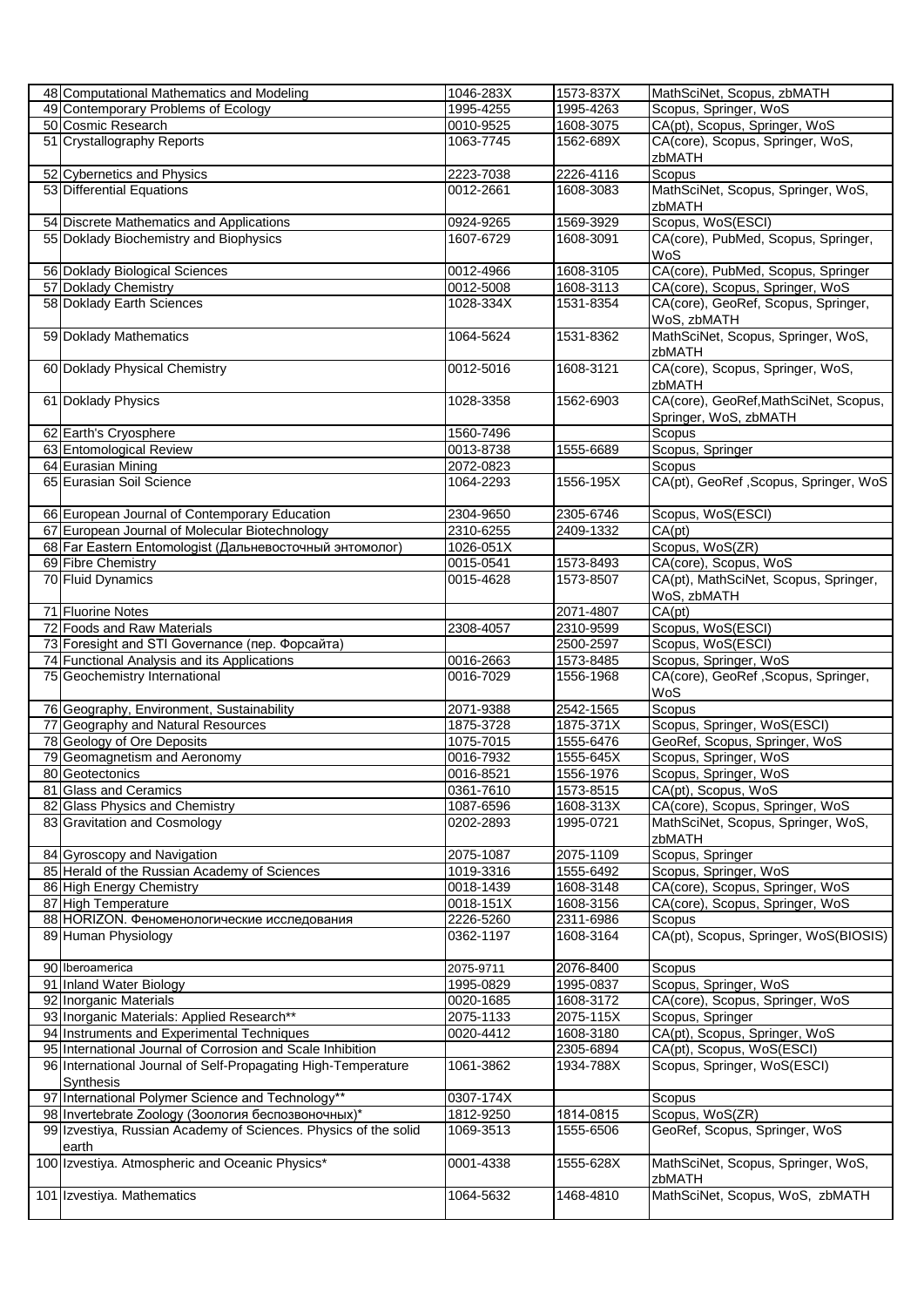| 102 JETP Letters                                                              | 0021-3640              | 1090-6487 | CA(core), Scopus, Springer, WoS       |
|-------------------------------------------------------------------------------|------------------------|-----------|---------------------------------------|
| 103 Journal of Analytical Chemistry                                           | 1061-9348              | 1608-3199 | CA(core), Scopus, Springer, WoS       |
| 104 Journal of Applied and Industrial Mathematics                             | 1990-4789              | 1990-4797 | MathSciNet, Scopus, Springer, zbMATH  |
|                                                                               |                        |           |                                       |
| 105 Journal of Applied Mathematics and Mechanics (PMM Journal of 0021-8928    |                        | 1873-4855 | MathSciNet, Scopus, WoS               |
|                                                                               |                        |           |                                       |
| Applied Mathematics and Mechanics)                                            |                        |           |                                       |
| 106 Journal of Applied Mechanics and Technical Physics                        | 0021-8944              | 1573-8620 | MathSciNet, Scopus, Springer, WoS,    |
|                                                                               |                        |           | zbMATH                                |
| 107 Journal of Communications Technology and Electronics                      | 1064-2269              | 1555-6557 | CA(pt), Scopus, Springer, WoS         |
| 108 Journal of Computational and Engineering Mathematics                      | 2313-8106              | 2413-3574 | MathSciNet, zbMATH                    |
| 109 Journal of Computer and System Sciences International                     | 1064-2307              | 1555-6530 | MathSciNet, Scopus, Springer, WoS,    |
|                                                                               |                        |           | zbMATH                                |
| 110 Journal of Engineering Thermophysics                                      | 1810-2328              | 1990-5432 | CA(pt), Scopus, Springer, WoS         |
| 111 Journal of Evolutionary Biochemistry and Physiology                       | 0022-0930              | 1608-3202 | CA(pt), Scopus, Springer, WoS         |
| 112 Journal of Experimental and Theoretical Physics                           | 1063-7761              | 1090-6509 | CA(core), MathSciNet, Scopus,         |
|                                                                               |                        |           | Springer, WoS, zbMATH                 |
| 113 Journal of Ichthyology                                                    | 0032-9452              | 1555-6425 | Scopus, Springer                      |
| 114 Journal of Machinery Manufacture and Reliability                          | 1052-6188              | 1934-9394 | Scopus, Springer, WoS(ESCI)           |
| 115 Journal of Mathematical Sciences**                                        | 1072-3374              | 1573-8795 | Scopus, Springer                      |
|                                                                               |                        |           |                                       |
| 116 Journal of Mining Science                                                 | 1062-7391              | 1573-8736 | Scopus, Springer, WoS                 |
| 117 Journal of Optical Technology                                             | 1070-9762              | 1091-0786 | Scopus, WoS                           |
| 118 Journal of Russian Laser Research                                         | 1071-2836              | 1573-8760 | CA(pt), Scopus, WoS                   |
| 119 Journal of Structural Chemistry                                           | 0022-4766              | 1573-8779 | CA(core), Scopus, Springer, WoS       |
| 120 Journal of Surface Investigation X-Ray, Synchrotron and Neutron 1027-4510 |                        | 1819-7094 | CA(pt), Scopus, Springer, WoS(ESCI)   |
| Techniques                                                                    |                        |           |                                       |
| 121 Journal of Tax Reform                                                     | 2412-8872              | 2414-9497 | WoS(ESCI)                             |
| 122 Journal of Volcanology and Seismology                                     | 0742-0463              | 1819-7108 | GeoRef, Scopus, Springer, WoS         |
| 123 Kinetics and Catalysis                                                    | 0023-1584              | 1608-3210 | CA(core), Scopus, Springer, WoS       |
| 124 Laser Physics                                                             | 1054-660X              | 1555-6611 | CA(pt), Scopus, WoS                   |
| 125 Laser Physics Letters                                                     | 1612-2011              | 1612-202X | CA(pt), Scopus, WoS                   |
| 126 Light and Engineering                                                     | 1068-9761              |           | Scopus, WoS                           |
| 127 Lithology and Mineral Resources                                           | 0024-4902              | 1608-3229 | CA(pt), GeoRef, Scopus, Springer,     |
|                                                                               |                        |           | WoS.                                  |
|                                                                               |                        |           |                                       |
| 128 Lobachevskii Journal of Mathematics                                       | 1995-0802              | 1818-9962 | MathSciNet, Scopus, Springer,         |
|                                                                               |                        |           | WoS(ESCI), zbMATH                     |
|                                                                               |                        |           |                                       |
| 129 Magnetic Resonance in Solids                                              |                        | 2072-5981 | Scopus                                |
| 130 Manuscripta Orientalia                                                    | 1238-5018              | 2415-3613 | Scopus                                |
| 131 Markov Processes and Related Fields                                       | 1024-2953              |           | MathSciNet, Scopus, WoS, zbMATH       |
|                                                                               |                        |           |                                       |
| 132 Materials Physics and Mechanics (Физика и механика                        | 1605-2730              | 1605-8119 | CA(pt), Scopus, WoS (ESCI)            |
| материалов)                                                                   |                        |           |                                       |
| 133 Mathematical Methods of Statistics                                        | 1066-5307              | 1934-8045 |                                       |
|                                                                               |                        |           | Scopus, Springer                      |
| 134 Mathematical Models and Computer Simulations                              | 2070-0482              | 2070-0490 | Scopus, Springer                      |
| 135 Mathematical Notes                                                        | 0001-4346              | 1573-8876 | MathSciNet, Scopus, Springer, WoS,    |
|                                                                               |                        |           | zbMATH                                |
| 136 Measurement Techniques                                                    | 0543-1972              | 1573-8906 | Scopus, Springer, WoS                 |
| 137 Mechanics of Solids                                                       | 0025-6544              | 1934-7936 | Scopus, Springer, WoS                 |
| 138 Mendeleev Communications                                                  | 0959-9436              | 1364-551X | CA(core), Scopus, WoS                 |
| 139 Metal Science and Heat Treatment                                          | 0026-0673              | 1573-8973 | CA(core), Scopus, Springer, WoS       |
| 140 Metallurgist                                                              | 0026-0894              | 1573-8892 | CA(pt), Scopus, Springer, WoS         |
| 141 Microbiology                                                              | 0026-2617              | 1608-3237 | CA(pt), Scopus, Springer, WoS         |
| 142 Molecular Biology                                                         | 0026-8933              | 1608-3245 | CA(pt), Scopus, Springer, WoS         |
| 143 Molecular Genetics, Microbiology and Virology                             | 0891-4168              | 1934-841X | Scopus, Springer                      |
| 144 Moscow Mathematical Journal                                               | 1609-3321              | 1609-4514 | MathSciNet, Scopus, WoS, zbMATH       |
|                                                                               |                        |           |                                       |
| 145 Moscow University Biological Sciences Bulletin                            | 0096-3925              | 1934-791X | Scopus, Springer                      |
| 146 Moscow University Chemistry Bulletin                                      | 0027-1314              | 1935-0260 | Scopus, Springer, WoS(ESCI)           |
|                                                                               |                        |           |                                       |
| 147 Moscow University Computational Mathematics and Cybernetics               | 0278-6419              | 1934-8428 | Scopus, Springer                      |
|                                                                               |                        |           |                                       |
| 148 Moscow University Geology Bulletin                                        | 0145-8752              | 1934-8436 | Scopus, Springer, WoS(ESCI)           |
| 149 Moscow University Mathematics Bulletin                                    | 0027-1322              | 1934-8444 | Scopus, Springer, WoS(ESCI)           |
| 150 Moscow University Mechanics Bulletin                                      | 0027-1330              | 1934-8452 | Scopus, Springer, WoS(ESCI)           |
| 151 Moscow University Physics Bulletin                                        | 0027-1349              | 1934-8460 | Scopus, Springer, WoS                 |
| 152 Moscow University Soil Science Bulletin                                   | 0147-6874              | 1934-7928 | Springer                              |
| 153 Nanotechnologies in Russia                                                | 1995-0780              | 1995-0799 | CA(pt), Scopus, Springer, WoS(ESCI)   |
|                                                                               |                        |           |                                       |
| 154 Neurochemical Journal                                                     | 1819-7124              | 1819-7132 | CA(pt), Scopus, Springer, WoS         |
| 155 Neuroscience and Behavioral Physiology**                                  | 0097-0549              | 1573-899X | CA(pt), Scopus, Springer              |
| 156 Non-ferrous Metals<br>157 Numerical Analysis and Applications             | 2072-0807<br>1995-4239 | 1995-4247 | Scopus<br>Scopus, Springer, WoS(ESCI) |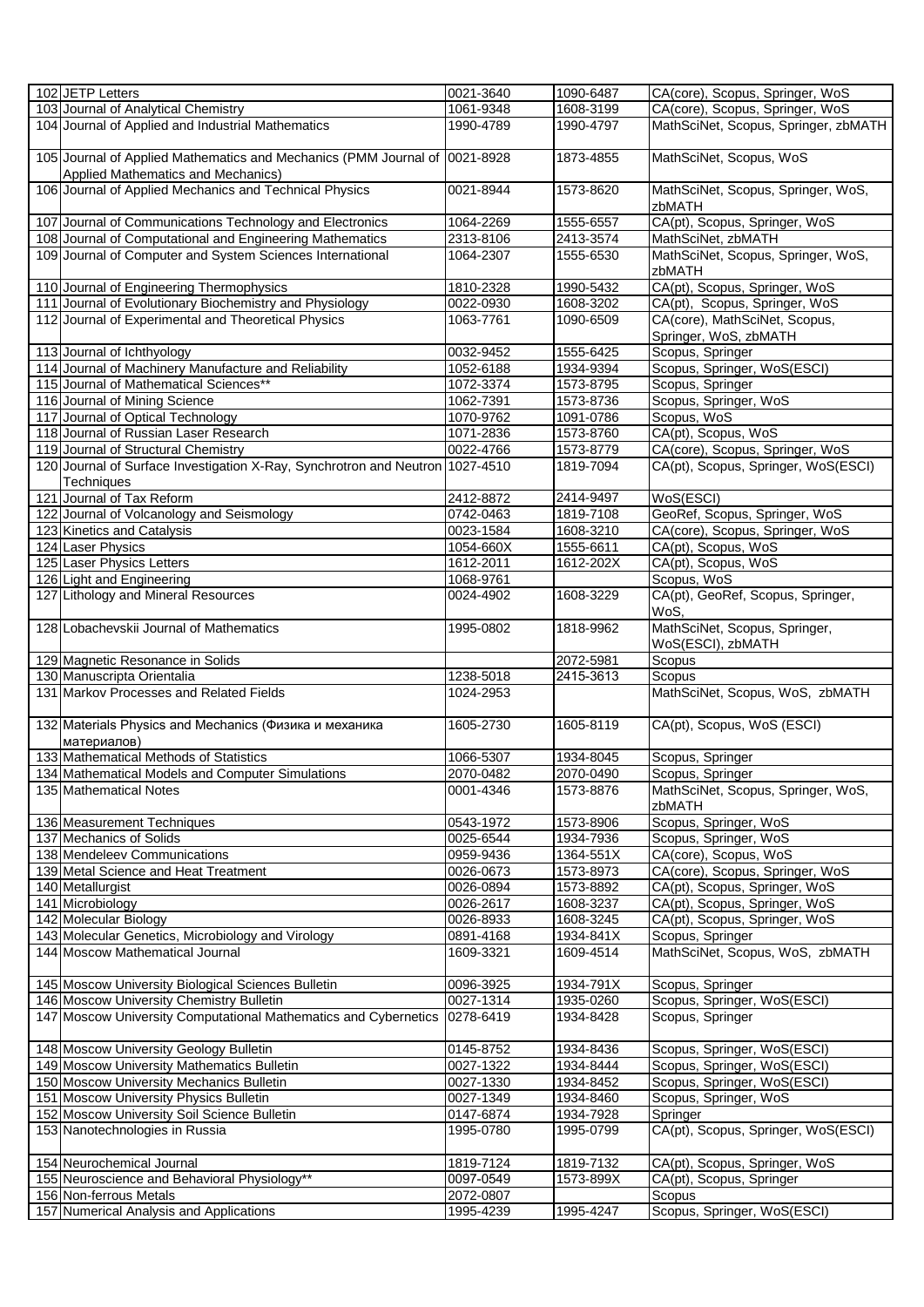| 158 Oceanology                                                                        | 0001-4370                  | 1531-8508              | GeoRef, Scopus, Springer, WoS                                      |
|---------------------------------------------------------------------------------------|----------------------------|------------------------|--------------------------------------------------------------------|
| 159 Optical Memory and Neural Networks (Information Optics)                           | 1060-992X                  | 1934-7898              | Scopus, Springer                                                   |
| 160 Optics and Spectroscopy                                                           | 0030-400X                  | 1562-6911              | CA(core), Scopus, Springer, WoS                                    |
| 161 Optoelectronics, Instrumentation and Data Processing                              | 8756-6990                  | 1934-7944              | Scopus, Springer, WoS(ESCI)                                        |
| 162 p-Adic Numbers, Ultrametric Analysis and Applications                             | 2070-0466                  | 2070-0474              | Scopus, Springer                                                   |
| 163 Paleontological Journal                                                           | 0031-0301                  | 1555-6174              | GeoRef, Scopus, Springer, WoS                                      |
| 164 Pattern Recognition and Image Analysis                                            | 1054-6618                  | 1555-6212              | Scopus, Springer                                                   |
| 165 Petroleum Chemistry                                                               | 0965-5441                  | 1555-6239              | CA(core), Scopus, Springer, WoS                                    |
| 166 Petrology                                                                         | 0869-5911                  | 1556-2085              | GeoRef, Scopus, Springer, WoS                                      |
| 167 Pharmaceutical Chemistry Journal                                                  | 0091-150X                  | 1573-9031              | CA(core), Scopus, Springer, WoS                                    |
| 168 Physical Mesomechanics                                                            | 1029-9599                  | 1990-5424              | Scopus, Springer                                                   |
| 169 Physics - Uspekhi                                                                 | 1063-7869                  | 1468-4780              | CA(pt), Scopus, WoS, zbMATH                                        |
| 170 Physics of Atomic Nuclei                                                          | 1063-7788                  | 1562-692X              | CA(core), MathSciNet, Scopus,                                      |
|                                                                                       |                            |                        | Springer, WoS, zbMATH                                              |
| 171 Physics of Metals and Metallography                                               | 0031-918X                  | 1555-6190              | Scopus, Springer, WoS                                              |
| 172 Physics of Particles and Nuclei                                                   | 1063-7796                  | 1531-8559              | CA(pt), Scopus, Springer, WoS                                      |
| 173 Physics of Particles and Nuclei Letters                                           | 1547-4771                  | 1531-8567              | CA(pt), Scopus, Springer, WoS(ESCI)                                |
|                                                                                       |                            |                        |                                                                    |
| 174 Physics of the Solid State                                                        | 1063-7834                  | 1090-6460              | CA(core), Scopus, Springer, WoS                                    |
| 175 Physics of Wave Phenomena                                                         | 1541-308X                  | 1934-807X              | Scopus, Springer, WoS                                              |
| 176 Plasma Physics Reports                                                            | 1063-780X                  | 1562-6938              | CA(pt), Scopus, Springer, WoS                                      |
| 177 Polymer Science, Series A                                                         | 0965-545X                  | 1555-6107              | CA(core), Scopus, Springer, WoS                                    |
| 178 Polymer Science, Series B                                                         | 1560-0904                  | 1555-6123              | CA(core), Scopus, Springer, WoS                                    |
| 179 Polymer Science, Series C                                                         | 1811-2382                  | 1555-614X              | CA(core), Scopus, Springer, WoS                                    |
| 180 Polymer Science, Series D                                                         | 1995-4212                  | 1995-4220              | CA(core), Scopus, Springer                                         |
| 181 Power Technology and Engineering                                                  | 1570-145X                  | 1570-1468              | Scopus, Springer                                                   |
| 182 Praxema                                                                           | 2312-7899                  | 2408-9176              | Scopus                                                             |
| 183 Problems of Information Transmission                                              | 0032-9460                  | 1608-3253              | MathSciNet, Scopus, Springer, WoS,<br>zbMATH                       |
| 184 Proceedings of the Steklov Institute of Mathematics                               | 0081-5438                  | 1531-8605              | MathSciNet, Scopus, Springer, WoS,                                 |
|                                                                                       |                            |                        | ZbMATH                                                             |
| 185 Programming and Computer Software                                                 | 0361-7688                  | 1608-3261              | MathSciNet, Scopus, Springer, WoS,                                 |
|                                                                                       |                            |                        | zbMATH                                                             |
| 186 Protection of Metals and Physical Chemistry of Surfaces                           | 2070-2051                  | 2070-206X              | CA(core), Scopus, Springer, WoS                                    |
| 187 Protistology                                                                      | 1680-0826                  |                        | Scopus, WoS(BIOSIS)                                                |
|                                                                                       |                            |                        |                                                                    |
|                                                                                       |                            |                        |                                                                    |
| 188 Psychology in Russia: State of the Art<br>189 Quaestio Rossica                    | 2074-6857<br>$2311 - 911X$ | 2307-2202<br>2313-6871 | Scopus, WoS(ESCI)<br>Scopus, WoS(ESCI)                             |
| 190 Quantum Electronics                                                               | 1063-7818                  | 1468-4799              | CA(core), Scopus, WoS                                              |
| 191 Radiochemistry                                                                    | 1066-3622                  | 1608-3288              | CA(core), Scopus, Springer, WoS(ESCI)                              |
|                                                                                       |                            |                        |                                                                    |
| 192 Radioelectronics and Communications Systems                                       | 0735-2727                  | 1934-8061              | Scopus, Springer                                                   |
| 193 Radiophysics and Quantum Electronics                                              | 0033-8443                  | 1573-9120              | Scopus, Springer, WoS                                              |
| 194 Refractories and Industrial Ceramics                                              | 1083-4877                  | 1573-9139              | CA(pt), Scopus, Springer, WoS                                      |
| 195 Regional Research of Russia**                                                     | 2079-9705                  | 2079-9713              | Scopus, Springer                                                   |
| 196 Regular and Chaotic Dynamics                                                      | 1560-3547                  | 1468-4845              | MathSciNet, Scopus, Springer, WoS,                                 |
|                                                                                       |                            |                        | zbMATH                                                             |
| 197 Review Journal of Chemistry                                                       | 2079-9780                  | 2079-9799              | Springer                                                           |
| 198 Reviews on Advanced Materials Science                                             | 1606-5131                  | 1605-8127              | Scopus, WoS                                                        |
| 199 Russian Aeronautics                                                               | 1068-7998                  | 1934-7901              | Scopus, Springer                                                   |
| 200 Russian Agricultural Sciences                                                     | 1068-3674                  | 1934-8037              | Springer                                                           |
| 201 Russian Chemical Bulletin                                                         | 1066-5285                  | 1573-9171              | CA(core), Scopus, Springer, WoS                                    |
| 202 Russian Chemical Reviews                                                          | 0036-021X                  | 1468-4837              | CA(core), Scopus, WoS                                              |
| 203 Russian Electrical Engineering                                                    | 1068-3712                  | 1934-8010              | Scopus, Springer                                                   |
| 204 Russian Electronic Journal of Radiology (Российский                               |                            | 2222-7415              | Scopus                                                             |
| электронный журнал лучевой диагностики)                                               |                            |                        |                                                                    |
| 205 Russian Engineering Research**                                                    | 1068-798X                  | 1934-8088              | Scopus, Springer                                                   |
| 206 Russian Entomological Journal                                                     | 0132-8069                  |                        | Scopus, WoS (BIOSIS, ZR)                                           |
| 207 Russian Geology and Geophysics                                                    | 1068-7971                  | 1878-030X              | Scopus, WoS                                                        |
| 208 Russian Journal of Applied Chemistry                                              | 1070-4272                  | 1608-3296              | CA(core), Scopus, Springer, WoS                                    |
| 209 Russian Journal of Biological Invasions                                           | 2075-1117                  | 2075-1125              | Scopus, Springer<br>Scopus                                         |
| 210 Russian Journal of Biomechanics                                                   | 1812-5123                  | 2410-065X              |                                                                    |
| 211 Russian Journal of Bioorganic Chemistry                                           | 1068-1620                  | 1068-330X              | CA(core), Scopus, Springer, WoS                                    |
| 212 Russian Journal of Building Construction and Architecture                         | 2542-0526                  |                        | WoS(ESCI)                                                          |
| 213 Russian Journal of Coordination Chemistry                                         | 1070-3284<br>1062-3604     | 1608-3318<br>1608-3326 | CA(core), Scopus, Springer, WoS                                    |
| 214 Russian Journal of Developmental Biology<br>215 Russian Journal of Earth Sciences | 1681-1208                  |                        | CA(pt), Scopus, Springer, WoS<br>WoS(ESCI)                         |
| 216 Russian Journal of Ecology                                                        | 1067-4136                  | 1608-3334              | CA(pt), GeoRef, Scopus, Springer, WoS                              |
|                                                                                       |                            |                        |                                                                    |
| 217 Russian Journal of Electrochemistry<br>218 Russian Journal of General Chemistry   | 1023-1935<br>1070-3632     | 1608-3342<br>1608-3350 | CA(core), Scopus, Springer, WoS<br>CA(core), Scopus, Springer, WoS |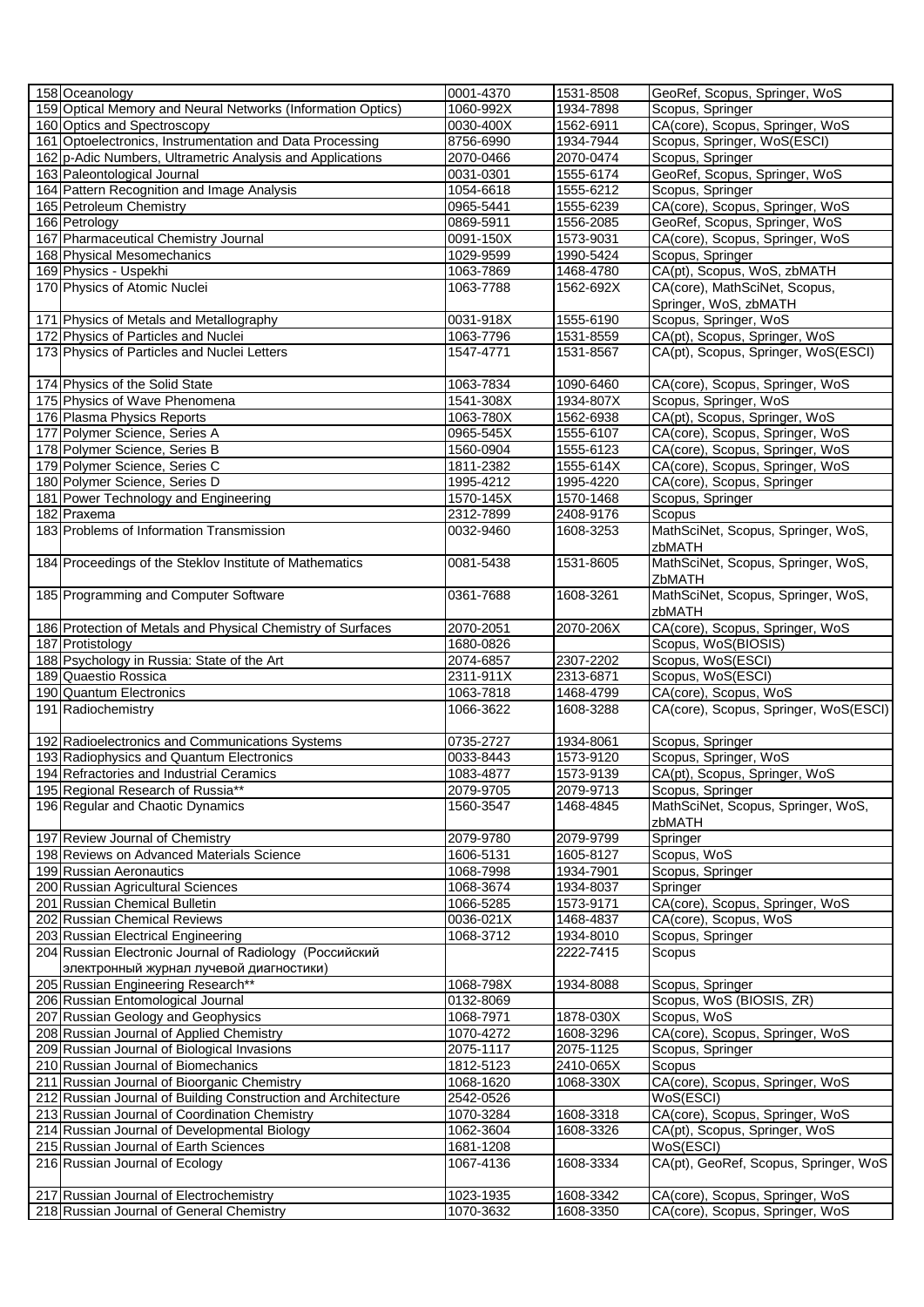| 219 Russian Journal of Genetics                                                                                                                                                                                                                                            | 1022-7954              | 1608-3369              | CA(core). Scopus, Springer, WoS                      |
|----------------------------------------------------------------------------------------------------------------------------------------------------------------------------------------------------------------------------------------------------------------------------|------------------------|------------------------|------------------------------------------------------|
| 220 Russian Journal of Genetics: Applied Research**                                                                                                                                                                                                                        | 2079-0597              | 2079-0600              | Scopus, Springer                                     |
| 221 Russian Journal of Herpetology                                                                                                                                                                                                                                         | 1026-2296              |                        | Scopus, WoS                                          |
| 222 Russian Journal of Inorganic Chemistry                                                                                                                                                                                                                                 | 0036-0236              | 1531-8613              | CA(core), Scopus, Springer, WoS                      |
| 223 Russian Journal of Marine Biology                                                                                                                                                                                                                                      | 1063-0740              | 1608-3377              | CA(pt), Scopus, Springer, WoS                        |
| 224 Russian Journal of Mathematical Physics                                                                                                                                                                                                                                | 1061-9208              | 1555-6638              | MathSciNet, Scopus, Springer, WoS,<br>zbMATH         |
| 225 Russian Journal of Nematology                                                                                                                                                                                                                                          | 0869-6918              |                        | Scopus, WoS                                          |
| 226 Russian Journal of Nondestructive Testing                                                                                                                                                                                                                              | 1061-8309              | 1608-3385              | CA(pt), Scopus, Springer, WoS                        |
| 227 Russian Journal of Non-Ferrous Metals                                                                                                                                                                                                                                  | 1067-8212              | 1934-970X              | Scopus, Springer, WoS                                |
| 228 Russian Journal of Numerical Analysis and Mathematical<br>Modelling                                                                                                                                                                                                    | 0927-6467              | 1569-3988              | Scopus, WoS                                          |
| 229 Russian Journal of Organic Chemistry                                                                                                                                                                                                                                   | 1070-4280              | 1608-3393              | CA(core), Scopus, Springer, WoS                      |
| 230 Russian Journal of Pacific Geology                                                                                                                                                                                                                                     | 1819-7140              | 1819-7159              | CA(pt), Scopus, Springer, WoS                        |
| 231 Russian Journal of Physical Chemistry A. Focus on Chemistry                                                                                                                                                                                                            | 0036-0244              | 1531-863X              | CA(core), Scopus, Springer, WoS                      |
| 232 Russian Journal of Physical Chemistry B. Focus on Physics                                                                                                                                                                                                              | 1990-7931              | 1990-7923              | CA(core), Scopus, Springer, WoS                      |
| 233 Russian Journal of Plant Physiology                                                                                                                                                                                                                                    | 1021-4437              | 1608-3407              | CA(core), Scopus, Springer, WoS                      |
| 234 Russian Journal of Theriology                                                                                                                                                                                                                                          | 1682-3559              | 1819-7159              | Scopus, WoS (BIOSIS, ZR)                             |
| 235 Russian Law Journal                                                                                                                                                                                                                                                    | 2309-8678              | 2312-3605              | Scopus, WoS(ESCI)                                    |
| 236 Russian Mathematical Surveys                                                                                                                                                                                                                                           | 0036-0279              | 1468-4829              | MathSciNet, Scopus, WoS, zbMATH                      |
| 237 Russian Mathematics                                                                                                                                                                                                                                                    | 1066-369X              | 1934-810X              | MathSciNet, Scopus, Springer,<br>WoS(ESCI), ZbMATH   |
| 238 Russian Metallurgy (Metally)                                                                                                                                                                                                                                           | 0036-0295              | 1555-6255              | Scopus, Springer, WoS(ESCI)                          |
| 239 Russian Meteorology and Hydrology                                                                                                                                                                                                                                      | 1068-3739              | 1934-8096              | Scopus, Springer, WoS                                |
| 240 Russian Microelectronics                                                                                                                                                                                                                                               | 1063-7397              | 1608-3415              | CA(pt), Scopus, Springer                             |
| 241 Russian Open Medical Journal                                                                                                                                                                                                                                           |                        | 2304-3415              | CA(pt), Scopus, WoS(ESCI)                            |
| 242 Russian Physics Journal                                                                                                                                                                                                                                                | 1064-8887              | 1573-9228              | CA(pt), MathSciNet, Scopus, Springer,<br>WoS, ZbMATH |
| 243 Russian Politics and Law**                                                                                                                                                                                                                                             | 1061-1940              | 1558-0962              | Scopus, WoS                                          |
| 244 Russian Studies in Literature**                                                                                                                                                                                                                                        | 1061-1975              | 1944-7167              | Scopus, WoS                                          |
| 245 Russian Studies in Philosophy**                                                                                                                                                                                                                                        | 1061-1967              | 1558-0431              | Scopus, WoS                                          |
| 246 Ruthenica                                                                                                                                                                                                                                                              | 0136-0027              | 2307-7336              | Scopus, WoS (ZR)                                     |
|                                                                                                                                                                                                                                                                            |                        |                        |                                                      |
| 247 Sbornik Mathematics                                                                                                                                                                                                                                                    | 1064-5616              | 1468-4802              | MathSciNet, Scopus, WoS, zbMATH                      |
| 248 Schole. Философское антиковедение и классическая<br>традиция                                                                                                                                                                                                           | 1995-4328              | 1995-4336              | Scopus                                               |
| 249 Scientific and Technical Information Processing                                                                                                                                                                                                                        | 0147-6882              | 1934-8118              | Scopus, Springer, WoS(ESCI)                          |
| 250 Scientific herald of the Voronezh State University of Architecture<br>and Civil Engineering. Construction and architecture (pyc.<br>вариант: Научный вестник Воронежского государственного<br>архитектурно-строительного университета. Строительство и<br>архитектура) | 2075-0811              | 2077-0219              | WoS(ESCI)                                            |
|                                                                                                                                                                                                                                                                            |                        |                        | Scopus                                               |
| 251 Scrinium                                                                                                                                                                                                                                                               | 1817-7530              | 1817-7565              |                                                      |
| 252 Seismic Instruments                                                                                                                                                                                                                                                    | 0747-9239              | 1934-7871              | Springer, WoS(ESCI)                                  |
| 253 Semiconductors<br>254 Siberian Advances in Mathematics                                                                                                                                                                                                                 | 1063-7826<br>1055-1344 | 1090-6479<br>1934-8126 | CA(core), Scopus, Springer, WoS<br>Scopus, Springer  |
| 255 Siberian Mathematical Journal                                                                                                                                                                                                                                          | 0037-4466              | 1573-9260              | MathSciNet, Scopus, Springer, WoS,<br>zbMATH         |
| 256 Slověne = Словене. International Journal of Slavic Studies                                                                                                                                                                                                             | 2304-0785              | 2305-6754              | Scopus, WoS(ESCI)                                    |
| 257 Social Evolution and History                                                                                                                                                                                                                                           | 1681-4363              |                        | Scopus, WoS(ESCI)                                    |
| 258 Social Sciences                                                                                                                                                                                                                                                        | 0134-5486              | 1938-2553              | Scopus                                               |
| 259 Soil Mechanics and Foundation Engineering                                                                                                                                                                                                                              | 0038-0741              | 1573-9279              | Scopus, WoS                                          |
| 260 Solar System Research                                                                                                                                                                                                                                                  | 0038-0946              | 1608-3423              | CA(pt), Scopus, Springer, WoS                        |
| 261 Solar-Terrestrial Physics                                                                                                                                                                                                                                              | 2500-0535              |                        | WoS(ESCI)                                            |
| 262 Solid Fuel Chemistry                                                                                                                                                                                                                                                   | 0361-5219              | 1934-8029              | CA(core), Scopus, Springer, WoS                      |
| 263 St Petersburg Mathematical Journal                                                                                                                                                                                                                                     | 1061-0022              | 1547-7371              | MathSciNet, Scopus, WoS                              |
| 264 Steel in Translation**                                                                                                                                                                                                                                                 | 0967-0912              | 1935-0988              | Scopus, Springer                                     |
| 265 Stratigraphy and Geological Correlation<br>266 Studia Slavica et Balcanica Petropolitana (Петербургские                                                                                                                                                                | 0869-5938<br>1995-848X | 1555-6263              | Scopus, Springer, WoS<br>Scopus, WoS(ESCI)           |
| славянские и балканские исследования)                                                                                                                                                                                                                                      |                        |                        |                                                      |
| 267 Studies on Russian Economic Development                                                                                                                                                                                                                                | 1075-7007              | 1531-8664              | Scopus, Springer                                     |
| 268 Supercomputing Frontiers and Innovations                                                                                                                                                                                                                               | 2409-6008              | 2313-8734              | Scopus                                               |
| 269 Surface Engineering and Applied Electrochemistry                                                                                                                                                                                                                       | 1068-3755              | 1934-8002              | Scopus, Springer, WoS(ESCI)                          |
| 270 Technical Physics                                                                                                                                                                                                                                                      | 1063-7842              | 1090-6525              | CA(core), Scopus, Springer, WoS                      |
| 271 Technical Physics Letters                                                                                                                                                                                                                                              | 1063-7850              | 1090-6533              | CA(core), Scopus, Springer, WoS                      |
| 272 Telecommunications and Radio Engineering<br>273 Terra economicus                                                                                                                                                                                                       | 0040-2508<br>2073-6606 | 1943-6009<br>2410-4531 | Scopus<br>WoS(ESCI)                                  |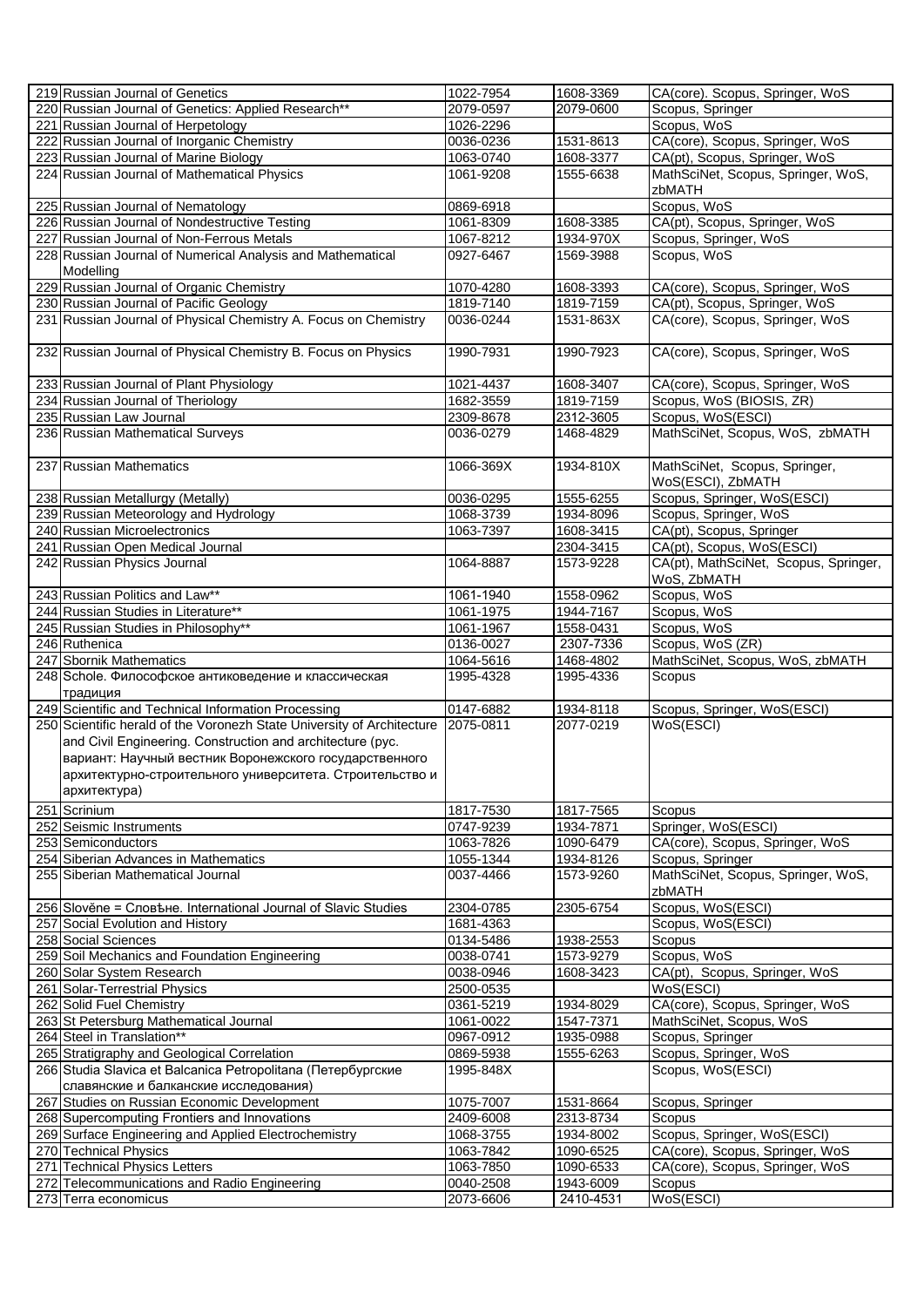| 274 Theoretical and Mathematical Physics                                | 0040-5779 | 1573-9333 | CA(pt), MathSciNet, Scopus, Springer,<br>WoS, Zentralblat MATH                                         |
|-------------------------------------------------------------------------|-----------|-----------|--------------------------------------------------------------------------------------------------------|
| 275 Theoretical Foundations of Chemical Engineering                     | 0040-5795 | 1608-3431 | CA(core), Scopus, Springer, WoS                                                                        |
| 276 Theory of Probability and its Applications                          | 0040-585X | 1095-7219 | Scopus, WoS                                                                                            |
| 277 Thermal Engineering                                                 | 0040-6015 | 1555-6301 | Scopus, Springer                                                                                       |
| 278 Thermophysics and Aeromechanics                                     | 0869-8643 | 1531-8699 | Scopus, Springer, WoS                                                                                  |
| 279 Transactions of the Moscow Mathematical Society                     | 0077-1554 | 1547-738X | MathScieNet, zbMATH                                                                                    |
| 280 Turczaninowia                                                       | 1560-7259 | 1560-7267 | Scopus                                                                                                 |
| 281 Ural Mathematical Journal                                           | 2414-3952 |           | <b>MathScieNet</b>                                                                                     |
| 282 Vestnik St. Petersburg University. Mathematics                      | 1063-4541 | 1934-7855 | Scopus, Springer, WoS(ESCI)                                                                            |
| 283 Water Resources                                                     | 0097-8078 | 1608-344X | CA(core), GeoRef, Scopus, Springer,<br>WoS                                                             |
| 284 Welding International                                               | 0950-7116 | 1754-2138 | Scopus                                                                                                 |
| 285 Zoosystematica Rossica*                                             | 0320-9180 | 2410-0226 | Scopus, WoS (BIOSIS, ZR)                                                                               |
| 286 Авиакосмическая и экологическая медицина***                         | 0233-528X |           | CA(pt), PubMed, Scopus, Springer,<br>WoS(BIOSIS)                                                       |
| 287 Авиационная промышленность                                          | 0869-530X |           | CA(pt)                                                                                                 |
| 288 Автоматизация в промышленности                                      | 1819-5962 |           | MathSciNet, Scopus, Springer, WoS,<br>zbMATH                                                           |
| 289 Автоматизация, телемеханизация и связь в нефтяной<br>промышленности | 0132-2222 |           | CA(pt)                                                                                                 |
| 290 Автоматика и телемеханика*                                          | 0005-2310 |           | MathSciNet, Scopus, Scopus, WoS,<br>zbMATH                                                             |
| 291 Автометрия*                                                         | 0320-7102 |           | Scopus, Springer                                                                                       |
| 292 Автомобильная промышленность                                        | 0005-2337 |           | CA(pt)                                                                                                 |
| 293 Аграрная Россия                                                     | 1999-5636 |           | CA(pt)                                                                                                 |
| 294 Агрохимический вестник                                              | 1029-2551 |           | CA(pt)                                                                                                 |
| 295 Агрохимия                                                           | 0002-1881 |           | CA(pt), WoS(BIOSIS)                                                                                    |
| 296 Актуальные проблемы теории и истории искусства                      | 2312-2129 |           | Scopus                                                                                                 |
| 297 Акустический журнал*                                                | 0320-7919 |           | Scopus, Springer, WoS                                                                                  |
| 298 Акушерство и гинекология                                            | 0300-9092 | 2412-5679 | Scopus                                                                                                 |
| 299 Алгебра и анализ*                                                   | 0234-0852 |           | MathSciNet, Scopus, WoS, zbMATH                                                                        |
| 300 Алгебра и логика*                                                   | 0373-9252 |           | MathSciNet, Scopus, WoS, zbMATH                                                                        |
|                                                                         | 1608-8298 |           | CA(pt)                                                                                                 |
| 301 Альтернативная энергетика и экология                                |           |           |                                                                                                        |
| 302 Аналитика и контроль                                                | 2073-1442 | 2073-1450 | Scopus                                                                                                 |
| 303 Ангиология и сосудистая хирургия                                    | 1027-6661 |           | PubMed, Scopus                                                                                         |
| 304 Анестезиология и реаниматология                                     | 0201-7563 | 2410-4698 | PubMed, Scopus, WoS(BIOSIS)                                                                            |
| 305 АНРИ (Аппаратура и новости радиационных измерений)                  | 2075-1338 |           | CA(pt)                                                                                                 |
| 306 Антибиотики и химиотерапия                                          | 0235-2990 |           | CA(core), PubMed, Scopus,<br>WoS(BIOSIS)                                                               |
| 307 Аридные экосистемы*                                                 | 2079-0961 | 2079-0988 | Springer, WoS(ESCI)                                                                                    |
| 308 Артериальная гипертензия (Arterial Hypertension)                    | 1607-419X | 2411-8524 | Scopus                                                                                                 |
| 309 Археология, этнография и антропология Евразии*                      | 1563-0102 |           | Scopus, Springer, WoS(ESCI)                                                                            |
| 310 Архив патологии                                                     | 0004-1955 | 2309-1266 | CA(pt), PubMed, Scopus, WoS(BIOSIS)                                                                    |
| 311 Астрономический вестник*                                            | 0320-930X |           | Scopus, WoS, zbMATH                                                                                    |
| 312 Астрономический журнал*                                             | 0004-6299 |           | CA(pt), MathSciNet, Scopus, WoS,<br>zbMATH                                                             |
| 313 Астрофизический бюллетень*                                          | 0320-9318 | 1990-3391 | Scopus, Springer, WoS                                                                                  |
| 314 Атомная энергия*                                                    | 0004-7163 |           | Scopus, Springer, WoS, zbMATH                                                                          |
| 315 Балтийский регион (Baltic Region)                                   | 2079-8555 | 2310-0524 | Scopus, WoS(ESCI)                                                                                      |
| 316 Башкирский химический журнал                                        | 0869-8406 |           | CA(pt)                                                                                                 |
| 317 Безопасность жизнедеятельности                                      | 1684-6435 |           | CA(pt)                                                                                                 |
| 318 Безопасность труда в промышленности                                 | 0409-2961 |           | CA(pt)                                                                                                 |
| 319 Бизнес-информатика                                                  | 1998-0663 | 2587-8166 | WoS(ESCI)                                                                                              |
| 320 Биологические мембраны*                                             | 0233-4755 |           | CA(core), PubMed, Scopus, Springer,<br>WoS                                                             |
| 321 Биология внутренних вод*                                            | 0320-9652 |           | Scopus, Springer, WoS(ZR)                                                                              |
| 322 Биология моря*                                                      | 0134-3475 |           | Scopus, WoS                                                                                            |
| 323 Биомедицинская радиоэлектроника                                     | 1560-4136 |           | CA(pt)                                                                                                 |
| 324 Биомедицинская химия*                                               | 2310-6972 | 2310-6905 | CA(core), PubMed, Scopus, Springer,<br>WoS(ESCI)                                                       |
| 325 Биоорганическая химия*                                              | 0132-3423 | 1998-2860 | CA(pt), PubMed, Scopus, WoS                                                                            |
| 326 Биотехнология*** ****                                               | 0234-2758 |           | CA(pt), Scopus, WoS(BIOSIS)                                                                            |
| 327 Биофармацевтический журнал*                                         | 2073-8099 |           | CA(pt), Scopus                                                                                         |
| 328 Биофизика*<br>329 Биохимия*                                         | 0006-3029 |           | CA(core), GeoRef, PubMed, Scopus,<br>Springer, WoS, WoS(BIOSIS, ZR)<br>CA(core), Scopus, Springer, WoS |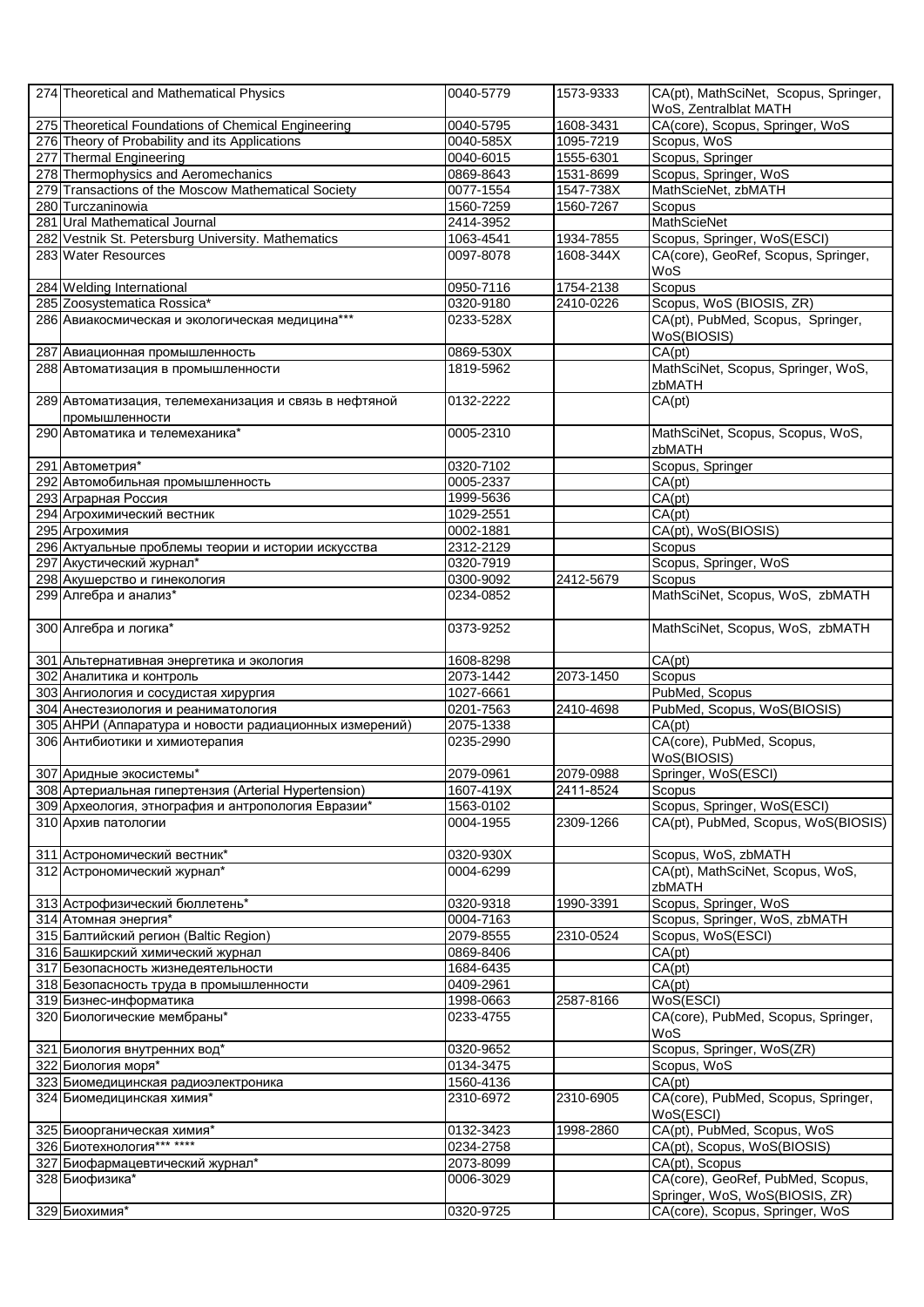| 330 Ботанический журнал                                                                                               | 0006-8136 |           | WoS(BIOSIS, ZR)                                |
|-----------------------------------------------------------------------------------------------------------------------|-----------|-----------|------------------------------------------------|
| 331 Бурение и нефть                                                                                                   | 2072-4799 |           | CA(pt)                                         |
| 332 Былые годы                                                                                                        | 2073-9745 | 2310-0028 | Scopus, WoS(ESCI)                              |
| 333 Бюллетень Дальневосточного малакологического общества                                                             | 1560-8425 |           | WoS(ZR)                                        |
| 334 Бюллетень Московского общества испытателей природы.<br>Биологический отдел                                        | 0027-1403 |           | WoS (BIOSIS, ZR)                               |
| 335 Бюллетень Московского общества испытателей природы.<br>Отдел геологический                                        | 0366-1318 |           | CA(pt), WoS(ZR)                                |
| 336 Бюллетень сибирской медицины                                                                                      | 1682-0363 | 1819-3684 | WoS(ESCI)                                      |
| 337 Бюллетень экспериментальной биологии и медицины*                                                                  | 0365-9615 |           | Scopus, Springer, WoS                          |
| 338 В мире научных открытий                                                                                           | 2072-0831 | 2307-9428 | CA(pt)                                         |
| 339 Вавиловский журнал генетики и селекции                                                                            | 2500-0462 | 2500-3259 | Scopus, Springer, WoS(ZR)                      |
| 340 Вестник архивиста (HERALD OF AN ARCHIVIST)                                                                        | 2073-0101 | 2073-0101 | WoS(ESCI)                                      |
| 341 Вестник Волгоградского государственного университета.                                                             | 1998-9938 | 2312-8704 | WoS(ESCI)                                      |
| Серия 4. История, регионоведение, международные<br>отношения                                                          |           |           |                                                |
| 342 Вестник Воронежского государственного университета.<br>Серия Геология                                             | 1609-0691 |           | GeoRef, WoS (ZR)                               |
| 343 Вестник Воронежского государственного университета.                                                               | 1609-0705 |           | Scopus                                         |
| Серия Физика, Математика / Proceedings of Voronezh State<br>University. Series Physics, Mathematics                   |           |           |                                                |
| 344 Вестник Дальневосточного отделения Российской академии                                                            | 0869-7698 |           | WoS (ZR)                                       |
| наук                                                                                                                  |           |           |                                                |
| 345 Вестник дерматологии и венерологии                                                                                | 0042-4609 |           | WoS(BIOSIS)                                    |
| 346 Вестник древней истории                                                                                           | 0321-0391 |           | Scopus, WoS(ESCI)                              |
| 347 Вестник Института геологии Коми Научного Центра                                                                   | 2221-1381 |           | GeoRef                                         |
| Уральского отделения Российской академии наук                                                                         |           |           |                                                |
| 348 Известия Иркутского государственного университета. Серия<br>Математика                                            | 1997-7670 | 2541-8785 | zbMATH                                         |
| 349 Вестник Казанского технологического университета                                                                  | 1998-7072 |           | CA(pt)                                         |
| 350 Вестник КРАУНЦ. Физико-математические науки                                                                       | 2079-6641 | 2079-665X | <b>MathSciNet</b>                              |
| 351 Вестник машиностроения***                                                                                         | 0042-4633 |           | CA(pt), Scopus, Springer                       |
| 352 Вестник МГИМО Университета / MGIMO Review of                                                                      | 2071-8160 | 2541-9099 | WoS(ESCI)                                      |
| <b>International Relations</b>                                                                                        |           |           |                                                |
| 353 Вестник Международной академии холода                                                                             | 1606-4313 |           | CA(pt)                                         |
| 354 Вестник международных организаций /International<br>Organisations Research Journal                                | 1996-7845 |           | Scopus, WoS(ESCI)                              |
| 355 Вестник Мордовского университета (MORDOVIA<br>UNIVERSITY BULLETIN)                                                | 0236-2910 | 2313-0636 | WoS(ESCI)                                      |
| 356 Вестник Московского государственного технического<br>университета им. Н.Э. Баумана. Серия: Естественные науки     | 1812-3368 |           | Scopus                                         |
|                                                                                                                       |           |           |                                                |
| 357 Вестник Московского государственного технического<br>университета им. Н.Э. Баумана. Серия: Машиностроение         | 0236-3941 |           | CA(pt)                                         |
| 358 Вестник Московского университета. Серия 1. Математика.<br>Механика* (пер. Moscow University Mathematics Bulletin) | 0579-9368 |           | Scopus, Springer, WoS(ESCI)                    |
| 359 Вестник Московского университета. Серия 15.                                                                       | 0137-0782 |           | MathSciNet, Scopus, Springer, zbMATH           |
| Вычислительная математика и кибернетика*                                                                              |           |           |                                                |
| 360 Вестник Московского университета. Серия 16. Биология*                                                             | 0137-0952 |           | CA(pt), Scopus, Springer, WoS<br>(BIOSIS, ZR)  |
| 361 Вестник Московского университета. Серия 17.<br>Почвоведение*                                                      | 0137-0944 | 1934-7928 | CA(pt), Springer, WoS(BIOSIS)                  |
| 362 Вестник Московского университета. Серия 2. Химия*                                                                 | 0579-9384 | 1728-2101 | CA(core), Scopus, Springer, WoS(ESCI)          |
| 363 Вестник Московского университета. Серия 3. Физика и<br>астрономия*                                                | 0579-9392 |           | CA(pt), Scopus, Springer, WoS                  |
| 364 Вестник Московского университета. Серия 4. Геология*<br>(пер. MOSCOW UNIVERSITY GEOLOGY BULLETIN)                 | 0579-9406 |           | CA(pt), GeoRef, Scopus, Springer,<br>WoS(ESCI) |
| 365 Вестник Московского университета. Серия 5. География                                                              | 0579-9414 |           | Scopus                                         |
| 366 Вестник Мурманского государственного технического<br>университета (Вестник МГТУ)                                  | 1560-9278 | 1997-4736 | GeoRef, WoS (ZR)                               |
| 367 Вестник Новосибирского государственного педагогического<br>университета                                           |           | 2226-3365 | Scopus                                         |
| 368 Вестник НПО им. С.А. Лавочкина***                                                                                 | 2075-6941 | 2311-3367 | CA(pt), Scopus, Springer, WoS                  |
| 369 Вестник оториноларингологии                                                                                       | 0042-4668 | 2309-1274 | PubMed, Scopus, WoS(BIOSIS)                    |
| 370 Вестник офтальмологии                                                                                             | 0042-465X | 2309-1282 | PubMed, Scopus                                 |
| 371 Вестник Пермского университета. Серия Геология                                                                    | 1994-3601 |           | GeoRef                                         |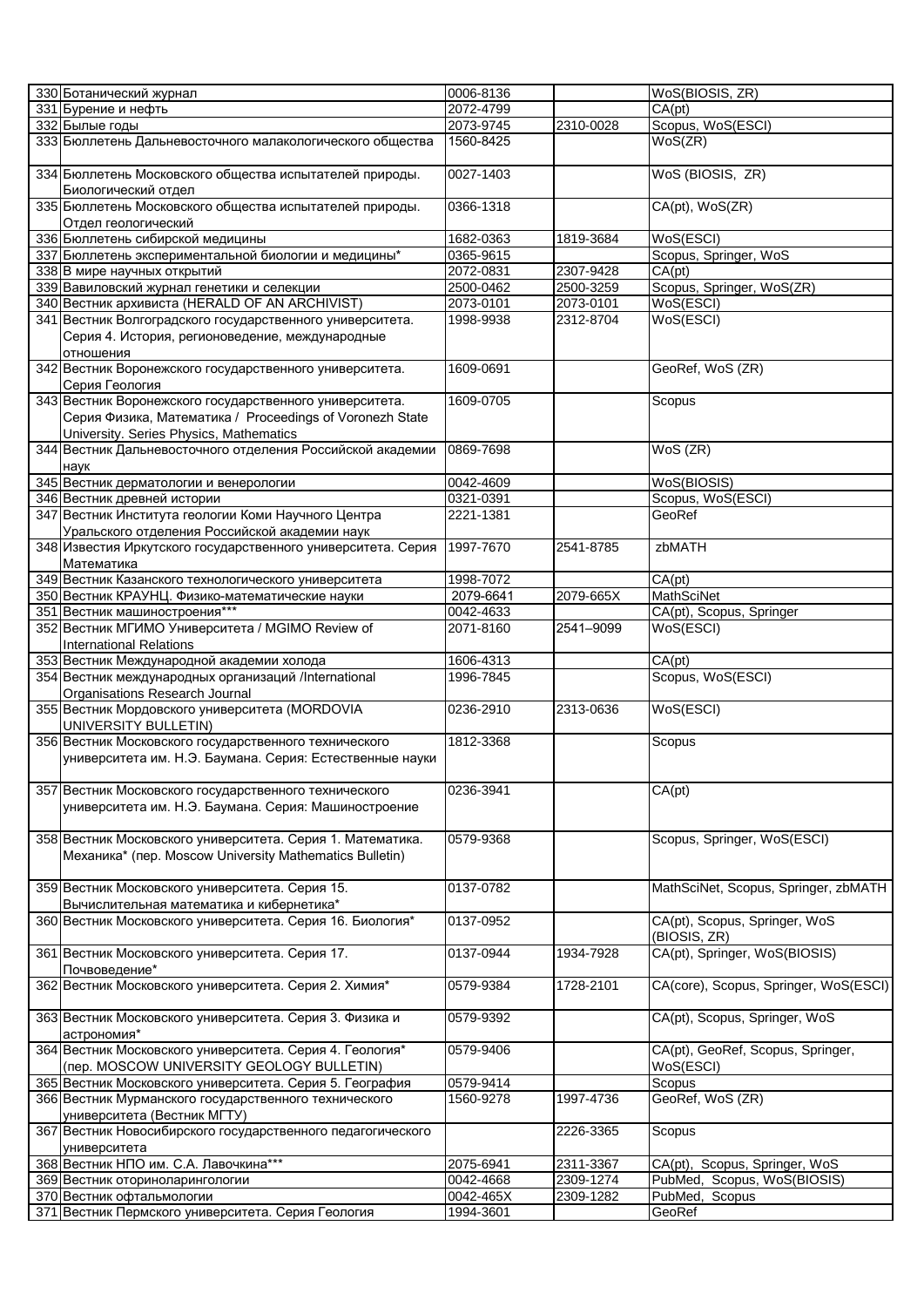| 372 Вестник Пермского университета. История (PERM                                                         |           |           | WoS(ESCI)                           |
|-----------------------------------------------------------------------------------------------------------|-----------|-----------|-------------------------------------|
| UNIVERSITY HERALD-HISTORY)                                                                                | 2219-3111 |           |                                     |
| 373 Вестник Пермского университета. Юридические науки                                                     | 1995-4190 |           | WoS(ESCI)                           |
| 374 Вестник ПНИПУ. Механика (Вестник Пермского                                                            | 2224-9893 | 2226-1869 | Scopus                              |
| национального исследовательского политехнического                                                         |           |           |                                     |
| университета. Механика)                                                                                   |           |           |                                     |
| 375 Вестник рентгенологии и радиологии                                                                    | 0042-4676 |           | PubMed,<br>Scopus                   |
| 376 Вестник Российского государственного медицинского                                                     | 2500-1094 | 2542-1204 | Scopus                              |
| университета (Вестник РГМУ)<br>377 Вестник Российского государственного университета им. И.               | 1999-3633 |           | CA(pt)                              |
| Канта                                                                                                     |           |           |                                     |
| 378 Вестник Российского университета дружбы народов. Серия                                                | 2312-9182 | 2312-9212 | WoS(ESCI), Scopus                   |
| 379 Вестник Российского университета дружбы народов.                                                      | 2313-2272 | 2408-8897 | Scopus                              |
| Социология / RUDN Journal of Sociology                                                                    |           |           |                                     |
| 380 Вестник Российского фонда фундаментальных                                                             | 1605-8070 | 2410-4639 | CA(pt)                              |
| исследований                                                                                              |           |           |                                     |
| 381 Вестник Российской академии медицинских наук                                                          | 0869-6047 |           | CA(pt), PubMed, Scopus, WoS(BIOSIS) |
|                                                                                                           |           |           |                                     |
| 382 Вестник Российской академии наук*                                                                     | 0869-5873 |           | CA(pt), Scopus, Springer, WoS       |
| 383 Вестник Российской сельскохозяйственной науки (бывш.                                                  | 2500-2082 |           | CA(pt)                              |
| Вестник Российской академии сельскохозяйственных наук)                                                    |           |           |                                     |
| 384 Вестник Самарского государственного технического                                                      | 1991-8615 | 2310-7081 | WoS(ESCI)                           |
| университета. Серия Физико-математические науки                                                           |           |           |                                     |
| 385 Вестник Самарского государственного университета.                                                     | 1810-5378 |           | zbMATH                              |
| Естественнонаучная серия                                                                                  |           |           |                                     |
| 386 Вестник Санкт-Петербургского университета. Серия 1.                                                   | 1025-3106 |           | Scopus, zbMATH                      |
| Математика. Механика, Астрономия*                                                                         |           |           |                                     |
| 387 Вестник Санкт-Петербургского университета. Серия 10.                                                  | 1811-9905 | 2542-2251 | Scopus                              |
| Прикладная математика. Информатика. Процессы                                                              |           |           |                                     |
| управления<br>388 Вестник Санкт-Петербургского университета. Серия 15.                                    | 2221-3007 | 2542-2243 | Scopus                              |
| Искусствоведение                                                                                          |           |           |                                     |
| 389 Вестник Санкт-Петербургского университета. Серия 2.                                                   | 1812-9323 | 2541-9390 | Scopus, WoS(ESCI)                   |
| История                                                                                                   |           |           |                                     |
| 390 Вестник Санкт-Петербургского университета. Серия 3.                                                   | 1025-8604 |           | WoS(ZR)                             |
| Биология                                                                                                  |           |           |                                     |
| 391 Вестник Санкт-Петербургского университета. Серия 4.                                                   | 1024-8579 |           | CA(core), Scopus                    |
| Физика. Химия<br>392 Вестник Санкт-Петербургского университета. Серия 7.                                  | 1029-7456 |           |                                     |
| Геология. География (новое название Вестник Санкт-                                                        |           |           | CA(pt), GeoRef, WoS(ZR)             |
| Петербургского университета. Науки о Земле. ISSN 2541-                                                    |           |           |                                     |
| 9668/2587-585X)                                                                                           |           |           |                                     |
| 393 Вестник Санкт-Петербургского университета. Право                                                      |           |           | WoS(ESCI)                           |
| (VESTNIK OF SAINT PETERSBURG UNIVERSITY LAW)                                                              |           |           |                                     |
| 394 Вестник Санкт-Петербургского университета. Философия и                                                | 2542-2278 | 2541-9382 | WoS(ESCI)                           |
| конфликтология                                                                                            |           |           |                                     |
| 395 Вестник Санкт-Петербургского университета. Экономика (ST<br>PETERSBURG UNIVERSITY JOURNAL OF ECONOMIC |           |           | WoS(ESCI)                           |
| STUDIES)                                                                                                  | 1026-356X | 2542-226X |                                     |
| 396 Вестник славянских культур                                                                            | 2073-9567 |           | WoS(ESCI)                           |
| 397 Вестник Тамбовского государственного технического                                                     | 0136-5835 |           | CA(pt)                              |
| университета                                                                                              |           |           |                                     |
| 398 Вестник Тверского государственного университета. Серия:                                               | 1995-0160 |           | $WoS$ (ZR)                          |
| Биология и экология                                                                                       |           |           |                                     |
| 399 Вестник Томского государственного университета (TOMSK                                                 | 1561-7793 | 1561-803X | WoS(ESCI)                           |
| STATE UNIVERSITY JOURNAL)<br>400 Вестник Томского государственного университета. Биология                 | 1998-8591 | 2311-2077 | WoS(ZR)                             |
|                                                                                                           |           |           |                                     |
| 401 Вестник Томского государственного университета. История                                               | 1998-8613 | 2311-2387 | WoS(ESCI)                           |
|                                                                                                           |           |           |                                     |
| 402 Вестник Томского государственного университета.                                                       | 2222-0836 | 2311-3685 | WoS(ESCI)                           |
| Культурология и искусствоведение / TOMSK STATE                                                            |           |           |                                     |
| UNIVERSITY JOURNAL OF CULTURAL STUDIES AND ART                                                            |           |           |                                     |
| <b>HISTORY</b>                                                                                            |           |           |                                     |
| 403 Вестник Томского государственного университета.                                                       | 1998-8621 | 2311-2255 | MathSciNet, Scopus, WoS(ESCI)       |
| Математика и механика<br>404 Вестник Томского государственного университета.                              | 1998-6645 | 2310-5046 | Scopus, WoS(ESCI)                   |
| Филология                                                                                                 |           |           |                                     |
|                                                                                                           |           |           |                                     |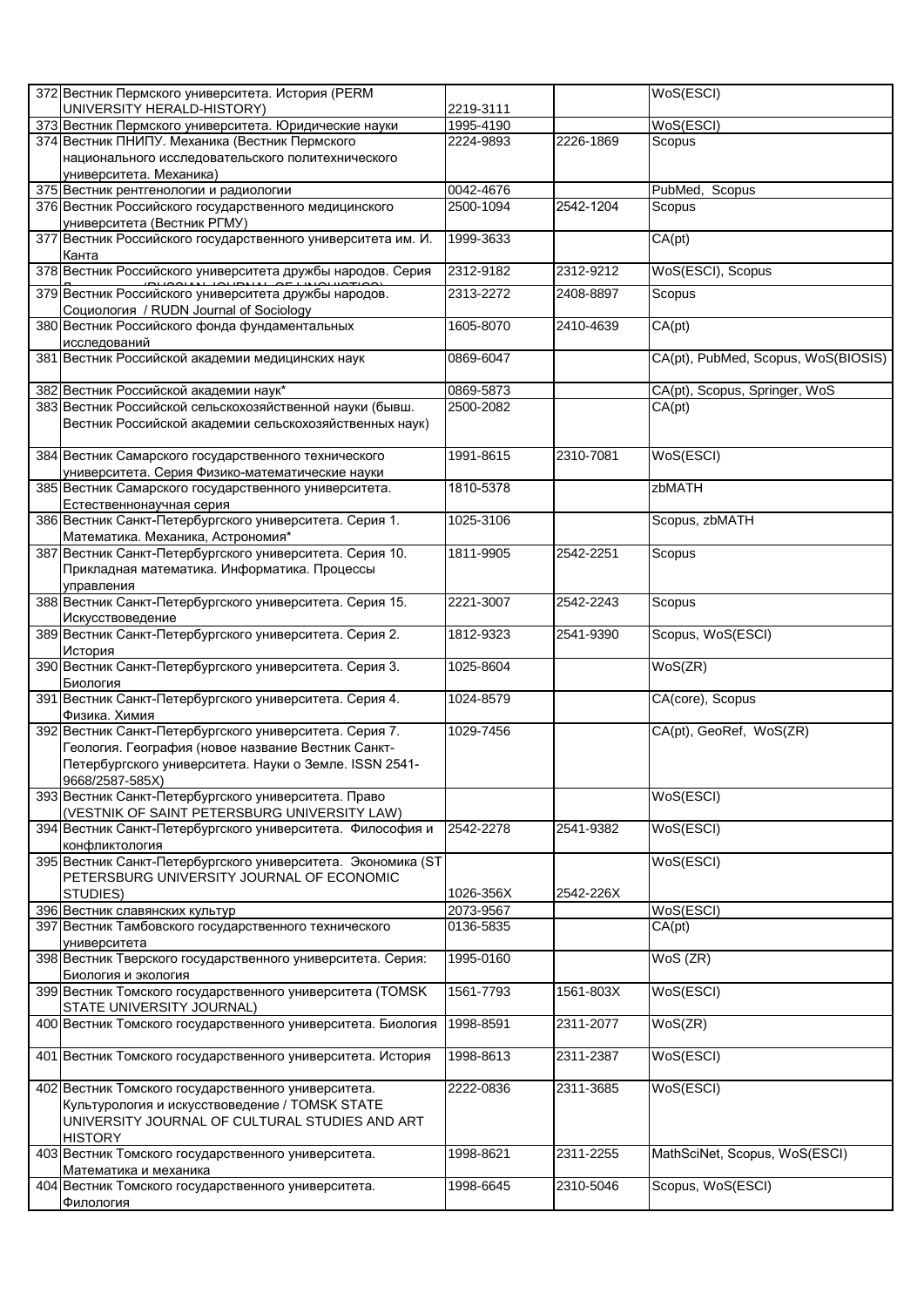| 405 Вестник Томского государственного университета.<br>Философия. Социология. Политология                                                                                | 2311-2395              | 1998-863X              | WoS(ESCI)                                                          |
|--------------------------------------------------------------------------------------------------------------------------------------------------------------------------|------------------------|------------------------|--------------------------------------------------------------------|
| 406 Вестник трансплантологии и искусственных органов                                                                                                                     | 1995-1191              | 2412-6160              | Scopus, WoS(ESCI)                                                  |
| 407 Вестник Удмуртского университета. Математика. Механика.                                                                                                              | 1994-9197              | 2076-5959              | Scopus, MathSciNet, zbMATH                                         |
| Компьютерные науки                                                                                                                                                       |                        |                        |                                                                    |
| 408 Вестник хирургии им. И.И. Грекова                                                                                                                                    | 0042-4625              |                        | PubMed, Scopus                                                     |
| 409 Вестник Южно-Уральского государственного университета.                                                                                                               | 2075-809X              | 2409-6547              | zbMATH                                                             |
| Серия «Математика. Механика. Физика»<br>410 Вестник Южно-Уральского государственного университета.                                                                       | 2071-0216              | 2308-0256              | Scopus, WoS(ESCI), zbMATH                                          |
| Серия Математическое моделирование и                                                                                                                                     |                        |                        |                                                                    |
| программирование*                                                                                                                                                        |                        |                        |                                                                    |
| 411 Ветеринария                                                                                                                                                          | 0042-4846              |                        | CA(pt)                                                             |
| 412 ВИЧ-инфекция и иммуносупрессии                                                                                                                                       | 2077-9828              | 2078-1792              | Scopus                                                             |
| 413 Владикавказский математический журнал                                                                                                                                | 1683-3414              | 1814-0807              | MathSciNet                                                         |
| 414 Вода и экология: проблемы и решения                                                                                                                                  | 2305-3488              |                        | Scopus                                                             |
| 415 Водные ресурсы*                                                                                                                                                      | 0321-0596              |                        | Scopus, Springer, WoS                                              |
| 416 Водоснабжение и санитарная техника                                                                                                                                   | 0321-4044              | 0321-4044              | CA(pt)                                                             |
| 417 Военно-медицинский журнал                                                                                                                                            | 0026-9050              |                        | PubMed, Scopus                                                     |
| 418 Вопросы атомной науки и техники. Серия Термоядерный<br>синтез***                                                                                                     | 0202-3822              |                        | CA(pt), MathSciNet, Scopus, Springer,<br>WoS, zbMATH               |
| 419 Вопросы атомной науки и техники. Серия: Физика ядерных<br>реакторов***                                                                                               | 0205-4671              |                        | CA(pt), MathSciNet, Scopus, Springer,<br>WoS, zbMATH               |
| 420 Вопросы биологической, медицинской и фармацевтической<br>ХИМИИ                                                                                                       | 1560-9596              |                        | CA(pt)                                                             |
| 421 Вопросы вирусологии                                                                                                                                                  | 0507-4088              | 2411-2097              | CA(pt), PubMed, Scopus, WoS<br>(BIOSIS, ZR)                        |
| 422 Вопросы гематологии/онкологии и иммунопатологии в                                                                                                                    | 1726-1708              |                        | Scopus                                                             |
| педиатрии*                                                                                                                                                               |                        |                        |                                                                    |
| 423 Вопросы гинекологии, акушерства и перинатологии                                                                                                                      | 1726-1678              | 2414-9152              | Scopus                                                             |
| 424 Вопросы государственного и муниципального управления<br>(PUBLIC ADMINISTRATION ISSUES)                                                                               | 1999-5431              |                        | Scopus, WoS(ESCI)                                                  |
| 425 Вопросы детской диетологии                                                                                                                                           | 1727-5784              | 2414-9519              | Scopus                                                             |
| 426 Вопросы инженерной сейсмологии***                                                                                                                                    | 0132-2826              | 2311-9586              | GeoRef, Springer                                                   |
| 427 Вопросы истории                                                                                                                                                      | 0042-8779              | 1938-2561              | WoS                                                                |
| 428 Вопросы истории естествознания и техники                                                                                                                             | 0205-9606              |                        | MathSciNet, zbMATH                                                 |
| 429 Вопросы ихтиологии*                                                                                                                                                  | 0042-8752              |                        | Scopus, Springer, WoS(BIOSIS, ZR)                                  |
| 430 Вопросы когнитивной лингвистики                                                                                                                                      | 1812-3228              |                        | Scopus                                                             |
| 431 Вопросы курортологии, физиотерапии и лечебной<br>физической культуры                                                                                                 | 0042-8787              | 2309-1355              | PubMed, Scopus                                                     |
| 432 Вопросы лексикографии (RUSSIAN JOURNAL OF<br>LEXICOGRAPHY)                                                                                                           | 2227-4200              | 2311-3758              | Scopus, WoS(ESCI)                                                  |
| 433 Вопросы материаловедения***                                                                                                                                          | 1994-6716              |                        | CA(pt), Scopus, Springer, WoS                                      |
| 434 Вопросы нейрохирургии им. Н.Н. Бурденко (Журнал Вопросы 0042-8817<br>нейрохирургии им. Н.Н. Бурденко)                                                                |                        | 2313-8254              | PubMed, Scopus                                                     |
| 435 Вопросы образования                                                                                                                                                  | 1814-9545              | 2412-4354              | Scopus, WoS(ESCI)                                                  |
| 436 Вопросы онкологии                                                                                                                                                    | 0507-3758              |                        | PubMed, Scopus, WoS(BIOSIS)                                        |
| 437 Вопросы ономастики                                                                                                                                                   | 1994-2400              | 1994-2451              | Scopus                                                             |
| 438 Вопросы питания                                                                                                                                                      | 0042-8833              |                        | CA(pt), PubMed, WoS(BIOSIS), Scopus                                |
| 439 Вопросы практической педиатрии                                                                                                                                       | 1817-7646              |                        | Scopus                                                             |
| 440 Вопросы психологии                                                                                                                                                   | 0042-8841              |                        | PubMed, Scopus, WoS                                                |
| 441 Вопросы современной педиатрии                                                                                                                                        | 1682-5527              | 1682-5535              | Scopus                                                             |
| 442 Вопросы теории и практики журналистики / THEORETICAL<br>AND PRACTICAL ISSUES OF JOURNALISM                                                                           | 2308-6203              | 2308-6211              | WoS(ESCI)                                                          |
| 443 Вопросы философии**                                                                                                                                                  | 0042-8744              |                        | Scopus; WoS                                                        |
| 444 Вопросы экономики                                                                                                                                                    | 0042-8736              |                        | Scopus, WoS(ESCI)                                                  |
| 445 Вопросы языкознания                                                                                                                                                  | 0373-658X              |                        | Scopus, WoS, WoS(ESCI)                                             |
| 446 Все материалы. Энциклопедический справочник                                                                                                                          | 1994-6260              |                        | CA(pt)                                                             |
| 447 Всероссийский криминологический журнал (до №2 2016<br>название - Криминологический журнал Байкальского<br>государственного университета экономики и права) / Russian | 2500-4255              | 2500-1442              | Scopus, WoS(ESCI)                                                  |
| journal of criminology<br>448 Вулканология и сейсмология*                                                                                                                | 0203-0306              |                        | CA(pt), GeoRef, Scopus, Springer, WoS                              |
|                                                                                                                                                                          |                        |                        |                                                                    |
| 449 Высокомолекулярные соединения. Серия А*                                                                                                                              | 2308-1120              | 2412-9844              | CA(core), Scopus, Springer, WoS                                    |
| 450 Высокомолекулярные соединения. Серия Б*<br>451 Высокомолекулярные соединения. Серия С*                                                                               | 2308-1139<br>2308-1147 | 2412-9852<br>2412-9860 | CA(core), Scopus, Springer, WoS<br>CA(core), Scopus, Springer, WoS |
| 452 Вычислительные технологии                                                                                                                                            | 1560-7534              | 2313-691X              | MathSciNet, zbMATH                                                 |
| 453 Газовая промышленность                                                                                                                                               | 0016-5581              |                        | CA(pt)                                                             |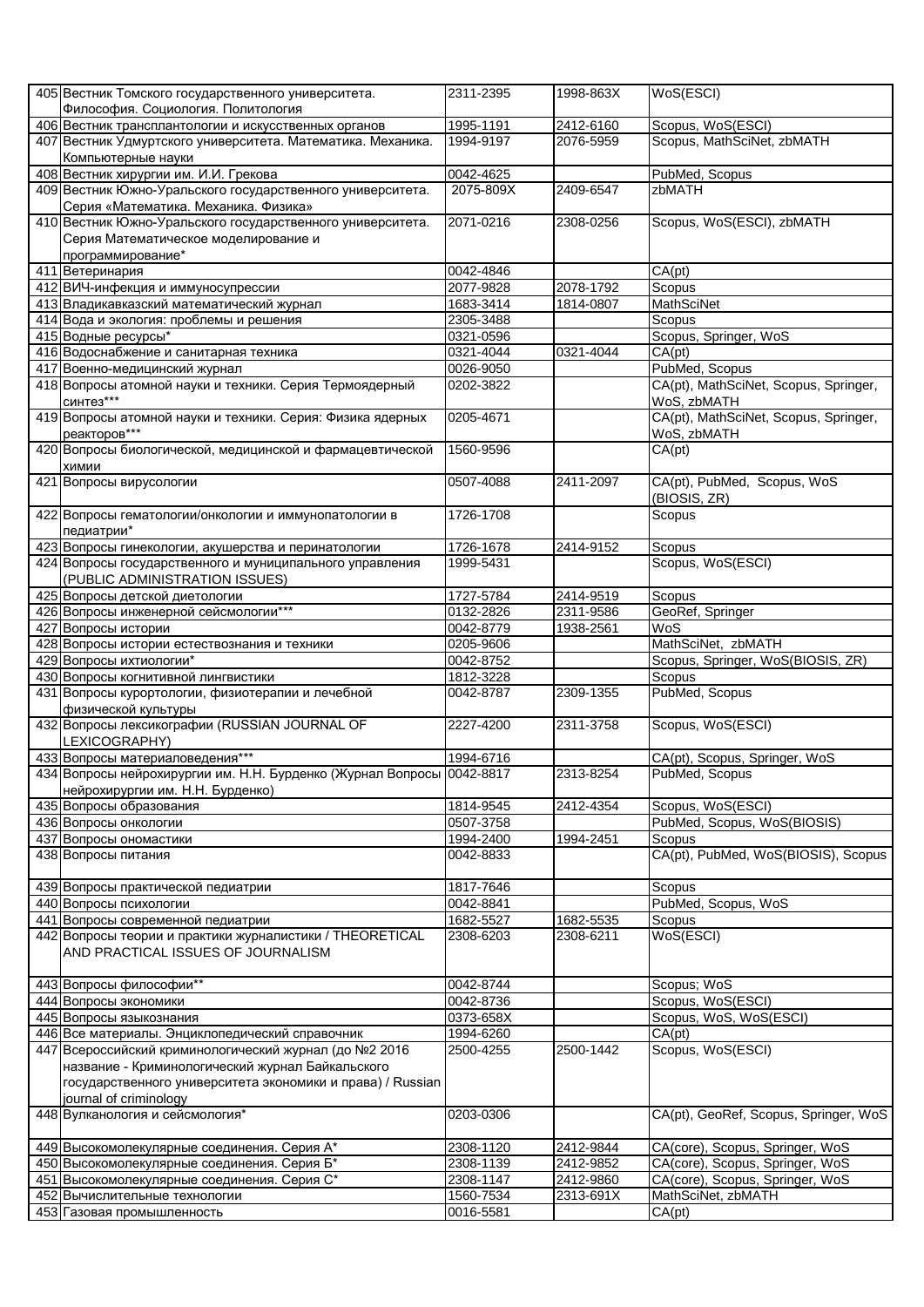| 454 Гальванотехника и обработка поверхности                          | 0869-5326 |           | CA(pt)                                |
|----------------------------------------------------------------------|-----------|-----------|---------------------------------------|
| 455 Гематология и трансфузиология                                    | 0234-5730 | 2411-3042 | CA(pt), PubMed, Scopus, WoS           |
| 456 Генетика*                                                        | 0016-6758 |           | PubMed, Scopus, Springer, WoS         |
| 457 Гений ортопедии                                                  | 1028-4427 | 2542-131X | Scopus                                |
| 458 Гены и клетки (до 2013 г. название - Клеточная                   | 2313-1829 |           | Scopus                                |
|                                                                      |           |           |                                       |
| трансплантология и тканевая инженерия)                               |           |           |                                       |
| 459 География и природные ресурсы* (GEOGRAPHY AND                    | 0206-1619 |           | GeoRef, Scopus, Springer, WoS(ESCI)   |
| NATURAL RESOURCES)                                                   |           |           |                                       |
| 460 Геодинамика и тектонофизика                                      |           | 2078-502X | GeoRef, Scopus, WoS(ESCI)             |
| 461 Геология и геофизика*                                            | 0016-7886 |           | CA(pt), GeoRef, Scopus, WoS           |
| 462 Геология и минеральные ресурсы Сибири                            | 2078-0575 |           | GeoRef                                |
| 463 Геология нефти и газа                                            | 0016-7894 |           | CA(pt)                                |
| 464 Геология рудных месторождений*                                   | 0016-7770 |           | CA(pt), GeoRef, Scopus, Springer, WoS |
|                                                                      |           |           |                                       |
| 465 Геология, геофизика и разработка нефтяных и газовых              | 0234-1581 |           | CA(pt), GeoRef                        |
| месторождений                                                        |           |           |                                       |
| 466 Геомагнетизм и аэрономия*                                        | 0016-7940 |           | CA(pt), GeoRef, Scopus, Springer, WoS |
|                                                                      |           |           |                                       |
|                                                                      |           |           |                                       |
| 467 Геоморфология                                                    | 0435-4281 |           | GeoRef, Scopus, WoS                   |
| 468 Георесурсы                                                       | 1608-5043 | 1608-5078 | GeoRef, CA(pt), WoS(ESCI)             |
| 469 Геотектоника*                                                    | 0016-853X |           | CA(pt), GeoRef, Scopus, Springer, WoS |
|                                                                      |           |           |                                       |
| 470 Геофизические исследования                                       | 1818-3735 | 2311-9543 | GeoRef                                |
| 471 Геофизические процессы и биосфера***                             | 1811-0045 | 2311-9578 | GeoRef, MathSciNet, Scopus, Springer, |
|                                                                      |           |           | WoS, zbMATH                           |
| 472 Геохимия*                                                        | 0016-7525 |           | CA(core), GeoRef, Scopus, Springer,   |
|                                                                      |           |           | WoS                                   |
|                                                                      | 0869-7809 |           | CA(pt), GeoRef, Scopus, Springer, WoS |
| 473 Геоэкология, инженерная геология, гидрогеология,                 |           |           |                                       |
| геокриология***                                                      |           |           |                                       |
| 474 Гигиена и санитария                                              | 0016-9900 | 2412-0650 | CA(pt), PubMed, Scopus, WoS(BIOSIS)   |
|                                                                      |           |           |                                       |
| 475 Гидротехническое строительство***                                | 0016-9714 |           | Scopus                                |
| 476 Гироскопия и навигация*                                          | 0869-7035 | 2075-0927 | Scopus, Springer                      |
| 477 Горный журнал                                                    | 0017-2278 |           | CA(pt), Scopus                        |
| 478 Государство, религия, церковь в России и за рубежом              | 2073-7203 | 2073-7211 | Scopus                                |
| 479 Дальневосточный математический журнал                            | 1608-845X |           | MathSciNet, zbMATH                    |
| 480 Датчики и системы***                                             | 1992-7185 |           | Scopus, Springer, WoS, zbMATH         |
| 481 Дефектоскопия*                                                   | 0130-3082 |           | GeoRef, Scopus, Springer, WoS         |
| 482 Деформация и разрушение материалов***                            |           |           | CA(pt), Scopus, Springer              |
|                                                                      | 1814-4632 |           |                                       |
|                                                                      |           |           | Scopus, WoS(ESCI)                     |
| 483 Диалог со временем                                               | 2073-7564 |           |                                       |
| 484 Динамические системы                                             | 0203-3755 |           | zbMATH                                |
| 485 Дискретная математика*                                           | 0234-0860 | 2305-3143 | MathSciNet, Scopus, zbMATH            |
| 486 Дискретный анализ и исследование операций***                     | 1560-7542 |           | MathSciNet, Scopus, Springer, zbMATH  |
|                                                                      |           |           |                                       |
| 487 Дифференциальные уравнения и процессы управления***              | 1817-2172 | 1817-2172 | MathSciNet, Scopus, Springer, WoS,    |
|                                                                      |           |           | zbMATH                                |
|                                                                      |           |           |                                       |
| 488 Дифференциальные уравнения*                                      | 0374-0641 |           | Scopus, Springer, WoS, zbMATH         |
| 489 Доклады Академии наук*                                           | 0869-5652 |           | CA(core), GeoRef, MathSciNet, Scopus, |
|                                                                      |           |           | Springer, WoS, zbMATH                 |
| 490 Российская сельскохозяйственная наука прежнее название:          | 2500-2627 |           | CA(pt), WoS(BIOSIS), Springer         |
| 491 Евразиатский энтомологический журнал                             | 1684-4866 |           | WoS(BIOSIS, ZR)                       |
| 492 Европейский журнал современного образования                      | 2304-9650 | 2305-6746 | WoS(ESCI)                             |
| 493 Естественные и технические науки                                 | 1684-2626 |           | CA(pt)                                |
| 494 Женщина в российском обществе (Woman in Russian                  | 1992-2892 | 2500-221X | Scopus                                |
| Society)                                                             |           |           |                                       |
| 495 Жидкие кристаллы и их практическое использование                 | 1991-3966 |           | CA(pt), Scopus, WoS(ESCI)             |
|                                                                      |           |           |                                       |
| (LIQUID CRYSTALS AND THEIR APPLICATION)                              |           |           |                                       |
| 496 Журнал аналитической химии*                                      | 0044-4502 |           | GeoRef, Scopus, Springer, WoS         |
| 497 Журнал высшей нервной деятельности им. И.П. Павлова              | 0044-4677 |           | CA(pt), PubMed, Scopus, WoS           |
| 498 Журнал вычислительной математики и математической                | 0044-4669 |           | MathSciNet, Scopus, Springer, WoS,    |
| физики*                                                              |           |           | zbMATH                                |
| 499 Журнал им. Н.В. Склифосовского «Неотложная медицинская 2223-9022 |           | 2541-8017 | Scopus                                |
| помощь» / Sklifosovsky Journal Emergency Medical Care****            |           |           |                                       |
|                                                                      |           |           |                                       |
| 500 Журнал институциональных исследований                            | 2076-6297 | 2412-6039 | WoS(ESCI)                             |
| 501 Журнал исследований социальной политики (JOURNAL OF              | 1727-0634 |           | Scopus, WoS(ESCI)                     |
| <b>SOCIAL POLICY STUDIES)</b>                                        |           |           |                                       |
| 502 Журнал микробиологии, эпидемиологии и иммунобиологии             | 0372-9311 |           | CA(pt), PubMed, Scopus, WoS (BIOSIS,  |
| 503 Журнал неврологии и психиатрии им. С.С. Корсакова                |           |           | ZR)                                   |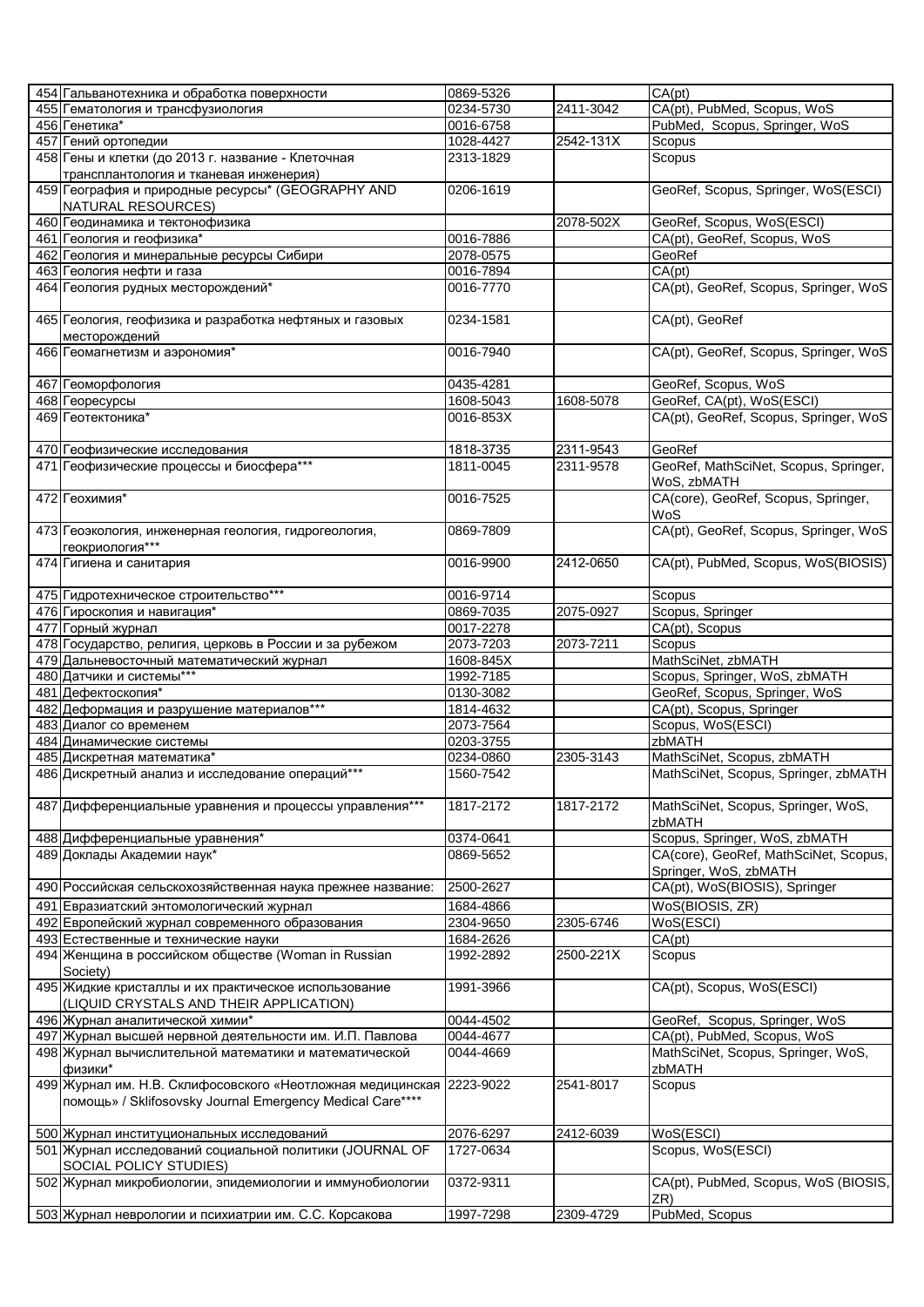| 504 Журнал неорганической химии*                                                                                                              | 0044-457X |           | CA(core), GeoRef, Scopus, WoS              |
|-----------------------------------------------------------------------------------------------------------------------------------------------|-----------|-----------|--------------------------------------------|
| 505 Журнал Новой экономической ассоциации                                                                                                     | 2221-2264 |           | Scopus, WoS(ESCI)                          |
| 506 Журнал общей биологии***                                                                                                                  | 0044-4596 |           | GeoRef, PubMed, Scopus, Springer,          |
|                                                                                                                                               |           |           | WoS                                        |
| 507 Журнал общей химии*                                                                                                                       | 0044-460X |           | CA(core), GeoRef, Scopus, WoS              |
| 508 Журнал органической химии*                                                                                                                | 0514-7492 |           | CA(core), Scopus, Springer, WoS            |
| 509 Журнал прикладной химии*                                                                                                                  | 0044-4618 |           | CA(core), GeoRef, Scopus, WoS              |
| 510 Журнал Сибирского федерального университета. Серия                                                                                        | 1997-1389 |           | WoS(ZR)                                    |
| Биология                                                                                                                                      |           |           |                                            |
| 511 Журнал Сибирского федерального университета. Серия<br>Математика и физика (JOURNAL OF SIBERIAN FEDERAL<br>UNIVERSITY MATHEMATICS PHYSICS) | 1997-1397 |           | Scopus, WoS(ESCI)                          |
| 512 Журнал Сибирского федерального университета. Серия:<br>Химия                                                                              | 1998-2836 |           | CA(pt), WoS(ESCI)                          |
| 513 Журнал Средневолжского математического общества                                                                                           | 2079-6900 |           | zbMATH                                     |
| 514 Журнал структурной химии*                                                                                                                 | 0136-7463 |           | Scopus, WoS                                |
| 515 Журнал технической физики*                                                                                                                | 0044-4642 |           | GeoRef, Scopus, WoS, zbMATH                |
| 516 Журнал физической химии*                                                                                                                  | 0044-4537 |           | CA(core), GeoRef, Scopus, WoS              |
| 517 Журнал эволюционной биохимии и физиологии*                                                                                                | 0044-4529 |           | PubMed, Scopus, Springer, WoS              |
|                                                                                                                                               |           |           | CA(core), GeoRef, Scopus, MathSciNet,      |
| 518 Журнал экспериментальной и теоретической физики*                                                                                          | 0044-4510 |           | WoS, zbMATH                                |
| 519 Заводская лаборатория. Диагностика материалов***                                                                                          | 1028-6861 |           | CA(core), Scopus, Springer, WoS            |
| 520 Заготовительные производства в машиностроении                                                                                             | 1684-1107 | 0044-1805 | $\overline{CA}$ (pt)                       |
| 521 Записки Горного института (Journal of Mining Institute)                                                                                   | 0135-3500 |           | GeoRef, WoS(ESCI)                          |
| 522 Записки Российского минералогического общества*** ****                                                                                    | 0869-6055 |           | CA(pt), GeoRef, Scopus, Springer, WoS      |
| 523 Записки научных семинаров ПОМИ РАН***                                                                                                     | 1072-3374 |           | Scopus, zbMATH                             |
| 524 Защита окружающей среды в нефтегазовом комплексе                                                                                          | 2411-7013 |           | CA(pt)                                     |
| 525 Золотоордынское обозрение****                                                                                                             | 2308-152X | 2313-6197 | Scopus, WoS(ESCI)                          |
| 526 Зоологический журнал***                                                                                                                   | 0044-5134 |           | CA(pt), Scopus, Springer, WoS              |
| 527 Известия Академии наук. Серия химическая*                                                                                                 | 1026-3500 |           | Scopus, WoS                                |
| 528 Известия вузов. Прикладная химия и биотехнология                                                                                          | 2227-2925 |           | $\overline{CA(pt)}$                        |
| 529 Известия высших учебных заведений. Авиационная техника* 0579-2975                                                                         |           |           | Scopus, Springer                           |
| 530 Известия высших учебных заведений. Геология и разведка                                                                                    | 0016-7762 |           | CA(pt), GeoRef                             |
| 531 Известия высших учебных заведений. Горный журнал                                                                                          | 0536-1028 |           | CA(pt), GeoRef                             |
| 532 Известия высших учебных заведений. Лесной журнал                                                                                          | 0536-1036 |           | CA(pt)                                     |
| 533 Известия высших учебных заведений. Математика                                                                                             | 0021-3446 | 2076-4626 | MathSciNet, Scopus, Springer,              |
| 534 Известия высших учебных заведений. Материалы                                                                                              | 1609-3557 | 2413-6387 | ZbMATH<br>CA(pt)                           |
| электронной техники***                                                                                                                        |           |           |                                            |
| 535 Известия высших учебных заведений. Нефть и газ                                                                                            | 0445-0108 |           | CA(pt)                                     |
| 536 Известия высших учебных заведений. Пищевая технология                                                                                     | 0579-3009 |           | CA(pt)                                     |
| 537 Известия высших учебных заведений. Порошковая                                                                                             | 1997-308X | 2412-8767 | CA(pt), Scopus, WoS                        |
| металлургия и функциональные покрытия***                                                                                                      |           |           |                                            |
| 538 Известия высших учебных заведений. Прикладная<br>нелинейная динамика****                                                                  | 0869-6632 | 2542-1905 | Scopus                                     |
| 539 Известия высших учебных заведений. Радиофизика*                                                                                           | 0021-3462 |           | CA(pt), MathSciNet, Scopus, WoS,<br>zbMATH |
| 540 Известия высших учебных заведений. Северо-Кавказский<br>регион. Серия: Естественные науки                                                 | 0321-3005 |           | CA(pt), WoS(ZR)                            |
| 541 Известия высших учебных заведений. Северо-Кавказский<br>регион. Серия: Технические науки                                                  | 0321-2653 |           | CA(pt)                                     |
| 542 Известия высших учебных заведений. Строительство                                                                                          | 0536-1052 |           | CA(pt)                                     |
| 543 Известия высших учебных заведений. Технология                                                                                             | 0021-3497 |           | CA(pt). Scopus                             |
| текстильной промышленности                                                                                                                    |           |           |                                            |
| 544 Известия высших учебных заведений. Физика*                                                                                                | 0021-3411 |           | MathSciNet, Scopus, WoS, zbMATH            |
| 545 Известия высших учебных заведений. Химия и химическая<br>технология****                                                                   | 0579-2991 | 2500-3070 | CA(core), Scopus                           |
| 546 Известия высших учебных заведений. Цветная металлургия*                                                                                   | 0021-3438 |           | CA(pt), Scopus, WoS                        |
| 547 Известия высших учебных заведений. Черная<br>металлургия***                                                                               | 0368-0797 | 2410-2091 | CA(pt), Scopus                             |
| 548 Известия высших учебных заведений. Электроника***                                                                                         | 1561-5405 |           | CA(pt), Scopus, Springer                   |
| 549 Известия высших учебных заведений. Ядерная энергетика                                                                                     | 0204-3327 |           | Scopus                                     |
| 550 Известия Института математики и информатики Удмуртского 2226-3594                                                                         |           | 2410-1737 | MathSciNet, zbMATH                         |
|                                                                                                                                               |           |           |                                            |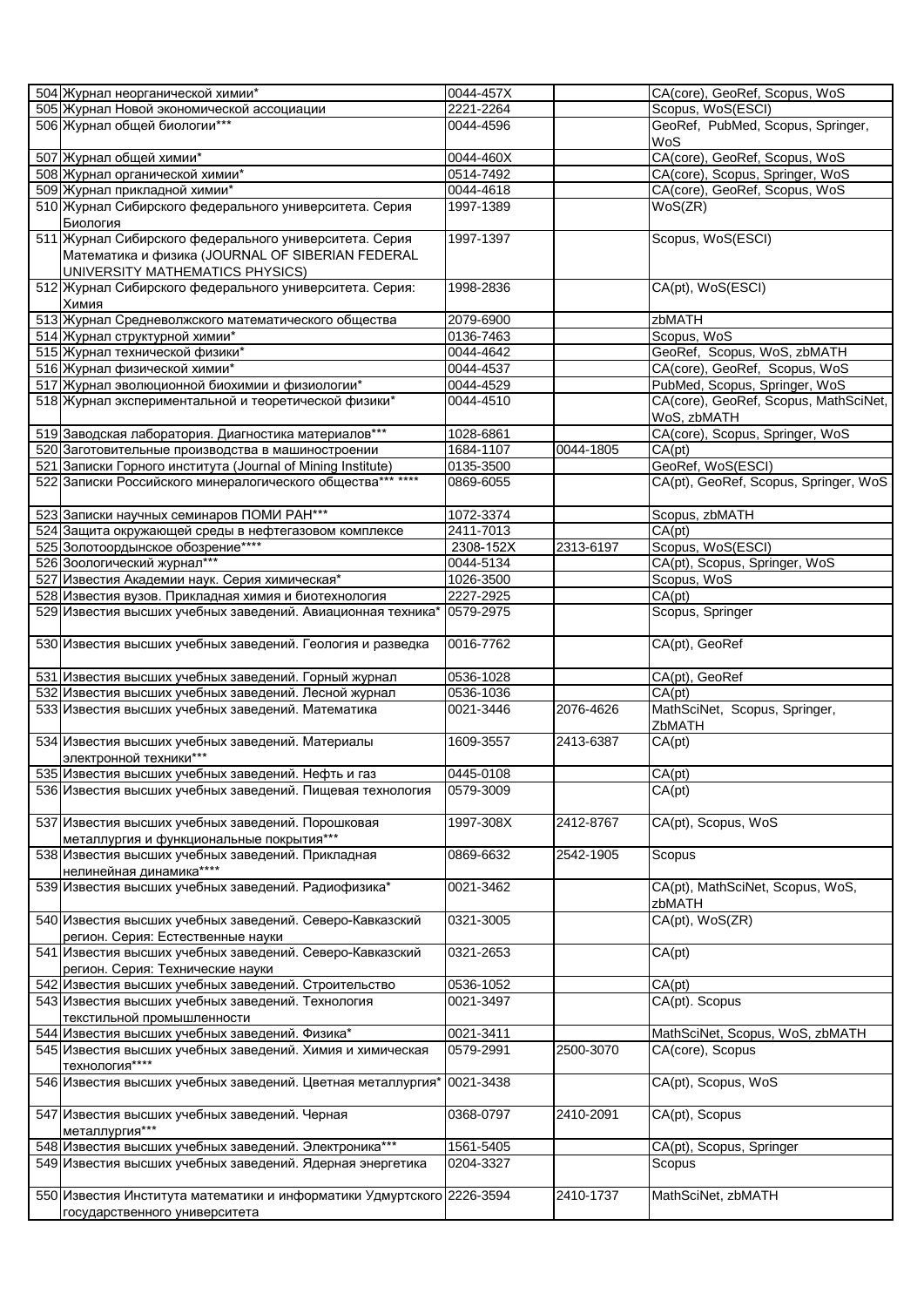| 551 Известия Иркутского государственного университета. Серия 1997-7670<br>Математика                                                                      |           |           | zbMATH                                       |
|-----------------------------------------------------------------------------------------------------------------------------------------------------------|-----------|-----------|----------------------------------------------|
| 552 Известия Российской академии наук. Механика жидкости и<br>газа*                                                                                       | 0568-5281 |           | MathSciNet, Scopus, Springer, zbMATH         |
| 553 Известия Российской академии наук. Механика твердого<br>тела*                                                                                         | 1026-3519 |           | Scopus, WoS, zbMATH                          |
| 554 Известия Российской академии наук. Серия Биологическая*                                                                                               | 1026-3470 |           | PubMed, Scopus, Springer                     |
| 555 Известия Российской академии наук. Серия<br>Географическая*                                                                                           | 0373-2444 |           | Scopus, Springer                             |
| 556 Известия Российской академии наук. Серия<br>Математическая*                                                                                           | 1607-0046 |           | MathSciNet, Scopus, WoS, zbMATH              |
| 557 Известия Российской академии наук. Серия Физическая*                                                                                                  | 1026-3489 |           | CA(core), Scopus, Springer, zbMATH           |
| 558 Известия Российской академии наук. Серия Химическая*                                                                                                  | 1026-3500 |           | CA(core), Scopus, Wos                        |
| 559 Известия Российской академии наук. Теория и системы<br>управления*                                                                                    | 1029-3620 |           | MathSciNet, Scopus, WoS, zbMATH              |
| 560 Известия Российской академии наук. Физика атмосферы и<br>океана*                                                                                      | 1023-6317 |           | CA(pt), MathSciNet, Scopus, WoS,<br>zbMATH   |
| 561 Известия Российской академии наук. Физика Земли*                                                                                                      | 1026-3527 | 1531-8451 | GeoRef, MathSciNet, Scopus, Springer,<br>WoS |
| 562 Известия Российской академии наук. Энергетика***                                                                                                      | 0002-3310 |           | CA(pt), Scopus, Springer                     |
| 563 Известия Русского географического общества***                                                                                                         | 0869-6071 |           | Scopus, Springer                             |
| 564 Известия Самарского научного центра РАН                                                                                                               | 1990-5378 |           | WoS(ZR)                                      |
| 565 Известия Саратовского университета. Новая серия. Серия,                                                                                               | 1816-9791 |           | MathSciNet, zbMATH                           |
| Математика, механика, информатика                                                                                                                         |           |           |                                              |
| 566 Известия Тимирязевской сельскохозяйственной академии                                                                                                  | 0021-342X |           | CA(pt), WoS(BIOSIS)                          |
| 567 Известия ТИНРО***                                                                                                                                     | 1606-9919 |           | CA(pt), Scopus, Springer, WoS                |
| 568 Известия Томского политехнического университета.<br>Инжиниринг георесурсовм (Bulletin of the Tomsk Polytechnic<br>University, Geo Assets Engineering) | 2413-1830 |           | GeoRef, Scopus                               |
| 569 Известия Тульского государственного университета. Науки о 2218-5194<br>Земле (PROCEEDINGS OF THE TULA STATES UNIVERSITY<br><b>SCIENCES OF EARTH)</b>  |           |           | WoS(ESCI)                                    |
| 570 Известия Уральского государственного горного<br>университета                                                                                          | 2307-2091 |           | GeoRef                                       |
| 571 Измерительная техника*                                                                                                                                | 0368-1025 |           | Scopus, WoS                                  |
| 572 Иммунология                                                                                                                                           | 0206-4952 |           | CA(pt), Scopus, WoS(BIOSIS)                  |
| 573 Инженерная физика                                                                                                                                     | 2072-9995 |           | CA(pt)                                       |
| 574 Инженерная экология                                                                                                                                   | 0204-3483 |           | CA(pt)                                       |
| 575 Инженерно-строительный журнал (MAGAZINE OF CIVIL<br><b>ENGINEERING)</b>                                                                               | 2071-4726 | 2071-0305 | Scopus, WoS(ESCI)                            |
| 576 Интеграция образования                                                                                                                                | 1991-9468 | 2308-1058 | Scopus                                       |
| 577 Инфекционные болезни                                                                                                                                  | 1729-9225 | 2414-9691 | Scopus                                       |
| 578 Инфекция и иммунитет (Russian Journal of Infection and<br>Immunity)                                                                                   | 2220-7619 | 2313-7398 | Scopus, WoS(ESCI)                            |
| 579 Информационные процессы***                                                                                                                            | 1819-5822 | 1819-5822 | Scopus, Springer, WoS                        |
| 580 Искусственный интеллект и принятие решений***                                                                                                         | 2071-8594 |           | Scopus, Springer                             |
| 581 Исследование Земли из космоса***                                                                                                                      | 0205-9614 |           | CA(pt)                                       |
| 582 История медицины                                                                                                                                      | 2500-2910 | 2409-5834 | Scopus                                       |
| 583 Кавказский энтомологический бюллетень                                                                                                                 | 1814-3326 |           | WoS(ZR)                                      |
| 584 Казанский медицинский журнал                                                                                                                          | 0368-4814 |           | WoS(BIOSIS)                                  |
| 585 Кардиоваскулярная терапия и профилактика                                                                                                              | 1728-8800 |           | PubMed, Scopus                               |
| 586 Кардиология                                                                                                                                           | 0022-9040 |           | PubMed, Scopus, WoS                          |
| 587 Катализ в промышленности*                                                                                                                             | 1816-0387 |           | CA(pt), Scopus, Springer, WoS                |
|                                                                                                                                                           |           |           |                                              |
| 588 Каучук и резина                                                                                                                                       | 0022-9466 |           | CA(pt)<br>Scopus, WoS                        |
| 589 Квантовая электроника*                                                                                                                                | 0368-7147 |           |                                              |
| 590 Кинетика и катализ*                                                                                                                                   | 0453-8811 |           | CA(core), Scopus, Springer, WoS              |
| 591 Клеи. Герметики. Технологии*                                                                                                                          | 1813-7008 |           | CA(core), Scopus, Springer                   |
| 592 Клеточные технологии в биологии и медицине***                                                                                                         | 1814-3490 |           | Scopus, Springer, WoS                        |
| 593 Клиническая и экспериментальная хирургия                                                                                                              | 2308-1198 |           | Scopus                                       |
| 594 Клиническая лабораторная диагностика                                                                                                                  | 0869-2084 |           | CA(pt), PubMed, Scopus                       |
| 595 Клиническая медицина                                                                                                                                  | 0023-2149 |           | CA(pt), PubMed, Scopus                       |
|                                                                                                                                                           |           |           |                                              |
| 596 Кожевенно-обувная промышленность                                                                                                                      | 0023-4354 |           | CA(pt)                                       |
| 597 Кокс и химия* (Coke and Chemistry)                                                                                                                    | 0023-2815 |           | CA(pt), Scopus, Springer, WoS(ESCI)          |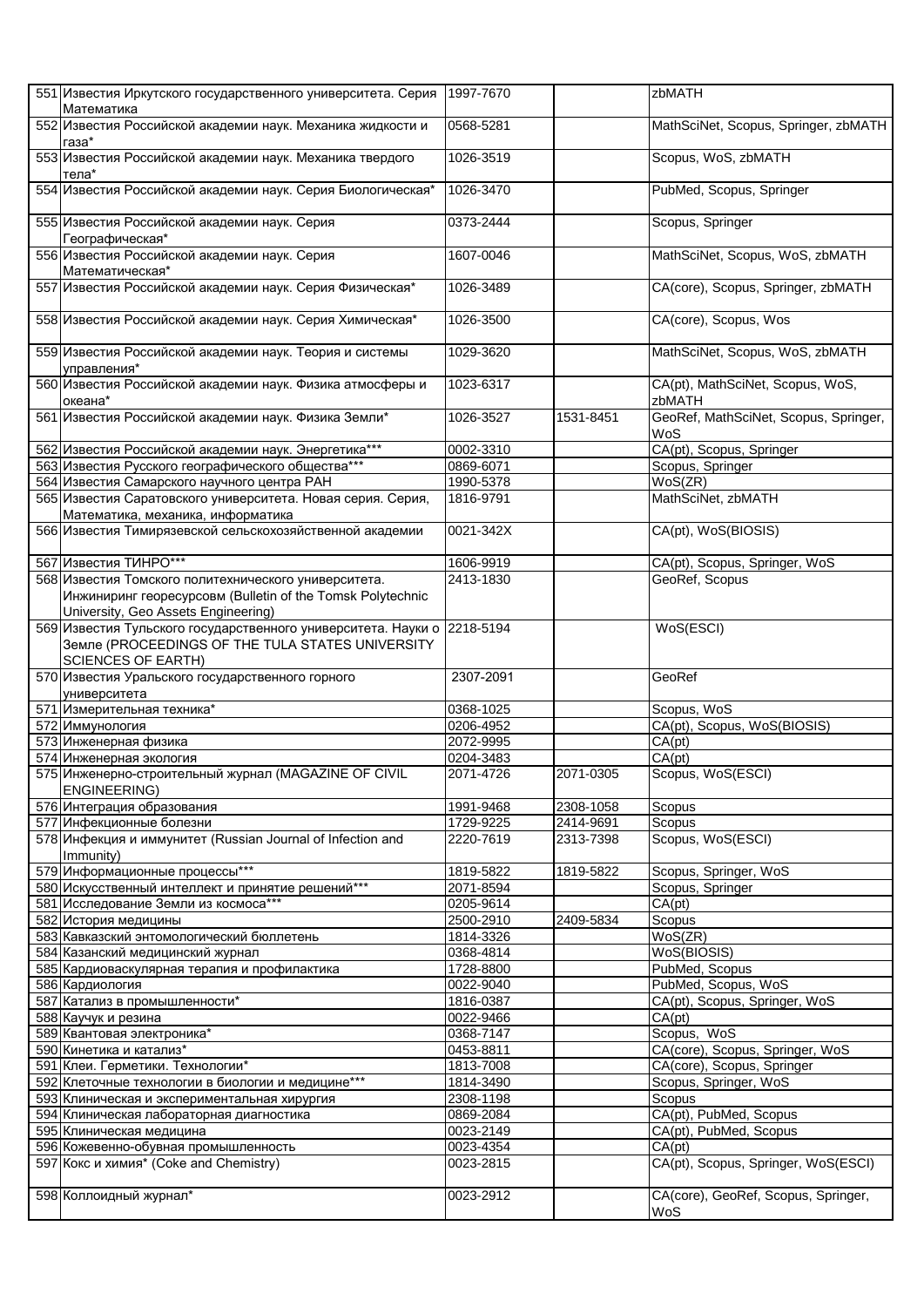| 599 Композиты и наноструктуры                                                         | 1999-7590              |           | CA(pt)                                                |
|---------------------------------------------------------------------------------------|------------------------|-----------|-------------------------------------------------------|
| 600 Компьютерная лингвистика и интеллектульные технологии                             | 2221-7932              | 2075-7182 | Scopus                                                |
|                                                                                       |                        |           |                                                       |
| 601 Компьютерная оптика / Computer Optics                                             | 0134-2452              |           | Scopus, WoS(ESCI)                                     |
| 602 Компьютерные исследования и моделирование / Computer                              | 2076-7633              | 2077-6853 | Scopus                                                |
| Research and Modeling****                                                             |                        |           |                                                       |
| 603 Конденсированные среды и межфазные границы                                        | 1606-867X              |           | CA(pt)                                                |
| 604 Конструкции из композиционных материалов                                          | 2073-2562              |           | CA(pt)                                                |
| 605 Консультативная психология и психотерапия                                         | 2075-3470              | 2311-9446 | WoS(ESCI)                                             |
| 606 Координационная химия*                                                            | 0132-344X              |           | CA(core), Scopus, WoS                                 |
| 607 Коррозия: материалы, защита***                                                    | 1813-7016              |           | CA(pt). Scopus, Springer, WoS                         |
| 608 Космические исследования*                                                         | 0023-4206              |           | Scopus, Springer, WoS                                 |
| 609 Краткие сообщения по физике*                                                      | 0455-0595              |           | CA(pt), Scopus, Springer, WoS                         |
| 610 Криосфера Земли*                                                                  | 1560-7496<br>0023-4761 |           | GeoRef, Scopus<br>CA(core), Scopus, WoS, Springer,    |
| 611 Кристаллография*                                                                  |                        |           | zbMATH                                                |
| 612 Кузнечно-штамповочное производство. Обработка<br>материалов давлением             | 0234-8241              |           | CA(pt)                                                |
| 613 Культурно-историческая психология (CULTURAL                                       | 1816-5435              | 2224-8935 | Scopus, WoS(ESCI)                                     |
| HISTORICAL PSYCHOLOGY)                                                                |                        |           |                                                       |
| 614 Лакокрасочные материалы и их применение                                           | 0130-9013              |           | CA(pt)                                                |
| 615 Лед и снег                                                                        | 2076-6734              |           | GeoRef, Scopus, WoS(ESCI)                             |
| 616 Лесоведение***                                                                    | 0024-1148              |           | CA(pt), Scopus, Springer, WoS, WoS                    |
|                                                                                       |                        |           | (BIOSIS, ZR)                                          |
| 617 Литейное производство                                                             | 0024-449X              |           | CA(pt)                                                |
| 618 Литология и полезные ископаемые*                                                  | 0024-497X              |           | GeoRef, Scopus, WoS                                   |
| 619 Логические исследования                                                           | 2074-1472              | 2413-2713 | zbMATH                                                |
| 620 Jloroc                                                                            | 0869-5377              |           | Scopus, WoS(ESCI)                                     |
| 621 Макрогетероциклы                                                                  | 1998-9539              |           | CA(pt), Scopus, WoS                                   |
| 622 Масложировая промышленность                                                       | 0025-4649              |           | CA(pt)                                                |
| 623 Масс-спектрометрия***                                                             | 1817-969X              | 1817-9746 | CA(pt); Scopus, Springer, WoS                         |
| 624 Математическая биология и биоинформатика                                          |                        | 1994-6538 | CA(pt), Scopus                                        |
| 625 Математическая теория игр и её приложения***                                      | 2074-9872              |           | Scopus, Springer, WoS, zbMATH<br><b>MathSciNet</b>    |
| 626 Математическая физика и компьютерное моделирование<br>627 Математические заметки* | 2587-6325<br>0025-567X | 2587-6902 |                                                       |
| 628 Математические структуры и моделирование                                          | 2222-8799              | 2222-8772 | MathSciNet, Scopus, WoS, zbMATH<br>MathSciNet, zbMATH |
| 629 Математические труды*                                                             | 1560-750X              |           | MathSciNet, Scopus, Springer,                         |
|                                                                                       |                        |           | zbMATH                                                |
| 630 Математический сборник*                                                           | 0368-8666              | 2305-2783 | MathSciNet, Scopus, WoS, zbMATH                       |
|                                                                                       | 2070-0482              | 2070-0490 | Scopus, MathSciNet, WoS, zbMATH                       |
| 631 Математическое моделирование*<br>632 Материаловедение***                          | 1684-579X              |           | CA(pt), Scopus, Springer, WoS                         |
| 633 Медиаобразование                                                                  | 1994-4160              | 1994-4195 | WoS(ESCI)                                             |
| 634 Медицина труда и промышленная экология                                            | 1026-9428              |           | CA(pt), PubMed, Scopus, WoS(BIOSIS)                   |
|                                                                                       |                        |           |                                                       |
| 635 Медицинская генетика                                                              | 2073-7998              |           | CA(pt)                                                |
| 636 Медицинская иммунология                                                           | 1563-0625              |           |                                                       |
|                                                                                       |                        | 2313-741X | Scopus                                                |
| 637 Медицинская паразитология и паразитарные болезни                                  | 0025-8326              |           | CA(pt), PubMed, Scopus, WoS (BIOSIS,<br>ZR)           |
| 638 Медицинская радиология и радиационная безопасность                                | 1024-6177              |           | Scopus                                                |
| (Medical Radiology and Radiation Safety)                                              |                        |           |                                                       |
| 639 Медицинская техника*                                                              | 0025-8075              |           | PubMed, Scopus                                        |
| 640 Медицинский вестник Северного Кавказа                                             | 2073-8137              | 2073-8145 | Scopus                                                |
| 641 Международные процессы                                                            | 1728-2756              | 1811-2773 | Scopus                                                |
| 642 Мелиорация и водное хозяйство                                                     | 0235-2524              |           | CA(pt), Scopus                                        |
| 643 Мембраны и мембранные технологии***                                               | 2218-1172              | 2218-1180 | CA(core), Scopus, Springer, WoS                       |
| 644 Металловедение и термическая обработка металлов*<br>645 Металлург*                | 0026-0819<br>0026-0827 |           | Scopus, Springer, WoS                                 |
| 646 Металлургия машиностроения                                                        | 2075-0773              |           | Scopus, Springer, WoS<br>CA(pt)                       |
| 647 Металлы*                                                                          | 0869-5733              |           | CA(pt), Scopus                                        |
| 648 Метеорология и гидрология*                                                        | 0130-2906              |           | CA(pt), GeoRef, Scopus, WoS                           |
| 649 Метрология***                                                                     | 0132-4713              |           | Scopus, Springer, WoS                                 |
| 650 Механика композиционных материалов и конструкций                                  | 1029-6670              |           | CA(pt)                                                |
| 651 Микология и фитопатология                                                         | 0026-3648              |           | Scopus, WoS(BIOSIS)                                   |
| 652 Микробиология*                                                                    | 0026-3656              | 1608-3237 | PubMed, Scopus, WoS                                   |
| 653 Микроэлектроника*                                                                 | 0544-1269              |           | Scopus, Springer                                      |
| 654 Микроэлементы в медицине                                                          | 1607-9957              |           | CA(pt)                                                |
| 655 Минеральные ресурсы России. Экономика и управление<br>656 Мир России              | 0869-3188<br>1811-038X | 1811-0398 | GeoRef<br>Scopus, WoS(ESCI)                           |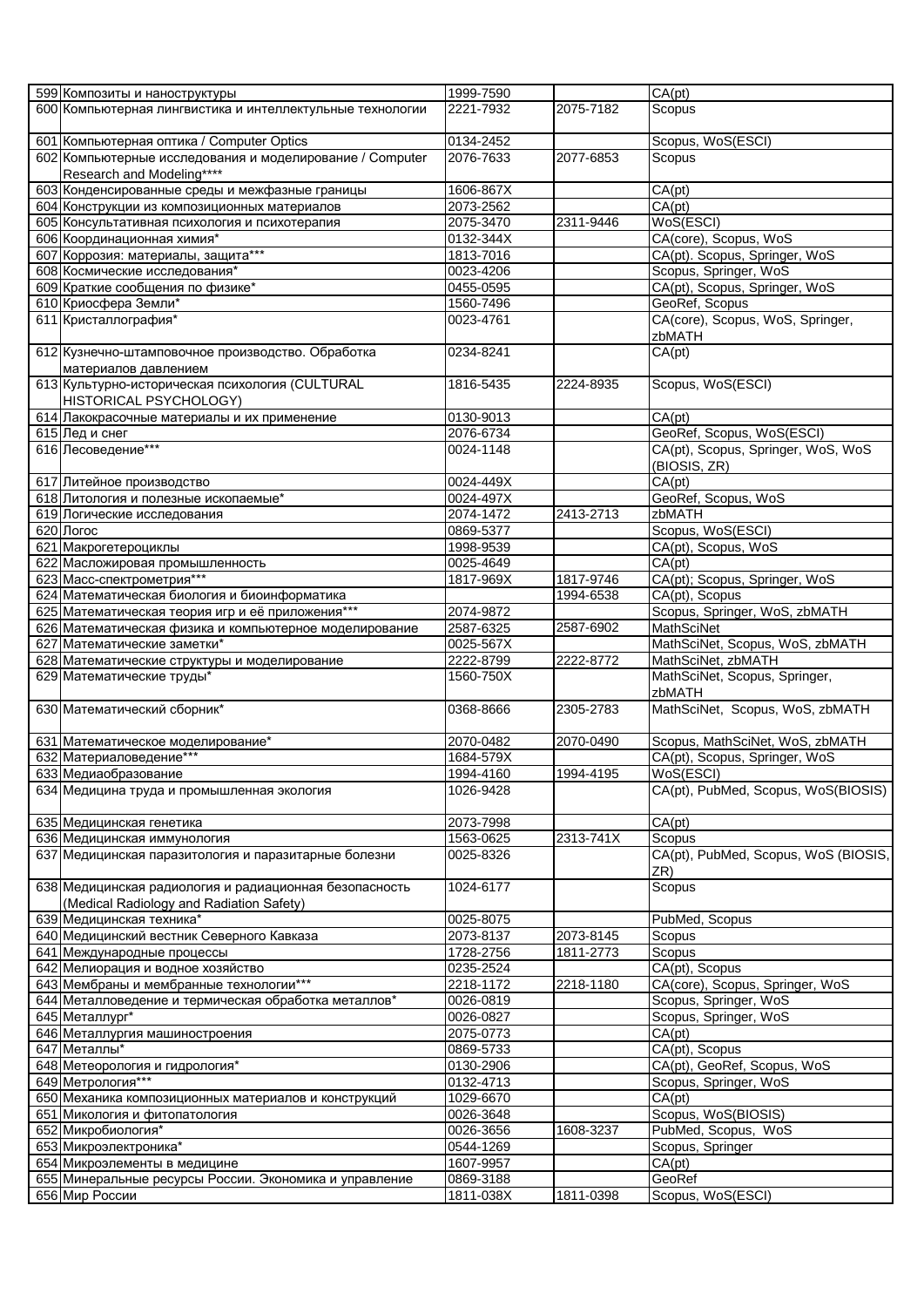| 658 Моделирование и анализ информационных систем***<br>1818-1015<br>2313-5417<br>Scopus, Springer<br>PubMed, Scopus, WoS<br>659 Молекулярная биология*<br>0026-8984<br>CA(pt), PubMed, Scopus, WoS<br>660 Молекулярная генетика, микробиология и вирусология*<br>0208-0613<br>1728-2918<br>CA(pt)<br>661 Молекулярная медицина<br>2219-5467<br>662 Мониторинг общественного мнения: экономические и<br>Scopus<br>социальные перемены<br>2073-7173<br>WoS(ESCI)<br>663 Морские интеллектуальные технологии<br>0004-1947<br>PubMed, Scopus<br>664 Морфология<br>665 Надежность и безопасность энергетики***<br>1999-5555<br>Scopus, Springer<br>1813-8586<br>CA(pt)<br>666 Нано- и микросистемная техника<br>CA(pt)<br>1993-8578<br>667 Наноиндустрия<br>CA(pt), WoS(ESCI)<br>668 Наносистемы: физика, химия, математика /NANOSYSTEMS<br>2220-8054<br>2305-7971<br>PHYSICS CHEMISTRY MATHEMATICS<br>669 Нанотехнологии в строительстве: научный интернет-журнал 2075-8545<br>CA(pt), WoS(ESCI)<br>(NANOTECHNOLOGIES IN CONSTRUCTION A SCIENTIFIC<br><b>INTERNET JOURNAL)</b><br>670 Научная визуализация<br>2079-3537<br>Scopus<br>671 Научно-практическая ревматология<br>1995-4484<br>1995-4492<br>Scopus<br>672 Научно-техническая информация. Серия 1*<br>Scopus, Springer, WoS(ESCI)<br>0548-0019<br>673 Научно-техническая информация. Серия 2*<br>Springer, WoS(ESCI)<br>0548-0027<br>674 Научно-технический вестник ОАО "НК "Роснефть"<br>CA(pt)<br>2074-2339<br>CA(pt)<br>675 Научные и технические аспекты охраны окружающей среды<br>0869-1002<br>WoS(ESCI)<br>676 Научные и технические библиотеки<br>0130-9765<br>677 Неврологический журнал<br>1560-9545<br>2413-0699<br>Scopus<br>678 Неврология, нейропсихиатрия, психосоматика<br>2074-2711<br>2310-1342<br>Scopus<br>679 Недропользование XXI век<br>CA(pt)<br>1998-4685<br>680 Нейрохимия*<br>Scopus<br>1027-8133<br>Scopus, zbMATH<br>681 Нелинейная динамика<br>1816-448X<br>1817-5155<br>CA(core), GeoRef, Scopus, WoS<br>0002-337X<br>682 Неорганические материалы*<br>2222-8721<br>2413-0443<br>Scopus<br>683 Нервно-мышечные болезни<br>684 Нефтегазовая геология. Теория и практика<br>2070-5379<br>GeoRef<br>CA(pt)<br>0207-2351<br>685 Нефтепромысловое дело<br>CA(core), Scopus, WoS<br>$0028 - 2421$<br>686 Нефтехимия*<br>0028-2448<br>0028-2448<br>CA(pt), Scopus<br>687 Нефтяное хозяйство<br>688 Нечеткие системы и мягкие вычисления<br>1819-4362<br>zbMath<br>689 Новейшая история России<br>2219-9659<br>2309-7973<br>Scopus<br>WoS(ESCI)<br>690 Новое литературное обозрение<br>0869-6365<br>Scopus<br>691 Новости систематики низших растений<br>0568-5435<br>692 Новые исследования Тувы (New Research of Tuva)<br>2079-8482<br>Scopus<br>CA(pt), Scopus, WoS<br>693 Новые огнеупоры*<br>1683-4518<br>2072-9286<br>Scopus, WoS(ESCI)<br>694 Новый исторический вестник<br>WoS<br>0130-7673<br>695 Новый мир<br>WoS(ESCI)<br>696 Новый филологический вестник<br>2072-9316<br>697 Обзорный журнал по химии*<br>2218-1148<br>Springer<br>CA(pt), Scopus<br>0202-3776<br>698 Обогащение руд<br>699 Оборонный комплекс - научно-техническому прогрессу<br>1729-6552<br>CA(pt)<br>России<br>700 Обработка металлов (METAL WORKING AND MATERIAL<br>WoS(ESCI)<br>1994-6309<br>2541-819X<br><b>SCIENCE)</b><br>1813-9779<br>701 Общая реаниматология<br>Scopus<br>702 Ожирение и метаболизм<br>2071-8713<br>2306-5524<br>Scopus<br>703 Океанология*<br>0030-1574<br>CA(pt), GeoRef, Scopus, WoS<br>1818-8346<br>2413-4023<br>704 Онкогематология<br>Scopus<br>Scopus, WoS(ESCI)<br>705 Онкоурология<br>1726-9776<br>1996-1812<br>PubMed, Scopus, Scopus*, WoS*<br>706 Онтогенез*<br>0475-1450<br>707 Оптика атмосферы и океана*<br>0869 - 5695<br>CA(pt), Scopus, Springer, WoS(ESCI)<br>Scopus, WoS<br>708 Оптика и спектроскопия*<br>0030-4034<br>Scopus, Springer, WoS<br>709 Оптический журнал*<br>0030-4042<br>2312-5942<br>WoS(ESCI)<br>710 Организационная психология<br>2309-3994<br>2410-8731<br>Scopus<br>711 Ортопедия, травматология и восстановительная хирургия<br>детского возраста<br>0030-6223<br>Scopus, Springer, WoS<br>712 Основания, фундаменты и механика грунтов*<br>0869-7175<br>CA(pt), GeoRef<br>713 Отечественная геология<br>714 Офтальмология****<br>Scopus<br>1816-5095<br>2500-0845<br>715 Палеонтологический журнал*<br>GeoRef, Scopus, Springer, WoS<br>0031-031X<br>716 Паразитология***<br>PubMed, Scopus, WoS (BIOSIS, ZR)<br>0031-1847 | 657 Мировая экономика и международные отношения (МЭиМО) 0131-2227 |  | Scopus |
|------------------------------------------------------------------------------------------------------------------------------------------------------------------------------------------------------------------------------------------------------------------------------------------------------------------------------------------------------------------------------------------------------------------------------------------------------------------------------------------------------------------------------------------------------------------------------------------------------------------------------------------------------------------------------------------------------------------------------------------------------------------------------------------------------------------------------------------------------------------------------------------------------------------------------------------------------------------------------------------------------------------------------------------------------------------------------------------------------------------------------------------------------------------------------------------------------------------------------------------------------------------------------------------------------------------------------------------------------------------------------------------------------------------------------------------------------------------------------------------------------------------------------------------------------------------------------------------------------------------------------------------------------------------------------------------------------------------------------------------------------------------------------------------------------------------------------------------------------------------------------------------------------------------------------------------------------------------------------------------------------------------------------------------------------------------------------------------------------------------------------------------------------------------------------------------------------------------------------------------------------------------------------------------------------------------------------------------------------------------------------------------------------------------------------------------------------------------------------------------------------------------------------------------------------------------------------------------------------------------------------------------------------------------------------------------------------------------------------------------------------------------------------------------------------------------------------------------------------------------------------------------------------------------------------------------------------------------------------------------------------------------------------------------------------------------------------------------------------------------------------------------------------------------------------------------------------------------------------------------------------------------------------------------------------------------------------------------------------------------------------------------------------------------------------------------------------------------------------------------------------------------------------------------------------------------------------------------------------------------------------------------------------------------------------------------------------------------------------------------------------------------------------------------------------------------------------------------------------------------------------------------------------------------------------------------------------------------------------------------------------------------------------------------------------------------------------------------------------------------------------------------------------------------------------------------------------------------------------------------------------------------------------------------------------------------------------------------------------------------------------------------------------------------------------------------------------------|-------------------------------------------------------------------|--|--------|
|                                                                                                                                                                                                                                                                                                                                                                                                                                                                                                                                                                                                                                                                                                                                                                                                                                                                                                                                                                                                                                                                                                                                                                                                                                                                                                                                                                                                                                                                                                                                                                                                                                                                                                                                                                                                                                                                                                                                                                                                                                                                                                                                                                                                                                                                                                                                                                                                                                                                                                                                                                                                                                                                                                                                                                                                                                                                                                                                                                                                                                                                                                                                                                                                                                                                                                                                                                                                                                                                                                                                                                                                                                                                                                                                                                                                                                                                                                                                                                                                                                                                                                                                                                                                                                                                                                                                                                                                                                                            |                                                                   |  |        |
|                                                                                                                                                                                                                                                                                                                                                                                                                                                                                                                                                                                                                                                                                                                                                                                                                                                                                                                                                                                                                                                                                                                                                                                                                                                                                                                                                                                                                                                                                                                                                                                                                                                                                                                                                                                                                                                                                                                                                                                                                                                                                                                                                                                                                                                                                                                                                                                                                                                                                                                                                                                                                                                                                                                                                                                                                                                                                                                                                                                                                                                                                                                                                                                                                                                                                                                                                                                                                                                                                                                                                                                                                                                                                                                                                                                                                                                                                                                                                                                                                                                                                                                                                                                                                                                                                                                                                                                                                                                            |                                                                   |  |        |
|                                                                                                                                                                                                                                                                                                                                                                                                                                                                                                                                                                                                                                                                                                                                                                                                                                                                                                                                                                                                                                                                                                                                                                                                                                                                                                                                                                                                                                                                                                                                                                                                                                                                                                                                                                                                                                                                                                                                                                                                                                                                                                                                                                                                                                                                                                                                                                                                                                                                                                                                                                                                                                                                                                                                                                                                                                                                                                                                                                                                                                                                                                                                                                                                                                                                                                                                                                                                                                                                                                                                                                                                                                                                                                                                                                                                                                                                                                                                                                                                                                                                                                                                                                                                                                                                                                                                                                                                                                                            |                                                                   |  |        |
|                                                                                                                                                                                                                                                                                                                                                                                                                                                                                                                                                                                                                                                                                                                                                                                                                                                                                                                                                                                                                                                                                                                                                                                                                                                                                                                                                                                                                                                                                                                                                                                                                                                                                                                                                                                                                                                                                                                                                                                                                                                                                                                                                                                                                                                                                                                                                                                                                                                                                                                                                                                                                                                                                                                                                                                                                                                                                                                                                                                                                                                                                                                                                                                                                                                                                                                                                                                                                                                                                                                                                                                                                                                                                                                                                                                                                                                                                                                                                                                                                                                                                                                                                                                                                                                                                                                                                                                                                                                            |                                                                   |  |        |
|                                                                                                                                                                                                                                                                                                                                                                                                                                                                                                                                                                                                                                                                                                                                                                                                                                                                                                                                                                                                                                                                                                                                                                                                                                                                                                                                                                                                                                                                                                                                                                                                                                                                                                                                                                                                                                                                                                                                                                                                                                                                                                                                                                                                                                                                                                                                                                                                                                                                                                                                                                                                                                                                                                                                                                                                                                                                                                                                                                                                                                                                                                                                                                                                                                                                                                                                                                                                                                                                                                                                                                                                                                                                                                                                                                                                                                                                                                                                                                                                                                                                                                                                                                                                                                                                                                                                                                                                                                                            |                                                                   |  |        |
|                                                                                                                                                                                                                                                                                                                                                                                                                                                                                                                                                                                                                                                                                                                                                                                                                                                                                                                                                                                                                                                                                                                                                                                                                                                                                                                                                                                                                                                                                                                                                                                                                                                                                                                                                                                                                                                                                                                                                                                                                                                                                                                                                                                                                                                                                                                                                                                                                                                                                                                                                                                                                                                                                                                                                                                                                                                                                                                                                                                                                                                                                                                                                                                                                                                                                                                                                                                                                                                                                                                                                                                                                                                                                                                                                                                                                                                                                                                                                                                                                                                                                                                                                                                                                                                                                                                                                                                                                                                            |                                                                   |  |        |
|                                                                                                                                                                                                                                                                                                                                                                                                                                                                                                                                                                                                                                                                                                                                                                                                                                                                                                                                                                                                                                                                                                                                                                                                                                                                                                                                                                                                                                                                                                                                                                                                                                                                                                                                                                                                                                                                                                                                                                                                                                                                                                                                                                                                                                                                                                                                                                                                                                                                                                                                                                                                                                                                                                                                                                                                                                                                                                                                                                                                                                                                                                                                                                                                                                                                                                                                                                                                                                                                                                                                                                                                                                                                                                                                                                                                                                                                                                                                                                                                                                                                                                                                                                                                                                                                                                                                                                                                                                                            |                                                                   |  |        |
|                                                                                                                                                                                                                                                                                                                                                                                                                                                                                                                                                                                                                                                                                                                                                                                                                                                                                                                                                                                                                                                                                                                                                                                                                                                                                                                                                                                                                                                                                                                                                                                                                                                                                                                                                                                                                                                                                                                                                                                                                                                                                                                                                                                                                                                                                                                                                                                                                                                                                                                                                                                                                                                                                                                                                                                                                                                                                                                                                                                                                                                                                                                                                                                                                                                                                                                                                                                                                                                                                                                                                                                                                                                                                                                                                                                                                                                                                                                                                                                                                                                                                                                                                                                                                                                                                                                                                                                                                                                            |                                                                   |  |        |
|                                                                                                                                                                                                                                                                                                                                                                                                                                                                                                                                                                                                                                                                                                                                                                                                                                                                                                                                                                                                                                                                                                                                                                                                                                                                                                                                                                                                                                                                                                                                                                                                                                                                                                                                                                                                                                                                                                                                                                                                                                                                                                                                                                                                                                                                                                                                                                                                                                                                                                                                                                                                                                                                                                                                                                                                                                                                                                                                                                                                                                                                                                                                                                                                                                                                                                                                                                                                                                                                                                                                                                                                                                                                                                                                                                                                                                                                                                                                                                                                                                                                                                                                                                                                                                                                                                                                                                                                                                                            |                                                                   |  |        |
|                                                                                                                                                                                                                                                                                                                                                                                                                                                                                                                                                                                                                                                                                                                                                                                                                                                                                                                                                                                                                                                                                                                                                                                                                                                                                                                                                                                                                                                                                                                                                                                                                                                                                                                                                                                                                                                                                                                                                                                                                                                                                                                                                                                                                                                                                                                                                                                                                                                                                                                                                                                                                                                                                                                                                                                                                                                                                                                                                                                                                                                                                                                                                                                                                                                                                                                                                                                                                                                                                                                                                                                                                                                                                                                                                                                                                                                                                                                                                                                                                                                                                                                                                                                                                                                                                                                                                                                                                                                            |                                                                   |  |        |
|                                                                                                                                                                                                                                                                                                                                                                                                                                                                                                                                                                                                                                                                                                                                                                                                                                                                                                                                                                                                                                                                                                                                                                                                                                                                                                                                                                                                                                                                                                                                                                                                                                                                                                                                                                                                                                                                                                                                                                                                                                                                                                                                                                                                                                                                                                                                                                                                                                                                                                                                                                                                                                                                                                                                                                                                                                                                                                                                                                                                                                                                                                                                                                                                                                                                                                                                                                                                                                                                                                                                                                                                                                                                                                                                                                                                                                                                                                                                                                                                                                                                                                                                                                                                                                                                                                                                                                                                                                                            |                                                                   |  |        |
|                                                                                                                                                                                                                                                                                                                                                                                                                                                                                                                                                                                                                                                                                                                                                                                                                                                                                                                                                                                                                                                                                                                                                                                                                                                                                                                                                                                                                                                                                                                                                                                                                                                                                                                                                                                                                                                                                                                                                                                                                                                                                                                                                                                                                                                                                                                                                                                                                                                                                                                                                                                                                                                                                                                                                                                                                                                                                                                                                                                                                                                                                                                                                                                                                                                                                                                                                                                                                                                                                                                                                                                                                                                                                                                                                                                                                                                                                                                                                                                                                                                                                                                                                                                                                                                                                                                                                                                                                                                            |                                                                   |  |        |
|                                                                                                                                                                                                                                                                                                                                                                                                                                                                                                                                                                                                                                                                                                                                                                                                                                                                                                                                                                                                                                                                                                                                                                                                                                                                                                                                                                                                                                                                                                                                                                                                                                                                                                                                                                                                                                                                                                                                                                                                                                                                                                                                                                                                                                                                                                                                                                                                                                                                                                                                                                                                                                                                                                                                                                                                                                                                                                                                                                                                                                                                                                                                                                                                                                                                                                                                                                                                                                                                                                                                                                                                                                                                                                                                                                                                                                                                                                                                                                                                                                                                                                                                                                                                                                                                                                                                                                                                                                                            |                                                                   |  |        |
|                                                                                                                                                                                                                                                                                                                                                                                                                                                                                                                                                                                                                                                                                                                                                                                                                                                                                                                                                                                                                                                                                                                                                                                                                                                                                                                                                                                                                                                                                                                                                                                                                                                                                                                                                                                                                                                                                                                                                                                                                                                                                                                                                                                                                                                                                                                                                                                                                                                                                                                                                                                                                                                                                                                                                                                                                                                                                                                                                                                                                                                                                                                                                                                                                                                                                                                                                                                                                                                                                                                                                                                                                                                                                                                                                                                                                                                                                                                                                                                                                                                                                                                                                                                                                                                                                                                                                                                                                                                            |                                                                   |  |        |
|                                                                                                                                                                                                                                                                                                                                                                                                                                                                                                                                                                                                                                                                                                                                                                                                                                                                                                                                                                                                                                                                                                                                                                                                                                                                                                                                                                                                                                                                                                                                                                                                                                                                                                                                                                                                                                                                                                                                                                                                                                                                                                                                                                                                                                                                                                                                                                                                                                                                                                                                                                                                                                                                                                                                                                                                                                                                                                                                                                                                                                                                                                                                                                                                                                                                                                                                                                                                                                                                                                                                                                                                                                                                                                                                                                                                                                                                                                                                                                                                                                                                                                                                                                                                                                                                                                                                                                                                                                                            |                                                                   |  |        |
|                                                                                                                                                                                                                                                                                                                                                                                                                                                                                                                                                                                                                                                                                                                                                                                                                                                                                                                                                                                                                                                                                                                                                                                                                                                                                                                                                                                                                                                                                                                                                                                                                                                                                                                                                                                                                                                                                                                                                                                                                                                                                                                                                                                                                                                                                                                                                                                                                                                                                                                                                                                                                                                                                                                                                                                                                                                                                                                                                                                                                                                                                                                                                                                                                                                                                                                                                                                                                                                                                                                                                                                                                                                                                                                                                                                                                                                                                                                                                                                                                                                                                                                                                                                                                                                                                                                                                                                                                                                            |                                                                   |  |        |
|                                                                                                                                                                                                                                                                                                                                                                                                                                                                                                                                                                                                                                                                                                                                                                                                                                                                                                                                                                                                                                                                                                                                                                                                                                                                                                                                                                                                                                                                                                                                                                                                                                                                                                                                                                                                                                                                                                                                                                                                                                                                                                                                                                                                                                                                                                                                                                                                                                                                                                                                                                                                                                                                                                                                                                                                                                                                                                                                                                                                                                                                                                                                                                                                                                                                                                                                                                                                                                                                                                                                                                                                                                                                                                                                                                                                                                                                                                                                                                                                                                                                                                                                                                                                                                                                                                                                                                                                                                                            |                                                                   |  |        |
|                                                                                                                                                                                                                                                                                                                                                                                                                                                                                                                                                                                                                                                                                                                                                                                                                                                                                                                                                                                                                                                                                                                                                                                                                                                                                                                                                                                                                                                                                                                                                                                                                                                                                                                                                                                                                                                                                                                                                                                                                                                                                                                                                                                                                                                                                                                                                                                                                                                                                                                                                                                                                                                                                                                                                                                                                                                                                                                                                                                                                                                                                                                                                                                                                                                                                                                                                                                                                                                                                                                                                                                                                                                                                                                                                                                                                                                                                                                                                                                                                                                                                                                                                                                                                                                                                                                                                                                                                                                            |                                                                   |  |        |
|                                                                                                                                                                                                                                                                                                                                                                                                                                                                                                                                                                                                                                                                                                                                                                                                                                                                                                                                                                                                                                                                                                                                                                                                                                                                                                                                                                                                                                                                                                                                                                                                                                                                                                                                                                                                                                                                                                                                                                                                                                                                                                                                                                                                                                                                                                                                                                                                                                                                                                                                                                                                                                                                                                                                                                                                                                                                                                                                                                                                                                                                                                                                                                                                                                                                                                                                                                                                                                                                                                                                                                                                                                                                                                                                                                                                                                                                                                                                                                                                                                                                                                                                                                                                                                                                                                                                                                                                                                                            |                                                                   |  |        |
|                                                                                                                                                                                                                                                                                                                                                                                                                                                                                                                                                                                                                                                                                                                                                                                                                                                                                                                                                                                                                                                                                                                                                                                                                                                                                                                                                                                                                                                                                                                                                                                                                                                                                                                                                                                                                                                                                                                                                                                                                                                                                                                                                                                                                                                                                                                                                                                                                                                                                                                                                                                                                                                                                                                                                                                                                                                                                                                                                                                                                                                                                                                                                                                                                                                                                                                                                                                                                                                                                                                                                                                                                                                                                                                                                                                                                                                                                                                                                                                                                                                                                                                                                                                                                                                                                                                                                                                                                                                            |                                                                   |  |        |
|                                                                                                                                                                                                                                                                                                                                                                                                                                                                                                                                                                                                                                                                                                                                                                                                                                                                                                                                                                                                                                                                                                                                                                                                                                                                                                                                                                                                                                                                                                                                                                                                                                                                                                                                                                                                                                                                                                                                                                                                                                                                                                                                                                                                                                                                                                                                                                                                                                                                                                                                                                                                                                                                                                                                                                                                                                                                                                                                                                                                                                                                                                                                                                                                                                                                                                                                                                                                                                                                                                                                                                                                                                                                                                                                                                                                                                                                                                                                                                                                                                                                                                                                                                                                                                                                                                                                                                                                                                                            |                                                                   |  |        |
|                                                                                                                                                                                                                                                                                                                                                                                                                                                                                                                                                                                                                                                                                                                                                                                                                                                                                                                                                                                                                                                                                                                                                                                                                                                                                                                                                                                                                                                                                                                                                                                                                                                                                                                                                                                                                                                                                                                                                                                                                                                                                                                                                                                                                                                                                                                                                                                                                                                                                                                                                                                                                                                                                                                                                                                                                                                                                                                                                                                                                                                                                                                                                                                                                                                                                                                                                                                                                                                                                                                                                                                                                                                                                                                                                                                                                                                                                                                                                                                                                                                                                                                                                                                                                                                                                                                                                                                                                                                            |                                                                   |  |        |
|                                                                                                                                                                                                                                                                                                                                                                                                                                                                                                                                                                                                                                                                                                                                                                                                                                                                                                                                                                                                                                                                                                                                                                                                                                                                                                                                                                                                                                                                                                                                                                                                                                                                                                                                                                                                                                                                                                                                                                                                                                                                                                                                                                                                                                                                                                                                                                                                                                                                                                                                                                                                                                                                                                                                                                                                                                                                                                                                                                                                                                                                                                                                                                                                                                                                                                                                                                                                                                                                                                                                                                                                                                                                                                                                                                                                                                                                                                                                                                                                                                                                                                                                                                                                                                                                                                                                                                                                                                                            |                                                                   |  |        |
|                                                                                                                                                                                                                                                                                                                                                                                                                                                                                                                                                                                                                                                                                                                                                                                                                                                                                                                                                                                                                                                                                                                                                                                                                                                                                                                                                                                                                                                                                                                                                                                                                                                                                                                                                                                                                                                                                                                                                                                                                                                                                                                                                                                                                                                                                                                                                                                                                                                                                                                                                                                                                                                                                                                                                                                                                                                                                                                                                                                                                                                                                                                                                                                                                                                                                                                                                                                                                                                                                                                                                                                                                                                                                                                                                                                                                                                                                                                                                                                                                                                                                                                                                                                                                                                                                                                                                                                                                                                            |                                                                   |  |        |
|                                                                                                                                                                                                                                                                                                                                                                                                                                                                                                                                                                                                                                                                                                                                                                                                                                                                                                                                                                                                                                                                                                                                                                                                                                                                                                                                                                                                                                                                                                                                                                                                                                                                                                                                                                                                                                                                                                                                                                                                                                                                                                                                                                                                                                                                                                                                                                                                                                                                                                                                                                                                                                                                                                                                                                                                                                                                                                                                                                                                                                                                                                                                                                                                                                                                                                                                                                                                                                                                                                                                                                                                                                                                                                                                                                                                                                                                                                                                                                                                                                                                                                                                                                                                                                                                                                                                                                                                                                                            |                                                                   |  |        |
|                                                                                                                                                                                                                                                                                                                                                                                                                                                                                                                                                                                                                                                                                                                                                                                                                                                                                                                                                                                                                                                                                                                                                                                                                                                                                                                                                                                                                                                                                                                                                                                                                                                                                                                                                                                                                                                                                                                                                                                                                                                                                                                                                                                                                                                                                                                                                                                                                                                                                                                                                                                                                                                                                                                                                                                                                                                                                                                                                                                                                                                                                                                                                                                                                                                                                                                                                                                                                                                                                                                                                                                                                                                                                                                                                                                                                                                                                                                                                                                                                                                                                                                                                                                                                                                                                                                                                                                                                                                            |                                                                   |  |        |
|                                                                                                                                                                                                                                                                                                                                                                                                                                                                                                                                                                                                                                                                                                                                                                                                                                                                                                                                                                                                                                                                                                                                                                                                                                                                                                                                                                                                                                                                                                                                                                                                                                                                                                                                                                                                                                                                                                                                                                                                                                                                                                                                                                                                                                                                                                                                                                                                                                                                                                                                                                                                                                                                                                                                                                                                                                                                                                                                                                                                                                                                                                                                                                                                                                                                                                                                                                                                                                                                                                                                                                                                                                                                                                                                                                                                                                                                                                                                                                                                                                                                                                                                                                                                                                                                                                                                                                                                                                                            |                                                                   |  |        |
|                                                                                                                                                                                                                                                                                                                                                                                                                                                                                                                                                                                                                                                                                                                                                                                                                                                                                                                                                                                                                                                                                                                                                                                                                                                                                                                                                                                                                                                                                                                                                                                                                                                                                                                                                                                                                                                                                                                                                                                                                                                                                                                                                                                                                                                                                                                                                                                                                                                                                                                                                                                                                                                                                                                                                                                                                                                                                                                                                                                                                                                                                                                                                                                                                                                                                                                                                                                                                                                                                                                                                                                                                                                                                                                                                                                                                                                                                                                                                                                                                                                                                                                                                                                                                                                                                                                                                                                                                                                            |                                                                   |  |        |
|                                                                                                                                                                                                                                                                                                                                                                                                                                                                                                                                                                                                                                                                                                                                                                                                                                                                                                                                                                                                                                                                                                                                                                                                                                                                                                                                                                                                                                                                                                                                                                                                                                                                                                                                                                                                                                                                                                                                                                                                                                                                                                                                                                                                                                                                                                                                                                                                                                                                                                                                                                                                                                                                                                                                                                                                                                                                                                                                                                                                                                                                                                                                                                                                                                                                                                                                                                                                                                                                                                                                                                                                                                                                                                                                                                                                                                                                                                                                                                                                                                                                                                                                                                                                                                                                                                                                                                                                                                                            |                                                                   |  |        |
|                                                                                                                                                                                                                                                                                                                                                                                                                                                                                                                                                                                                                                                                                                                                                                                                                                                                                                                                                                                                                                                                                                                                                                                                                                                                                                                                                                                                                                                                                                                                                                                                                                                                                                                                                                                                                                                                                                                                                                                                                                                                                                                                                                                                                                                                                                                                                                                                                                                                                                                                                                                                                                                                                                                                                                                                                                                                                                                                                                                                                                                                                                                                                                                                                                                                                                                                                                                                                                                                                                                                                                                                                                                                                                                                                                                                                                                                                                                                                                                                                                                                                                                                                                                                                                                                                                                                                                                                                                                            |                                                                   |  |        |
|                                                                                                                                                                                                                                                                                                                                                                                                                                                                                                                                                                                                                                                                                                                                                                                                                                                                                                                                                                                                                                                                                                                                                                                                                                                                                                                                                                                                                                                                                                                                                                                                                                                                                                                                                                                                                                                                                                                                                                                                                                                                                                                                                                                                                                                                                                                                                                                                                                                                                                                                                                                                                                                                                                                                                                                                                                                                                                                                                                                                                                                                                                                                                                                                                                                                                                                                                                                                                                                                                                                                                                                                                                                                                                                                                                                                                                                                                                                                                                                                                                                                                                                                                                                                                                                                                                                                                                                                                                                            |                                                                   |  |        |
|                                                                                                                                                                                                                                                                                                                                                                                                                                                                                                                                                                                                                                                                                                                                                                                                                                                                                                                                                                                                                                                                                                                                                                                                                                                                                                                                                                                                                                                                                                                                                                                                                                                                                                                                                                                                                                                                                                                                                                                                                                                                                                                                                                                                                                                                                                                                                                                                                                                                                                                                                                                                                                                                                                                                                                                                                                                                                                                                                                                                                                                                                                                                                                                                                                                                                                                                                                                                                                                                                                                                                                                                                                                                                                                                                                                                                                                                                                                                                                                                                                                                                                                                                                                                                                                                                                                                                                                                                                                            |                                                                   |  |        |
|                                                                                                                                                                                                                                                                                                                                                                                                                                                                                                                                                                                                                                                                                                                                                                                                                                                                                                                                                                                                                                                                                                                                                                                                                                                                                                                                                                                                                                                                                                                                                                                                                                                                                                                                                                                                                                                                                                                                                                                                                                                                                                                                                                                                                                                                                                                                                                                                                                                                                                                                                                                                                                                                                                                                                                                                                                                                                                                                                                                                                                                                                                                                                                                                                                                                                                                                                                                                                                                                                                                                                                                                                                                                                                                                                                                                                                                                                                                                                                                                                                                                                                                                                                                                                                                                                                                                                                                                                                                            |                                                                   |  |        |
|                                                                                                                                                                                                                                                                                                                                                                                                                                                                                                                                                                                                                                                                                                                                                                                                                                                                                                                                                                                                                                                                                                                                                                                                                                                                                                                                                                                                                                                                                                                                                                                                                                                                                                                                                                                                                                                                                                                                                                                                                                                                                                                                                                                                                                                                                                                                                                                                                                                                                                                                                                                                                                                                                                                                                                                                                                                                                                                                                                                                                                                                                                                                                                                                                                                                                                                                                                                                                                                                                                                                                                                                                                                                                                                                                                                                                                                                                                                                                                                                                                                                                                                                                                                                                                                                                                                                                                                                                                                            |                                                                   |  |        |
|                                                                                                                                                                                                                                                                                                                                                                                                                                                                                                                                                                                                                                                                                                                                                                                                                                                                                                                                                                                                                                                                                                                                                                                                                                                                                                                                                                                                                                                                                                                                                                                                                                                                                                                                                                                                                                                                                                                                                                                                                                                                                                                                                                                                                                                                                                                                                                                                                                                                                                                                                                                                                                                                                                                                                                                                                                                                                                                                                                                                                                                                                                                                                                                                                                                                                                                                                                                                                                                                                                                                                                                                                                                                                                                                                                                                                                                                                                                                                                                                                                                                                                                                                                                                                                                                                                                                                                                                                                                            |                                                                   |  |        |
|                                                                                                                                                                                                                                                                                                                                                                                                                                                                                                                                                                                                                                                                                                                                                                                                                                                                                                                                                                                                                                                                                                                                                                                                                                                                                                                                                                                                                                                                                                                                                                                                                                                                                                                                                                                                                                                                                                                                                                                                                                                                                                                                                                                                                                                                                                                                                                                                                                                                                                                                                                                                                                                                                                                                                                                                                                                                                                                                                                                                                                                                                                                                                                                                                                                                                                                                                                                                                                                                                                                                                                                                                                                                                                                                                                                                                                                                                                                                                                                                                                                                                                                                                                                                                                                                                                                                                                                                                                                            |                                                                   |  |        |
|                                                                                                                                                                                                                                                                                                                                                                                                                                                                                                                                                                                                                                                                                                                                                                                                                                                                                                                                                                                                                                                                                                                                                                                                                                                                                                                                                                                                                                                                                                                                                                                                                                                                                                                                                                                                                                                                                                                                                                                                                                                                                                                                                                                                                                                                                                                                                                                                                                                                                                                                                                                                                                                                                                                                                                                                                                                                                                                                                                                                                                                                                                                                                                                                                                                                                                                                                                                                                                                                                                                                                                                                                                                                                                                                                                                                                                                                                                                                                                                                                                                                                                                                                                                                                                                                                                                                                                                                                                                            |                                                                   |  |        |
|                                                                                                                                                                                                                                                                                                                                                                                                                                                                                                                                                                                                                                                                                                                                                                                                                                                                                                                                                                                                                                                                                                                                                                                                                                                                                                                                                                                                                                                                                                                                                                                                                                                                                                                                                                                                                                                                                                                                                                                                                                                                                                                                                                                                                                                                                                                                                                                                                                                                                                                                                                                                                                                                                                                                                                                                                                                                                                                                                                                                                                                                                                                                                                                                                                                                                                                                                                                                                                                                                                                                                                                                                                                                                                                                                                                                                                                                                                                                                                                                                                                                                                                                                                                                                                                                                                                                                                                                                                                            |                                                                   |  |        |
|                                                                                                                                                                                                                                                                                                                                                                                                                                                                                                                                                                                                                                                                                                                                                                                                                                                                                                                                                                                                                                                                                                                                                                                                                                                                                                                                                                                                                                                                                                                                                                                                                                                                                                                                                                                                                                                                                                                                                                                                                                                                                                                                                                                                                                                                                                                                                                                                                                                                                                                                                                                                                                                                                                                                                                                                                                                                                                                                                                                                                                                                                                                                                                                                                                                                                                                                                                                                                                                                                                                                                                                                                                                                                                                                                                                                                                                                                                                                                                                                                                                                                                                                                                                                                                                                                                                                                                                                                                                            |                                                                   |  |        |
|                                                                                                                                                                                                                                                                                                                                                                                                                                                                                                                                                                                                                                                                                                                                                                                                                                                                                                                                                                                                                                                                                                                                                                                                                                                                                                                                                                                                                                                                                                                                                                                                                                                                                                                                                                                                                                                                                                                                                                                                                                                                                                                                                                                                                                                                                                                                                                                                                                                                                                                                                                                                                                                                                                                                                                                                                                                                                                                                                                                                                                                                                                                                                                                                                                                                                                                                                                                                                                                                                                                                                                                                                                                                                                                                                                                                                                                                                                                                                                                                                                                                                                                                                                                                                                                                                                                                                                                                                                                            |                                                                   |  |        |
|                                                                                                                                                                                                                                                                                                                                                                                                                                                                                                                                                                                                                                                                                                                                                                                                                                                                                                                                                                                                                                                                                                                                                                                                                                                                                                                                                                                                                                                                                                                                                                                                                                                                                                                                                                                                                                                                                                                                                                                                                                                                                                                                                                                                                                                                                                                                                                                                                                                                                                                                                                                                                                                                                                                                                                                                                                                                                                                                                                                                                                                                                                                                                                                                                                                                                                                                                                                                                                                                                                                                                                                                                                                                                                                                                                                                                                                                                                                                                                                                                                                                                                                                                                                                                                                                                                                                                                                                                                                            |                                                                   |  |        |
|                                                                                                                                                                                                                                                                                                                                                                                                                                                                                                                                                                                                                                                                                                                                                                                                                                                                                                                                                                                                                                                                                                                                                                                                                                                                                                                                                                                                                                                                                                                                                                                                                                                                                                                                                                                                                                                                                                                                                                                                                                                                                                                                                                                                                                                                                                                                                                                                                                                                                                                                                                                                                                                                                                                                                                                                                                                                                                                                                                                                                                                                                                                                                                                                                                                                                                                                                                                                                                                                                                                                                                                                                                                                                                                                                                                                                                                                                                                                                                                                                                                                                                                                                                                                                                                                                                                                                                                                                                                            |                                                                   |  |        |
|                                                                                                                                                                                                                                                                                                                                                                                                                                                                                                                                                                                                                                                                                                                                                                                                                                                                                                                                                                                                                                                                                                                                                                                                                                                                                                                                                                                                                                                                                                                                                                                                                                                                                                                                                                                                                                                                                                                                                                                                                                                                                                                                                                                                                                                                                                                                                                                                                                                                                                                                                                                                                                                                                                                                                                                                                                                                                                                                                                                                                                                                                                                                                                                                                                                                                                                                                                                                                                                                                                                                                                                                                                                                                                                                                                                                                                                                                                                                                                                                                                                                                                                                                                                                                                                                                                                                                                                                                                                            |                                                                   |  |        |
|                                                                                                                                                                                                                                                                                                                                                                                                                                                                                                                                                                                                                                                                                                                                                                                                                                                                                                                                                                                                                                                                                                                                                                                                                                                                                                                                                                                                                                                                                                                                                                                                                                                                                                                                                                                                                                                                                                                                                                                                                                                                                                                                                                                                                                                                                                                                                                                                                                                                                                                                                                                                                                                                                                                                                                                                                                                                                                                                                                                                                                                                                                                                                                                                                                                                                                                                                                                                                                                                                                                                                                                                                                                                                                                                                                                                                                                                                                                                                                                                                                                                                                                                                                                                                                                                                                                                                                                                                                                            |                                                                   |  |        |
|                                                                                                                                                                                                                                                                                                                                                                                                                                                                                                                                                                                                                                                                                                                                                                                                                                                                                                                                                                                                                                                                                                                                                                                                                                                                                                                                                                                                                                                                                                                                                                                                                                                                                                                                                                                                                                                                                                                                                                                                                                                                                                                                                                                                                                                                                                                                                                                                                                                                                                                                                                                                                                                                                                                                                                                                                                                                                                                                                                                                                                                                                                                                                                                                                                                                                                                                                                                                                                                                                                                                                                                                                                                                                                                                                                                                                                                                                                                                                                                                                                                                                                                                                                                                                                                                                                                                                                                                                                                            |                                                                   |  |        |
|                                                                                                                                                                                                                                                                                                                                                                                                                                                                                                                                                                                                                                                                                                                                                                                                                                                                                                                                                                                                                                                                                                                                                                                                                                                                                                                                                                                                                                                                                                                                                                                                                                                                                                                                                                                                                                                                                                                                                                                                                                                                                                                                                                                                                                                                                                                                                                                                                                                                                                                                                                                                                                                                                                                                                                                                                                                                                                                                                                                                                                                                                                                                                                                                                                                                                                                                                                                                                                                                                                                                                                                                                                                                                                                                                                                                                                                                                                                                                                                                                                                                                                                                                                                                                                                                                                                                                                                                                                                            |                                                                   |  |        |
|                                                                                                                                                                                                                                                                                                                                                                                                                                                                                                                                                                                                                                                                                                                                                                                                                                                                                                                                                                                                                                                                                                                                                                                                                                                                                                                                                                                                                                                                                                                                                                                                                                                                                                                                                                                                                                                                                                                                                                                                                                                                                                                                                                                                                                                                                                                                                                                                                                                                                                                                                                                                                                                                                                                                                                                                                                                                                                                                                                                                                                                                                                                                                                                                                                                                                                                                                                                                                                                                                                                                                                                                                                                                                                                                                                                                                                                                                                                                                                                                                                                                                                                                                                                                                                                                                                                                                                                                                                                            |                                                                   |  |        |
|                                                                                                                                                                                                                                                                                                                                                                                                                                                                                                                                                                                                                                                                                                                                                                                                                                                                                                                                                                                                                                                                                                                                                                                                                                                                                                                                                                                                                                                                                                                                                                                                                                                                                                                                                                                                                                                                                                                                                                                                                                                                                                                                                                                                                                                                                                                                                                                                                                                                                                                                                                                                                                                                                                                                                                                                                                                                                                                                                                                                                                                                                                                                                                                                                                                                                                                                                                                                                                                                                                                                                                                                                                                                                                                                                                                                                                                                                                                                                                                                                                                                                                                                                                                                                                                                                                                                                                                                                                                            |                                                                   |  |        |
|                                                                                                                                                                                                                                                                                                                                                                                                                                                                                                                                                                                                                                                                                                                                                                                                                                                                                                                                                                                                                                                                                                                                                                                                                                                                                                                                                                                                                                                                                                                                                                                                                                                                                                                                                                                                                                                                                                                                                                                                                                                                                                                                                                                                                                                                                                                                                                                                                                                                                                                                                                                                                                                                                                                                                                                                                                                                                                                                                                                                                                                                                                                                                                                                                                                                                                                                                                                                                                                                                                                                                                                                                                                                                                                                                                                                                                                                                                                                                                                                                                                                                                                                                                                                                                                                                                                                                                                                                                                            |                                                                   |  |        |
|                                                                                                                                                                                                                                                                                                                                                                                                                                                                                                                                                                                                                                                                                                                                                                                                                                                                                                                                                                                                                                                                                                                                                                                                                                                                                                                                                                                                                                                                                                                                                                                                                                                                                                                                                                                                                                                                                                                                                                                                                                                                                                                                                                                                                                                                                                                                                                                                                                                                                                                                                                                                                                                                                                                                                                                                                                                                                                                                                                                                                                                                                                                                                                                                                                                                                                                                                                                                                                                                                                                                                                                                                                                                                                                                                                                                                                                                                                                                                                                                                                                                                                                                                                                                                                                                                                                                                                                                                                                            |                                                                   |  |        |
|                                                                                                                                                                                                                                                                                                                                                                                                                                                                                                                                                                                                                                                                                                                                                                                                                                                                                                                                                                                                                                                                                                                                                                                                                                                                                                                                                                                                                                                                                                                                                                                                                                                                                                                                                                                                                                                                                                                                                                                                                                                                                                                                                                                                                                                                                                                                                                                                                                                                                                                                                                                                                                                                                                                                                                                                                                                                                                                                                                                                                                                                                                                                                                                                                                                                                                                                                                                                                                                                                                                                                                                                                                                                                                                                                                                                                                                                                                                                                                                                                                                                                                                                                                                                                                                                                                                                                                                                                                                            |                                                                   |  |        |
|                                                                                                                                                                                                                                                                                                                                                                                                                                                                                                                                                                                                                                                                                                                                                                                                                                                                                                                                                                                                                                                                                                                                                                                                                                                                                                                                                                                                                                                                                                                                                                                                                                                                                                                                                                                                                                                                                                                                                                                                                                                                                                                                                                                                                                                                                                                                                                                                                                                                                                                                                                                                                                                                                                                                                                                                                                                                                                                                                                                                                                                                                                                                                                                                                                                                                                                                                                                                                                                                                                                                                                                                                                                                                                                                                                                                                                                                                                                                                                                                                                                                                                                                                                                                                                                                                                                                                                                                                                                            |                                                                   |  |        |
|                                                                                                                                                                                                                                                                                                                                                                                                                                                                                                                                                                                                                                                                                                                                                                                                                                                                                                                                                                                                                                                                                                                                                                                                                                                                                                                                                                                                                                                                                                                                                                                                                                                                                                                                                                                                                                                                                                                                                                                                                                                                                                                                                                                                                                                                                                                                                                                                                                                                                                                                                                                                                                                                                                                                                                                                                                                                                                                                                                                                                                                                                                                                                                                                                                                                                                                                                                                                                                                                                                                                                                                                                                                                                                                                                                                                                                                                                                                                                                                                                                                                                                                                                                                                                                                                                                                                                                                                                                                            |                                                                   |  |        |
|                                                                                                                                                                                                                                                                                                                                                                                                                                                                                                                                                                                                                                                                                                                                                                                                                                                                                                                                                                                                                                                                                                                                                                                                                                                                                                                                                                                                                                                                                                                                                                                                                                                                                                                                                                                                                                                                                                                                                                                                                                                                                                                                                                                                                                                                                                                                                                                                                                                                                                                                                                                                                                                                                                                                                                                                                                                                                                                                                                                                                                                                                                                                                                                                                                                                                                                                                                                                                                                                                                                                                                                                                                                                                                                                                                                                                                                                                                                                                                                                                                                                                                                                                                                                                                                                                                                                                                                                                                                            |                                                                   |  |        |
|                                                                                                                                                                                                                                                                                                                                                                                                                                                                                                                                                                                                                                                                                                                                                                                                                                                                                                                                                                                                                                                                                                                                                                                                                                                                                                                                                                                                                                                                                                                                                                                                                                                                                                                                                                                                                                                                                                                                                                                                                                                                                                                                                                                                                                                                                                                                                                                                                                                                                                                                                                                                                                                                                                                                                                                                                                                                                                                                                                                                                                                                                                                                                                                                                                                                                                                                                                                                                                                                                                                                                                                                                                                                                                                                                                                                                                                                                                                                                                                                                                                                                                                                                                                                                                                                                                                                                                                                                                                            |                                                                   |  |        |
|                                                                                                                                                                                                                                                                                                                                                                                                                                                                                                                                                                                                                                                                                                                                                                                                                                                                                                                                                                                                                                                                                                                                                                                                                                                                                                                                                                                                                                                                                                                                                                                                                                                                                                                                                                                                                                                                                                                                                                                                                                                                                                                                                                                                                                                                                                                                                                                                                                                                                                                                                                                                                                                                                                                                                                                                                                                                                                                                                                                                                                                                                                                                                                                                                                                                                                                                                                                                                                                                                                                                                                                                                                                                                                                                                                                                                                                                                                                                                                                                                                                                                                                                                                                                                                                                                                                                                                                                                                                            |                                                                   |  |        |
|                                                                                                                                                                                                                                                                                                                                                                                                                                                                                                                                                                                                                                                                                                                                                                                                                                                                                                                                                                                                                                                                                                                                                                                                                                                                                                                                                                                                                                                                                                                                                                                                                                                                                                                                                                                                                                                                                                                                                                                                                                                                                                                                                                                                                                                                                                                                                                                                                                                                                                                                                                                                                                                                                                                                                                                                                                                                                                                                                                                                                                                                                                                                                                                                                                                                                                                                                                                                                                                                                                                                                                                                                                                                                                                                                                                                                                                                                                                                                                                                                                                                                                                                                                                                                                                                                                                                                                                                                                                            |                                                                   |  |        |
|                                                                                                                                                                                                                                                                                                                                                                                                                                                                                                                                                                                                                                                                                                                                                                                                                                                                                                                                                                                                                                                                                                                                                                                                                                                                                                                                                                                                                                                                                                                                                                                                                                                                                                                                                                                                                                                                                                                                                                                                                                                                                                                                                                                                                                                                                                                                                                                                                                                                                                                                                                                                                                                                                                                                                                                                                                                                                                                                                                                                                                                                                                                                                                                                                                                                                                                                                                                                                                                                                                                                                                                                                                                                                                                                                                                                                                                                                                                                                                                                                                                                                                                                                                                                                                                                                                                                                                                                                                                            |                                                                   |  |        |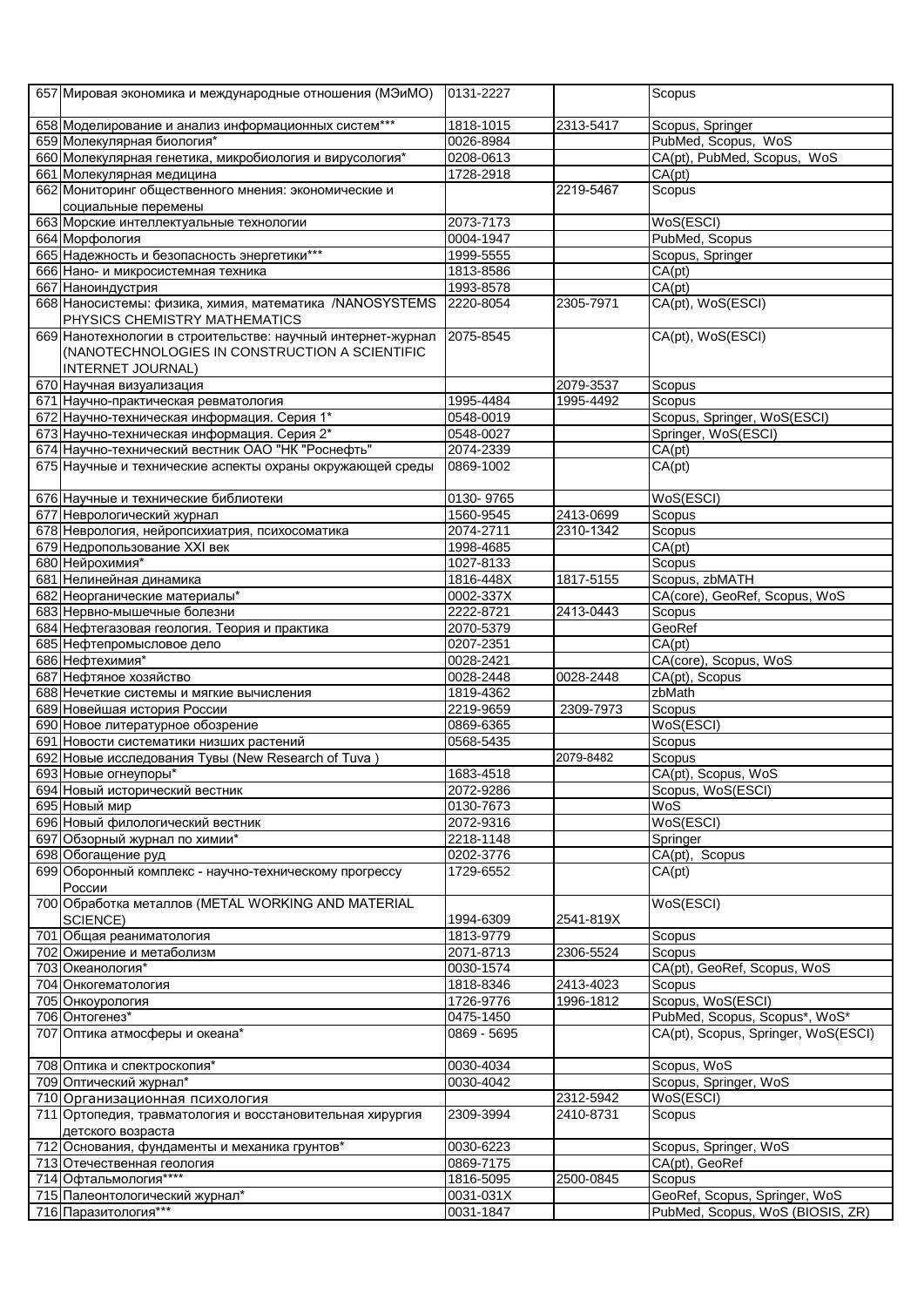| 717 Патологическая физиология и экспериментальная терапия                                        | 0031-2991              |                        | CA(pt), PubMed, Scopus                       |
|--------------------------------------------------------------------------------------------------|------------------------|------------------------|----------------------------------------------|
| 718 Педиатрия. Журнал им. Г.Н. Сперанского                                                       | 0031-403X              | 1990-2182              | Scopus, WoS(BIOSIS)                          |
| 719 Перспективные материалы***                                                                   | 1028-978X              |                        | CA(pt), Scopus, Springer, WoS                |
| 720 Петрология*                                                                                  | 0869-5903              |                        | GeoRef, Scopus, Springer, WoS                |
| 721 Пиво и напитки                                                                               | 2072-9650              |                        | CA(pt)                                       |
| 722 Письма в Астрономический журнал*                                                             | 0320-0108              |                        | Scopus, Springer, WoS                        |
| 723 Письма в Журнал технической физики*                                                          | 0320-0116              |                        | Scopus, Springer, WoS                        |
| 724 Письма в журнал Физика элементарных частиц и атомного<br>ядра*                               | 1814-5957              | 1814-5973              | Scopus, Springer, WoS(ESCI)                  |
| 725 Письма в Журнал экспериментальной и теоретической<br>физики*                                 | 0370-274X              |                        | CA(core), Scopus, Springer, WoS              |
| 726 Письма о материалах (Letters on Materials)                                                   | 2218-5046              | 2410-3535              | Scopus, WoS(ESCI)                            |
| 727 Пищевая промышленность                                                                       | 0235-2486              |                        | CA(pt)                                       |
| 728 Пищевые ингредиенты: сырье и добавки                                                         | 2073-3526              |                        | CA(pt)                                       |
| 729 Пластические массы***                                                                        | 0544-2901              |                        | CA(pt), Scopus                               |
| 730 Поверхность: рентгеновские, синхротронные и нейтронные<br>исследования*                      | 0207-3528              |                        | CA(pt), Scopus, Springer                     |
| 731 Поволжская археология                                                                        | 2306-4099              | 2500-2856              | Scopus                                       |
| 732 Поволжский экологический журнал***                                                           | 1684-7318              |                        | CA(pt), Scopus, Springer, WoS,<br>WoS(ZR)    |
| 733 Пожаровзрывобезопасность                                                                     | 0869-7493              |                        | CA(pt)                                       |
| 734 Полис. Политические исследования                                                             | 1026-9487              | 1684-0070              | Scopus, WoS(ESCI)                            |
| 735 Политравма (Polytrauma)                                                                      | 1819-1495              |                        | Scopus                                       |
| 736 Почвоведение*                                                                                | 0032-180X              |                        | GeoRef, Scopus, Springer, WoS                |
| 737 Право - Журнал Высшей школы экономики                                                        | 2072-8166              |                        | WoS(ESCI)                                    |
| 738 Практика противокоррозионной защиты                                                          | 1998-5738              |                        | CA(pt)                                       |
| 739 Приборы и техника эксперимента*                                                              | 0032-8162              |                        | Scopus, WoS                                  |
| 740 Прикладная биохимия и микробиология*                                                         | 0555-1099              |                        | CA(core), PubMed, Scopus, Springer,<br>WoS   |
| 741 Прикладная дискретная математика                                                             | 2071-0410              | 2311-2263              | MathSciNet, Scopus, WoS(ESCI)                |
| 742 Прикладная математика и механика*                                                            | 0032-8235              |                        | MathSciNet, Scopus, WoS, zbMATH              |
| 743 Прикладная механики и техническая физики (ПМТФ.<br>Прикладная механика, техническая физика)* | 0869-5032              |                        | MathSciNet, Scopus, Springer, WoS,<br>zbMATH |
| 744 Прикладная физика                                                                            | 1996-0948              |                        | CA(pt), Scopus                               |
| 745 Прикладная эконометрика                                                                      | 1993-7601              | 2410-6445              | Scopus                                       |
| 746 Принципы экологии                                                                            |                        | 2304-6465              | WoS(ZR)                                      |
| 747 Природа                                                                                      | 0032-874X              |                        | CA(pt)                                       |
|                                                                                                  |                        |                        |                                              |
| 748 Проблемы анализа                                                                             | 2306-3424              | 2306-3432              | Scopus                                       |
| 749 Проблемы ветеринарной санитарии, гигиены и экологии                                          | 2075-1818              |                        | CA(pt)                                       |
| 750 Проблемы информационной безопасности. Компьютерные                                           | 2071-8217              | 2071-8217              | Scopus, Springer                             |
| системы***<br>751 Проблемы машиностроения и автоматизации***                                     | 0234-6206              |                        | CA(pt), Scopus, Springer                     |
| 752 Проблемы машиностроения и надежности машин*                                                  | 0235-7119              |                        | CA(pt); Scopus, Springer, WoS(ESCI)          |
|                                                                                                  | 1997-0854              |                        | Scopus                                       |
| 753 Проблемы музыкальной науки<br>754 Проблемы передачи информации*                              | 0555-2923              |                        | MathSciNet, Scopus, WoS, zbMATH              |
| 755 Проблемы прогнозирования*                                                                    | 0868-6351              |                        | Scopus                                       |
| 756 Проблемы социальной гигиены и истории медицины                                               | 0869-866X              | 2412-2106              | PubMed, Scopus                               |
| 757 Проблемы управления***                                                                       | 1819-3161              |                        | Scopus, Springer, WoS, zbMATH                |
| 758 Проблемы репродукции                                                                         | 1025-7217              | 2309-4885              | CA(pt)                                       |
| 759 Проблемы эндокринологии                                                                      | 0375-9660              | 2308-1430              | CA(pt), Scopus, WoS(BIOSIS)                  |
| 760 Программирование*                                                                            | 0132-3474              |                        | MathSciNet, Scopus, WoS, zbMATH              |
| 761 Производство проката                                                                         | 1684-257X              |                        | CA(pt)                                       |
| 762 Промышленная энергетика                                                                      | 0033-1155              |                        | CA(pt)                                       |
| 763 Промышленное производство и использование эластомеров                                        | 2071-8268              |                        | CA(pt)                                       |
| 764 Профилактическая медицина                                                                    | 2305-4948              | 2309-513X              | Scopus                                       |
| 765 Психологическая наука и образование                                                          | 1814-2052              | 2311-7273              | WoS(ESCI)                                    |
| 766 Психологический журнал                                                                       | 0205-9592              |                        | Scopus, WoS                                  |
| 767 Психология. Журнал Высшей школы экономики<br>(PSYCHOLOGY JOURNAL OF THE HIGHER SCHOOL OF     | 1813-8918              |                        | Scopus, WoS(ESCI)                            |
| ECONOMICS)<br>768 Пульмонология                                                                  | 0869-0189              | 2541-9617              | Scopus                                       |
| 769 Радиационная биология. Радиоэкология                                                         | 0869-8031              |                        | CA(pt), PubMed, Scopus,                      |
|                                                                                                  |                        |                        | WoS(BIOSIS))                                 |
| 770 Радиационная гигиена<br>771 Радиация и риск                                                  | 1998-426X<br>0131-3878 | 2409-9082<br>2412-950X | Scopus<br>Scopus                             |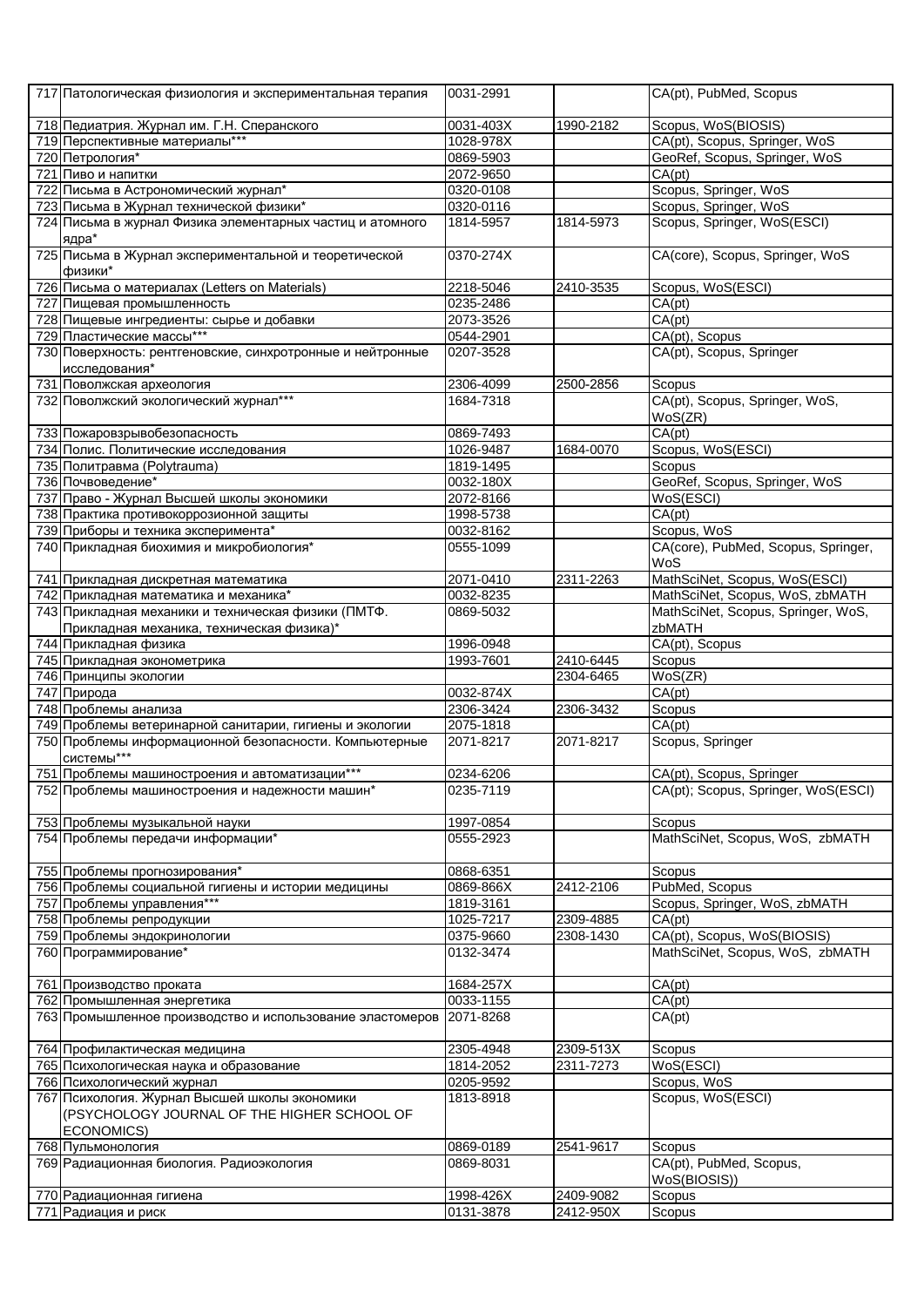| 772 Радиотехника и электроника*                                          | 0033-8494              | 1531-846X | Scopus, Springer, WoS                           |
|--------------------------------------------------------------------------|------------------------|-----------|-------------------------------------------------|
| 773 Радиохимия*                                                          | 0033-8311              |           | CA(core), Scopus                                |
| 774 Радиоэлектроника. Наносистемы. Информационные                        | 2218-3000              | 2414-1267 | Scopus                                          |
| технологии****                                                           |                        |           |                                                 |
| 775 Разведка и охрана недр                                               | 0034-026X              |           | CA(pt), GeoRef                                  |
| 776 Расплавы***                                                          | 0235-0106              |           | CA(pt); Scopus, Springer                        |
| 777 Растительность России                                                | 2073-0659              |           | Scopus                                          |
| 778 Растительные ресурсы                                                 | 0033-9946              |           | CA(pt), WoS(BIOSIS)                             |
| 779 Рациональная фармакотерапия в кардиологии (Rational                  | 1819-6446              | 2225-3653 | Scopus, WoS(ESCI)                               |
| Pharmacotherapy in Cardiology)                                           |                        |           |                                                 |
| 780 Регион: экономика и социология***                                    | 0135-5538              |           | Scopus, Springer                                |
| 781 Российская археология                                                | 0869-6063<br>0869-5687 |           | Scopus<br>Scopus, WoS                           |
| 782 Российская история<br>783 Российские нанотехнологии*                 | 1992-7223              | 1993-4068 | Scopus, Springer, WoS(ESCI)                     |
| 784 Российский биотерапевтический журнал                                 | 1726-9784              |           | CA(pt)                                          |
| 785 Российский вестник перинатологии и педиатрии****                     | 1027-4065              | 2500-2228 | Scopus, WoS(BIOSIS)                             |
| 786 Российский журнал биологических инвазий*                             | 1996-1499              |           | Scopus, Springer, WoS(ZR)                       |
| 787 Российский журнал биомеханики                                        | 1812-5123              | 2410-065X | Scopus                                          |
| 788 Российский иммунологический журнал                                   | 1028-7221              |           | PubMed                                          |
| 789 Российский кардиологический журнал                                   | 1560-4071              |           | Scopus                                          |
| 790 Российский психологический журнал / RUSSIAN                          | 1812-1853              | 2411-5789 | WoS(ESCI)                                       |
| PSYCHOLOGICAL JOURNAL                                                    |                        |           |                                                 |
| 791 Российский стоматологический журнал                                  | 1728-2802              |           | CA(pt)                                          |
| 792 Российский физиологический журнал им. Сеченова                       | 0869-8139              |           | CA(pt), PubMed, Scopus                          |
| 793 Российский химический журнал***                                      | 0373-0247              |           | CA(pt), Scopus, Springer, WoS                   |
| 794 Руды и металлы                                                       | 0869-5997              |           | CA(pt)                                          |
| 795 Русин                                                                | 1857-2685              | 2345-1149 | Scopus                                          |
| 796 Русская литературы                                                   | 0131-6095              |           | Scopus, WoS                                     |
| 797 Русский журнал детской неврологии                                    | 2073-8803              | 2412-9178 | Scopus                                          |
| 798 Рыбное хозяйство                                                     | 0131-6184              |           | WoS(ZR)                                         |
| 799 Саратовский научно-медицинский журнал                                | 1995-0039              | 2076-2518 | CA(pt)                                          |
| 800 Caxap                                                                | 0036-3340              |           | CA(pt)                                          |
| 801 Сахарный диабет (DIABETES MELLITUS)<br>802 Сварочное производство*** | 2072-0351              | 2072-0378 | Scopus, WoS(ESCI)                               |
| 803 Сверхкритические флюиды. Теория и практика***                        | 0491-6441<br>1992-8130 |           | CA(pt), Scopus<br>CA(pt), Scopus, Springer, WoS |
| 804 Светотехника*                                                        | 0039-7067              |           | Scopus, WoS                                     |
| 805 Сейсмические приборы*                                                | 0131-6230              | 2312-6965 | Springer, WoS(ESCI)                             |
| 806 Сельскохозяйственная биология                                        | 0131-6397              | 2313-4836 | CA(pt), Scopus, WoS(BIOSIS)                     |
| 807 Сенсорные системы                                                    | 0235-0092              |           | WoS(BIOSIS, ZR)                                 |
| 808 Сибирские исторические исследования (SIBERIAN                        | 2312-461X              | 2312-4628 | Scopus, WoS(ESCI)                               |
| HISTORICAL RESEARCH)                                                     |                        |           |                                                 |
| 809 Сибирские электронные математические известия*                       |                        | 1813-3304 | Scopus, WoS(ESCI), zbMATH                       |
| 810 Сибирский журнал вычислительной математики*                          | 1560-7526              |           | Scopus, WoS(ESCI), zbMATH                       |
| 811 Сибирский журнал индустриальной математики*                          | 1560-7518              |           | MathSciNet, Scopus, zbMATH                      |
| 812 Сибирский математический журнал*                                     | 0037-4474              |           | MathSciNet, Scopus, WoS, zbMATH                 |
| 813 Сибирский онкологический журнал / Siberian Journal of                | 1814-4861              | 2312-3168 | Scopus                                          |
| Oncology****                                                             |                        |           |                                                 |
| 814 Сибирский филологический журнал                                      | 1813-7083              |           | WoS(ESCI)                                       |
| 815 Сибирский экологический журнал*                                      | 0869-8619              |           | Scopus, Springer, WoS                           |
| 816 Системы управления и информационные технологии***                    | 1729-5068              |           | MathSciNet, Scopus, Springer, WoS,              |
|                                                                          |                        |           | zbMATH                                          |
| 817 Современная герпетология<br>818 Современная Европа                   | 1814-6090<br>0201-7083 |           | WoS(ZR)<br>Scopus, WoS(ESCI)                    |
|                                                                          |                        |           |                                                 |
| 819 Современные проблемы дистанционного зондирования<br>Земли из Космоса | 2070-7401              | 2411-0280 | Scopus                                          |
| 820 Современные технологии в медицине                                    | 2076-4243              | 2309-995X | Scopus, WoS(ESCI)                               |
| 821 Солнечно-земная физика*                                              | 2412-4737              |           | WoS(ESCI)                                       |
| 822 Сорбционные и хроматографические процессы                            | 1680-0613              |           | CA(pt)                                          |
| 823 Социологические исследования                                         | 0132-1625              |           | Scopus, WoS                                     |
| 824 Социологический журнал                                               | 1562-2495              | 1684-1581 | Scopus                                          |
| 825 Социологическое обозрение                                            | 1728-192X              | 1728-1938 | Scopus, WoS(ESCI)                               |
| 826 Сравнительная политика                                               | 2221-3279              | 2412-4990 | WoS(ESCI)                                       |
| 827 Сталь***                                                             | 0038-920X              |           | CA(pt), Scopus                                  |
| 828 Стекло и керамика*                                                   | 0131-9582              |           | CA(core), Scopus, Springer, WoS                 |
| 829 Степной бюллетень                                                    | 1684-8438              | 1726-2860 | WoS(ZR)                                         |
| 830 CTMH***                                                              | 0869-7566              |           | Scopus, Springer                                |
| 831 Стоматология                                                         | 0039-1735              | 2309-5318 | CA(pt), PubMed, Scopus                          |
| 832 Стратиграфия. Геологическая корреляция*                              | 0869-592X              | 1531-8656 | Scopus, WoS, WoS (ZR)                           |
| 833 Строительные материалы                                               | 0585-430X              |           | CA(pt)                                          |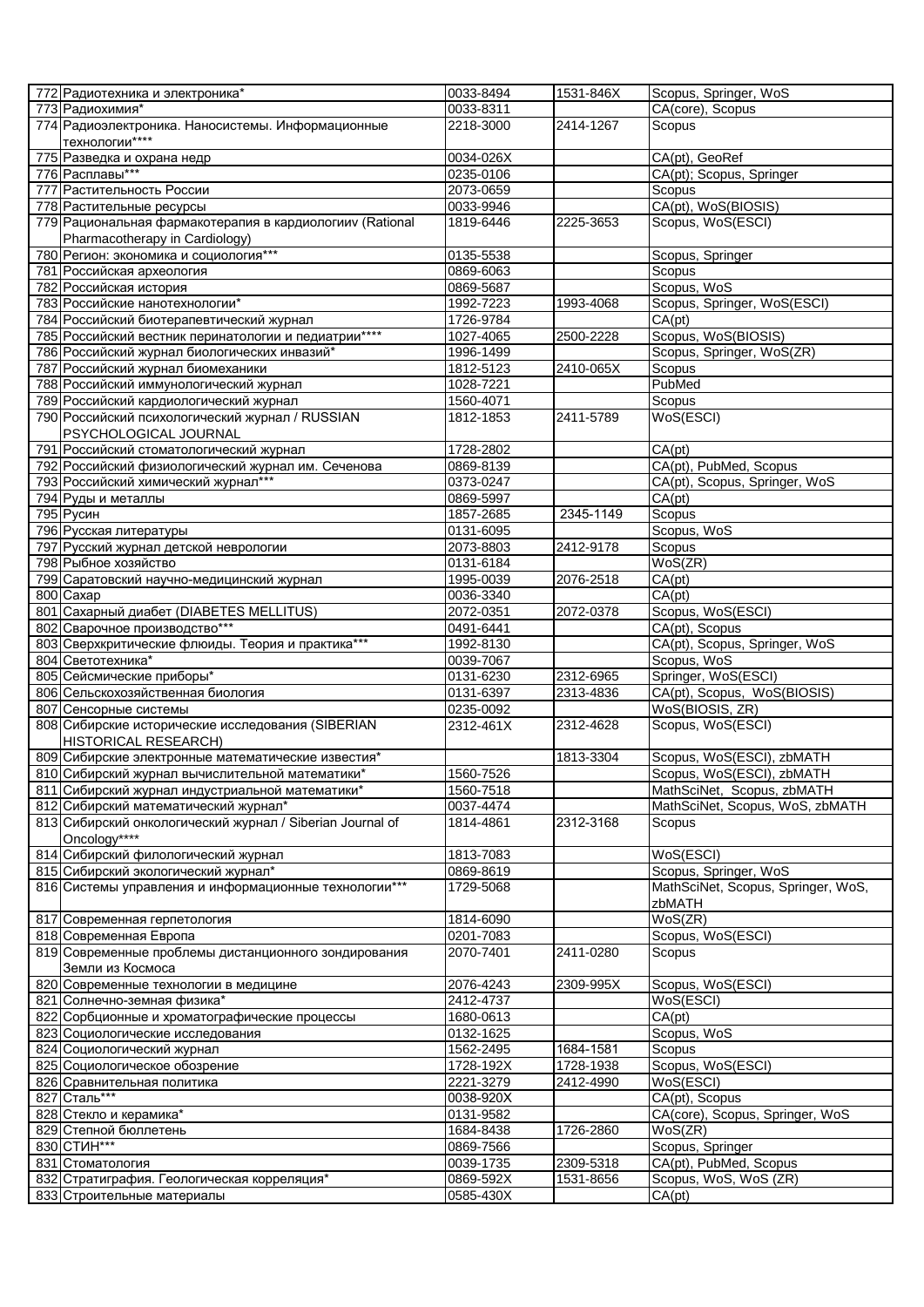| 834 Строительные материалы, оборудование, технологии XXI<br>века                                                       | 1729-9209               |           | CA(pt)                                             |
|------------------------------------------------------------------------------------------------------------------------|-------------------------|-----------|----------------------------------------------------|
| 835 Строительство нефтяных и газовых скважин на суше и на<br>море                                                      | 0130-3872               |           | CA(pt)                                             |
| 836 Судебно-медицинская экспертиза                                                                                     | 0039-4521               | 2309-5326 | CA(pt), PubMed, Scopus, WoS(BIOSIS)                |
| 837 Суицидология                                                                                                       | 2224-1264               |           | WoS(ESCI)                                          |
| 838 Теоретическая и математическая физика*                                                                             | 0564-6162               | 2305-3135 | MathSciNet, Scopus, WoS, zbMATH                    |
| 839 Теоретическая и прикладная экология                                                                                | 1995-4301               |           | Scopus                                             |
| 840 Теоретические основы химической технологии*                                                                        | 0040-3571               |           | CA(core), Scopus, WoS                              |
| 841 Теория вероятностей и ее применение*                                                                               | 0040-361X               |           | MathSciNet, Scopus, WoS, zbMATH                    |
| 842 Теория и практика физической культуры                                                                              | 0040-3601               |           | Scopus                                             |
| 843 Тепловые процессы в технике                                                                                        | 2074-2649               |           | CA(pt)                                             |
| 844 Теплофизика высоких температур*                                                                                    | 0040-3644               |           | CA(core), Scopus, Springer, WoS                    |
| 845 Теплофизика и аэромеханика*                                                                                        | 0869-8635               |           | CA(pt), Scopus, WoS                                |
| 846 Теплоэнергетика*                                                                                                   | 0040-3636               |           | Scopus, Springer                                   |
| 847 Терапевтический архив                                                                                              | 0040-3660               | 2309-5342 | PubMed, Scopus, WoS                                |
| 848 Территория Нефтегаз                                                                                                | 2072-2745               |           | CA(pt)                                             |
| 849 Техника и технология силикатов                                                                                     | 2076-0655               |           | CA(pt)                                             |
| 850 Технологии живых систем                                                                                            | 2070-0997               |           | CA(pt)                                             |
| 851 Технология легких сплавов                                                                                          | 0321-4664               |           | CA(pt)                                             |
| 852 Технология машиностроения                                                                                          | 1562-322X               |           | CA(pt)                                             |
| 853 Технология металлов***                                                                                             | 1684-2499               |           | CA(pt); Scopus, Springer, WoS                      |
| 854 Тихоокеанская геология*                                                                                            | 0207-4028               |           | CA(pt), GeoRef, Scopus, WoS                        |
| 855 Токсикологический вестник                                                                                          | 0869-7922               |           | CA(pt), WoS(BIOSIS)                                |
| 856 Томский журнал лингвистических и антропологических<br>исследований (Tomsk Journal of Linguistics and Anthropology) | 2307-6119               |           | WoS(ESCI)                                          |
| 857 Тонкие химические технологии (бывш. Вестник МИТХТ)                                                                 | 2410-6593               |           | CA(core)                                           |
| 858 Травматология и ортопедия России                                                                                   | 2311-2905               |           | WoS(ESCI)                                          |
| 859 Трение и смазка в машинах и механизмах                                                                             | 1819-2092               |           | CA(pt)                                             |
| 860 Труды Института математики и механики УрО РАН                                                                      | 0134-4889               |           | MathSciNet                                         |
| 861 Труды Математического института имени В. А. Стеклова*                                                              | 0371-9685               |           | MathSciNet, Scopus, Springer, WoS,                 |
|                                                                                                                        |                         |           | zbMATH                                             |
| 862 Труды СПИИРАН                                                                                                      | 2078-9181               | 2078-9599 | Scopus                                             |
| 863 Туберкулез и болезни легких                                                                                        | 2075-1230               |           | CA(pt), PubMed, Scopus                             |
| 864 Уголь                                                                                                              | 0041-5790               | 2412-8333 | CA(pt), Scopus                                     |
| 865 Управление большими системами***                                                                                   | 1819-2440               | 1819-2467 | Scopus, Springer, WoS, zbMATH                      |
| 866 Упрочняющие технологии и покрытия                                                                                  | 1813-1336               |           | CA(pt)                                             |
| 867 Урало-алтайские исследования                                                                                       | 2079-1003               |           | Scopus                                             |
| 868 Уральский исторический вестник                                                                                     | 1728-9718               |           | Scopus                                             |
| 869 Урология                                                                                                           | 1728-2985               |           | PubMed, Scopus, WoS(BIOSIS)                        |
| 870 Успехи биологической химии***                                                                                      | 0130-7371               |           | CA(core), PubMed, Scopus, Springer,<br>WoS         |
| 871 Успехи геронтологии*                                                                                               | 1561-9125               |           | PubMed, Scopus, Springer                           |
| 872 Успехи математических наук*                                                                                        | 0042-1316               | 2305-2872 | MathSciNet, Scopus, WoS, zbMATH                    |
| 873 Успехи прикладной физики                                                                                           | 2307-4469               |           | CA(pt)                                             |
| 874 Успехи современной биологии***                                                                                     | $\overline{00}$ 42-1324 |           | CA(pt), Springer, WoS (ZR)                         |
| 875 Успехи физиологических наук                                                                                        | 0301-1798               |           | CA(pt). PubMed, Scopus, WoS (BIOSIS,               |
|                                                                                                                        |                         |           | ZR)                                                |
| 876 Успехи физических наук*                                                                                            | 0042-1294               | 1996-6652 | Scopus, WoS, zbMATH                                |
| 877 Успехи химии*                                                                                                      | 0042-1308               | 1817-5651 | CA(core), Scopus, WoS                              |
| 878 Устойчивое развитие горных территорий (Sustainable<br>Development of Mountain Territories)                         | 1998-4502               | 2499-975X | Scopus                                             |
| 879 Уфимский математический журнал / Ufa Mathematical Journal 2074-1863                                                |                         | 2074-1871 | MathSciNet, Scopus, WoS(ESCI)                      |
| 880 Ученые записки Казанского университета. Серия<br>Естественные науки                                                | 1815-6169               |           | CA(pt), WoS(ESCI)                                  |
| 881 Ученые записки Казанского университета. Серия Физико-<br>математические науки***                                   | 1815-6088               |           | MathSciNet, Scopus, Springer,<br>WoS(ESCI), zbMATH |
| 882 Фармация                                                                                                           | 0367-3014               |           | CA(pt), WoS(BIOSIS)                                |
| 883 Фармация и фармакология                                                                                            | 2413-2241               |           | CA(pt)                                             |
| 884 Физика горения и взрыва*                                                                                           | 0430-6228               |           | CA(pt), Scopus, Springer, WoS                      |
| 885 Физика Земли*                                                                                                      | 0002-3337               |           | CA(pt), Scopus, WoS                                |
| 886 Физика и техника полупроводников*                                                                                  | 0015-3222               |           | Scopus, WoS                                        |
| 887 Физика и химия обработки материалов***                                                                             | 0015-3214               |           | CA(pt), Scopus, Springer, WoS                      |
| 888 Физика и химия стекла*                                                                                             | 0132-6651               |           | CA(core), Scopus, Springer, WoS                    |
| 889 Физика металлов и металловедение*                                                                                  | 0015-3230               |           | CA(core), Scopus, Springer, WoS                    |
|                                                                                                                        |                         |           |                                                    |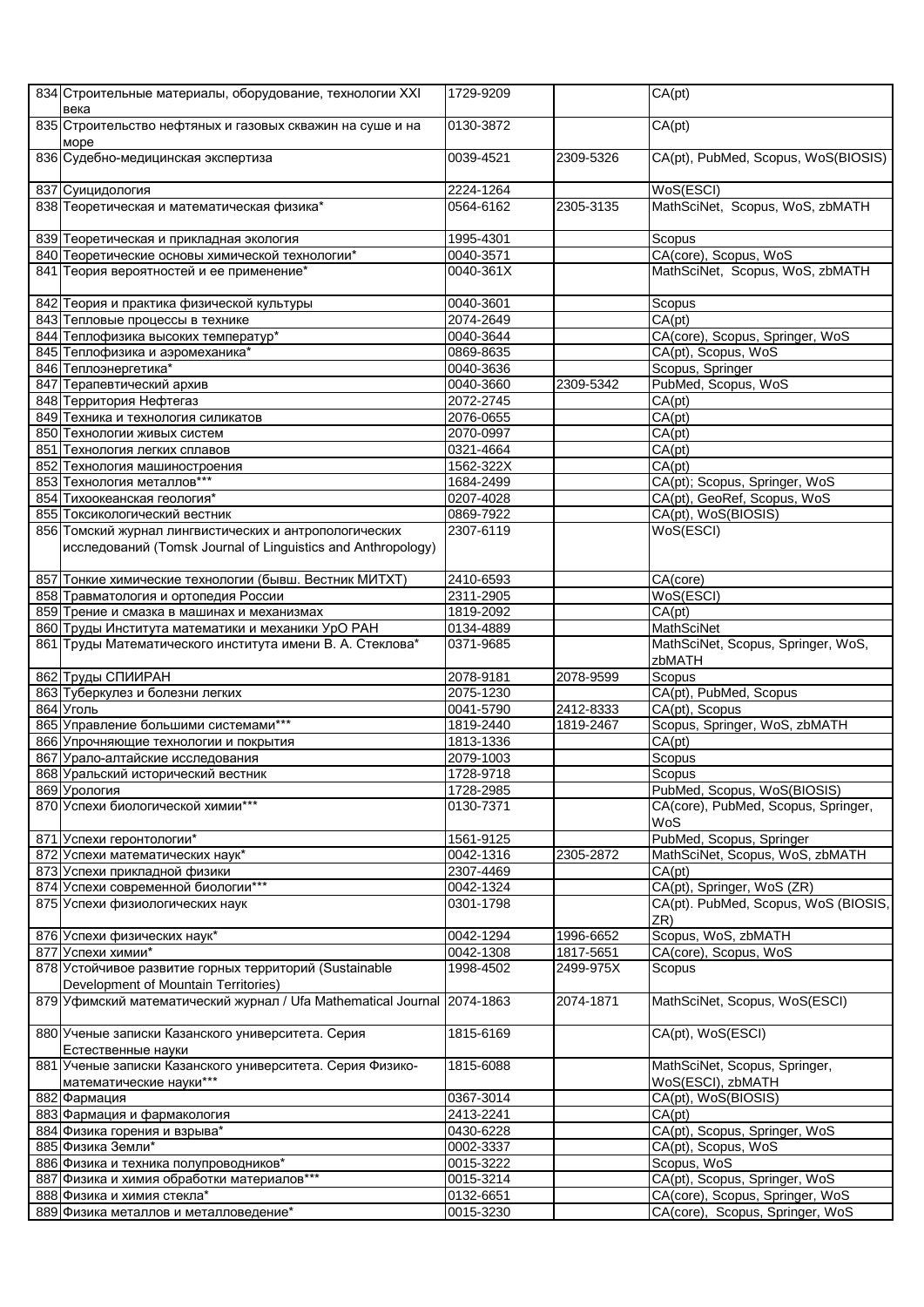| 890 Физика плазмы*                                                         | 0367-2921               |           | Scopus, Springer, WoS               |
|----------------------------------------------------------------------------|-------------------------|-----------|-------------------------------------|
| 891 Физика твердого тела*                                                  | 0367-3294               |           | CA(core), Scopus, WoS               |
| 892 Физика элементарных частиц и атомного ядра (ЭЧАЯ)*                     | 0367-2026               | 1814-7445 | Scopus, WoS                         |
| 893 Физико-технические проблемы разработки полезных                        | 0015-3273               |           | CA(pt), GeoRef, Scopus, WoS         |
| ископаемых*                                                                |                         |           |                                     |
| 894 Физико-химические аспекты изучения кластеров,                          | 2226-4442               |           | CA(pt)                              |
|                                                                            |                         |           |                                     |
| наноструктур и наноматериалов                                              |                         |           |                                     |
| 895 Физикохимия поверхности и защита материалов (бывш.:                    | 0044-1856               |           | CA(core), Scopus, Springer, WoS     |
| Защита металлов)*                                                          |                         |           |                                     |
| 896 Физиология растений*                                                   | 0015-3303               |           | CA(core), Scopus, WoS               |
| 897 Физиология человека*                                                   | 0131-1646               |           | PubMed, Scopus, Springer            |
| 898 Физико-химические аспекты изучения кластеров,                          | 2226-4442               |           | CA(pt)                              |
| наноструктур и наноматериалов                                              |                         |           |                                     |
| 899 Физическая мезомеханика*                                               | 1683-805X               |           | CA(pt), Scopus                      |
| 900 Филологический класс                                                   | 2071-2405               |           | WoS(ESCI)                           |
| 901 Философский журнал                                                     | 2072-0726               |           | WoS(ESCI)                           |
| 902 Флебология                                                             | 1997-6976               | 2309-5601 | Scopus                              |
| 903 Форсайт (FORESIGHT AND STI GOVERNANCE)                                 | 1995-459X               | 2312-9972 | Scopus, WoS(ESCI)                   |
| 904 Фотоника                                                               | 1993-7296               | 1993-7296 | CA(pt)                              |
| 905 Французский ежегодник                                                  | 0235-4349               |           | WoS(ESCI)                           |
|                                                                            |                         |           |                                     |
| 906 Фундаментальная и прикладная гидрофизика                               | 2073-6673               |           | Scopus                              |
| 907 Функциональный анализ и его приложения*                                | 0374-1990               | 2305-2899 | MathSciNet, Scopus, Springer, WoS,  |
|                                                                            |                         |           | zbMATH                              |
| 908 Химико-фармацевтический журнал*                                        | 0023-1134               |           | CA(core), Scopus, Springer, WoS     |
| 909 Химическая промышленность                                              | 0023-110X               |           | CA(pt)                              |
| 910 Химическая промышленность сегодня                                      | 0023-110X               |           | CA(core)                            |
| 911 Химическая технология***                                               | 1684-5811               |           | CA(core), Scopus, Springer, WoS     |
| 912 Химическая физика и мезоскопия                                         | 1727-0227               | 1727-0529 | CA(pt)                              |
| 913 Химическая физика*                                                     | 0207-401X               |           | CA(core), Scopus, Springer, WoS     |
| 914 Химические волокна*                                                    | 0023-1118               |           | CA(core), Scopus, WoS               |
| 915 Химическое и нефтегазовое машиностроение*                              | 1029-8770               |           | CA(pt), Scopus, Springer, WoS(ESCI) |
|                                                                            |                         |           |                                     |
| 916 Химия в интересах устойчивого развития (пер. Chemistry for             | 0869-8538               |           | CA(core), WoS(ESCI)                 |
|                                                                            |                         |           |                                     |
| Sustainable Directory)                                                     |                         |           |                                     |
| 917 Химия высоких энергий*                                                 | 0023-1193               |           | CA(core), Scopus, Springer, WoS     |
|                                                                            |                         |           |                                     |
| 918 Химия и технология топлив и масел*                                     | 0023-1169               |           | CA(core), Scopus, Springer, WoS     |
| 919 Химия растительного сырья*** ****                                      | 1029-5151               | 1029-5143 | CA(pt), Scopus, Springer, WoS       |
| 920 Химия твердого топлива*                                                | 0023-1177               |           | CA(pt), Scopus, Springer, WoS       |
| 921 Хирургия. Журнал им. Н.И. Пирогова                                     | 0023-1207               | 2309-5628 | PubMed, Scopus                      |
| 922 Хлебопродукты                                                          | 0235-2508               |           | CA(pt)                              |
| 923 Цветные металлы                                                        | 0372-2929               |           | CA(pt), Scopus                      |
| 924 Целлюлоза. Бумага. Картон                                              | 0869-4923               |           | CA(pt)                              |
|                                                                            |                         |           |                                     |
| 925 Цемент и его применение                                                | 1607-8837               |           | CA(pt)                              |
| 926 Цитология*                                                             | 0041-3771               |           | CA(pt), PubMed, Scopus, Springer,   |
|                                                                            |                         |           | WoS                                 |
| 927 Чебышевский сборник                                                    | 2226-8383               |           | Scopus, MathSciNet                  |
| 928 Человек. Спорт. Медицина / Human. Sport. Medicine                      | 2500-0209               | 2500-0195 | WoS(ESCI)                           |
| 929 Челябинский физико-математический журнал                               | 2500-0101               |           | <b>MathSciNet</b>                   |
| 930 Черная металлургия. Бюллетень научно-технической и                     | 0135-5910               |           | CA(pt)                              |
| экономической информации                                                   |                         |           |                                     |
| 931 Черные металлы                                                         | 0132-0890               |           | CA(pt), Scopus                      |
| 932 Экологическая генетика***                                              | 1811-0932               |           | CA(pt), Scopus, Springer            |
| 933 Экологическая химия***                                                 | 0869-3498               |           | CA(pt), Scopus, Springer, WoS       |
| 934 Экологические системы и приборы                                        | 2072-9952               |           | CA(pt)                              |
| 935 Экология и промышленность России / Ecology and Industry in             | 1816-0395               | 2304-3415 | CA(pt), GeoRef, Scopus              |
| Russia                                                                     |                         |           |                                     |
|                                                                            |                         |           |                                     |
| 936 Экология производства                                                  | 2078-3981               |           | CA(pt)                              |
| 937 Экология промышленного производства                                    | 2073-2589               |           | CA(pt)                              |
| 938 Экология урбанизированных территорий                                   | 1816-1863               |           | CA(pt)                              |
| 939 Экология человека                                                      | 1728-0869               |           | Scopus                              |
| 940 Экология*                                                              | 0367-0597               |           | GeoRef, Scopus, WoS                 |
| 941 Экономика региона                                                      | 2072-6414               | 2411-1406 | Scopus, WoS(ESCI)                   |
| 942 Экономика строительства                                                | $\overline{00}$ 13-3116 |           | GeoRef                              |
| 943 Экономическая политика                                                 | 1994-5124               |           | Scopus, WoS(ESCI)                   |
| 944 Экономическая социология (JOURNAL OF ECONOMIC                          |                         | 1726-3247 | Scopus, WoS(ESCI)                   |
| SOCIOLOGY)                                                                 |                         |           |                                     |
| 945 Экономические и социальные перемены: факты, тенденции,                 | 2307-0331               | 2312-9824 | WoS(ESCI)                           |
| прогноз (ECONOMIC AND SOCIAL CHANGES FACTS                                 |                         |           |                                     |
| <b>TRENDS FORECAST)</b><br>946 Экономический журнал Высшей школы экономики | 1813-8691               | 1813-8705 | Scopus                              |